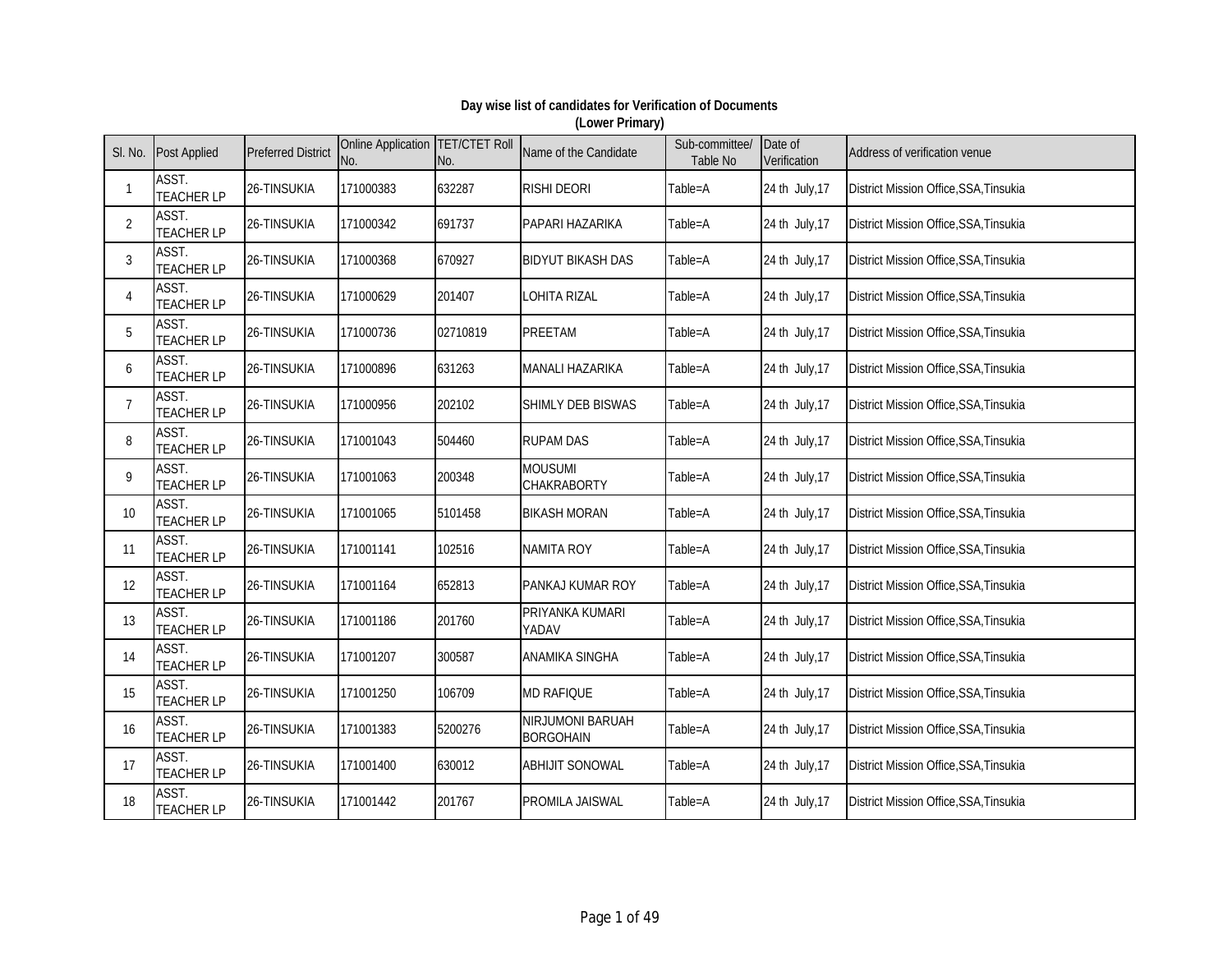| SI. No. | <b>Post Applied</b>        | <b>Preferred District</b> | Online Application   TET/CTET Roll<br>No. | No.      | Name of the Candidate     | Sub-committee/<br>Table No | Date of<br>Verification | Address of verification venue                 |
|---------|----------------------------|---------------------------|-------------------------------------------|----------|---------------------------|----------------------------|-------------------------|-----------------------------------------------|
| 19      | ASST.<br><b>TEACHER LP</b> | 26-TINSUKIA               | 171001490                                 | 670919   | <b>BIDYADHAR DAS</b>      | Table=A                    | 24 th July, 17          | District Mission Office, SSA, Tinsukia        |
| 20      | ASST.<br><b>TEACHER LP</b> | 26-TINSUKIA               | 171001555                                 | 632365   | <b>RUPALI SINGPHOW</b>    | Table=A                    | 24 th July, 17          | District Mission Office, SSA, Tinsukia        |
| 21      | ASST.<br><b>TEACHER LP</b> | 26-TINSUKIA               | 171001664                                 | 632812   | <b>URMILA SONOWAL</b>     | Table=A                    | 24 th July, 17          | District Mission Office, SSA, Tinsukia        |
| 22      | ASST.<br><b>TEACHER LP</b> | 26-TINSUKIA               | 171001675                                 | 674784   | MOONME DAS                | Table=A                    | 24 th July, 17          | District Mission Office, SSA, Tinsukia        |
| 23      | ASST.<br><b>TEACHER LP</b> | 26-TINSUKIA               | 171001721                                 | 4503078  | <b>DAVID KHANIKAR</b>     | Table=A                    | 24 th July, 17          | District Mission Office, SSA, Tinsukia        |
| 24      | ASST.<br><b>TEACHER LP</b> | 26-TINSUKIA               | 171001789                                 | 630662   | <b>DULUMONI HAZARIKA</b>  | Table=A                    | 24 th July, 17          | District Mission Office, SSA, Tinsukia        |
| 25      | ASST.<br><b>TEACHER LP</b> | 26-TINSUKIA               | 171001803                                 | 200261   | <b>MADHUMITA SEN</b>      | Table=A                    | 24 th July, 17          | <b>District Mission Office, SSA, Tinsukia</b> |
| 26      | ASST.<br><b>TEACHER LP</b> | 26-TINSUKIA               | 171001817                                 | 00500623 | LAXMI RAJAK               | Table=A                    | 24 th July, 17          | <b>District Mission Office, SSA, Tinsukia</b> |
| 27      | ASST.<br><b>TEACHER LP</b> | 26-TINSUKIA               | 171001885                                 | 201029   | <b>BIBEK KUMAR THAKUR</b> | Table=A                    | 24 th July, 17          | District Mission Office, SSA, Tinsukia        |
| 28      | ASST.<br><b>TEACHER LP</b> | 26-TINSUKIA               | 171001959                                 | 631344   | <b>BINITA SONOWAL</b>     | Table=A                    | 24 th July, 17          | <b>District Mission Office, SSA, Tinsukia</b> |
| 29      | ASST.<br><b>TEACHER LP</b> | 26-TINSUKIA               | 171002040                                 | 672868   | JITEN DAS                 | Table=A                    | 24 th July, 17          | District Mission Office, SSA, Tinsukia        |
| 30      | ASST.<br><b>TEACHER LP</b> | 26-TINSUKIA               | 171002093                                 | 631231   | <b>MADINI MOHAN BORAH</b> | Table=A                    | 24 th July, 17          | District Mission Office, SSA, Tinsukia        |
| 31      | ASST.<br><b>TEACHER LP</b> | 26-TINSUKIA               | 171002174                                 | 648373   | <b>KHARGESWAR DAS</b>     | Table=A                    | 24 th July, 17          | District Mission Office, SSA, Tinsukia        |
| 32      | ASST.<br><b>TEACHER LP</b> | 26-TINSUKIA               | 171002180                                 | 654619   | RAJIB HAZARIKA            | Table=A                    | 24 th July, 17          | District Mission Office, SSA, Tinsukia        |
| 33      | ASST.<br><b>TEACHER LP</b> | 26-TINSUKIA               | 171002263                                 | 102125   | <b>MANOSREE MAZUMDER</b>  | Table=A                    | 24 th July, 17          | District Mission Office, SSA, Tinsukia        |
| 34      | ASST.<br><b>TEACHER LP</b> | 26-TINSUKIA               | 171002319                                 | 24010140 | <b>SANJAY KUMAR</b>       | Table=A                    | 24 th July, 17          | District Mission Office, SSA, Tinsukia        |
| 35      | ASST.<br><b>TEACHER LP</b> | 26-TINSUKIA               | 171002550                                 | 631317   | <b>MINTU DAS</b>          | Table=A                    | 24 th July, 17          | District Mission Office, SSA, Tinsukia        |
| 36      | ASST.<br><b>TEACHER LP</b> | 26-TINSUKIA               | 171002782                                 | 201431   | MAMATA TIWARI             | Table=A                    | 24 th July, 17          | District Mission Office, SSA, Tinsukia        |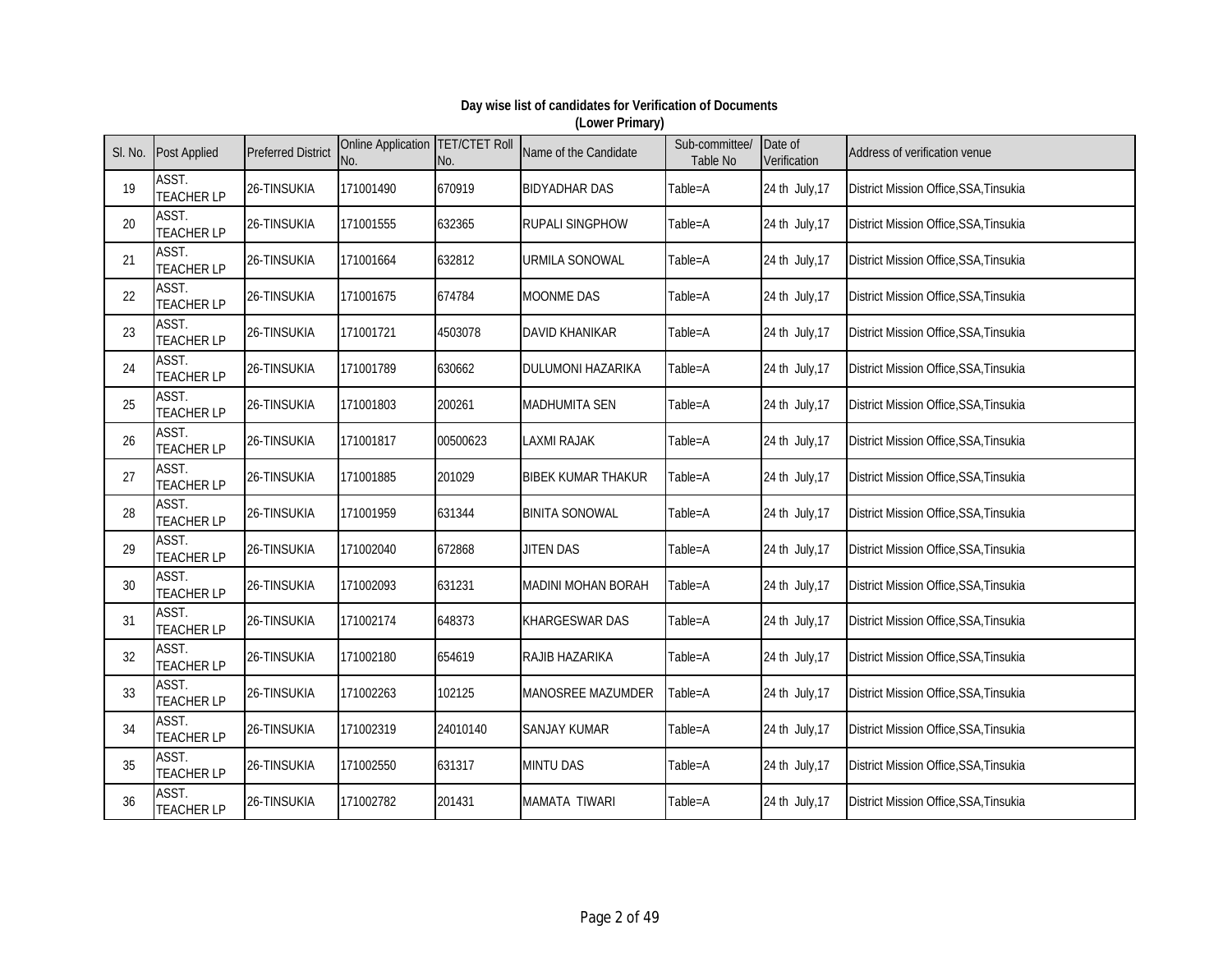| SI. No. | <b>Post Applied</b>        | <b>Preferred District</b> | Online Application   TET/CTET Roll<br>No. | No.      | Name of the Candidate   | Sub-committee/<br>Table No | Date of<br>Verification | Address of verification venue                 |
|---------|----------------------------|---------------------------|-------------------------------------------|----------|-------------------------|----------------------------|-------------------------|-----------------------------------------------|
| 37      | ASST.<br><b>TEACHER LP</b> | 26-TINSUKIA               | 171002859                                 | 201898   | <b>RAVI AMBEDKAR</b>    | Table=A                    | 24 th July, 17          | District Mission Office, SSA, Tinsukia        |
| 38      | ASST.<br><b>TEACHER LP</b> | 26-TINSUKIA               | 171002912                                 | 1809074  | <b>BULBULI DEBNATH</b>  | Table=A                    | 24 th July, 17          | District Mission Office, SSA, Tinsukia        |
| 39      | ASST.<br><b>TEACHER LP</b> | 26-TINSUKIA               | 171003046                                 | 200450   | PRAMITA NAHA PAUL       | Table=A                    | 24 th July, 17          | District Mission Office, SSA, Tinsukia        |
| 40      | ASST.<br><b>TEACHER LP</b> | 26-TINSUKIA               | 171003099                                 | 108136   | SUJATA KARMAKAR         | Table=A                    | 24 th July, 17          | District Mission Office, SSA, Tinsukia        |
| 41      | ASST.<br><b>TEACHER LP</b> | 26-TINSUKIA               | 171003167                                 | 102830   | PAYEL CHAKRABORTY       | Table=A                    | 24 th July, 17          | District Mission Office, SSA, Tinsukia        |
| 42      | ASST.<br><b>TEACHER LP</b> | 26-TINSUKIA               | 171003189                                 | 200001   | ABANTIKA BRAHMA         | Table=A                    | 24 th July, 17          | District Mission Office, SSA, Tinsukia        |
| 43      | ASST.<br><b>TEACHER LP</b> | 26-TINSUKIA               | 171003205                                 | 107189   | <b>PREM KUMAR GUPTA</b> | Table=A                    | 24 th July, 17          | <b>District Mission Office, SSA, Tinsukia</b> |
| 44      | ASST.<br><b>TEACHER LP</b> | 26-TINSUKIA               | 171000075                                 | 200619   | <b>SANTUNU NATH</b>     | Table=A                    | 24 th July, 17          | <b>District Mission Office, SSA, Tinsukia</b> |
| 45      | ASST.<br><b>TEACHER LP</b> | 26-TINSUKIA               | 171000096                                 | 1803032  | APURBA DUTTA            | Table=A                    | 24 th July, 17          | District Mission Office, SSA, Tinsukia        |
| 46      | ASST.<br><b>TEACHER LP</b> | 26-TINSUKIA               | 171000159                                 | 678623   | <b>SUMI SONOWAL</b>     | Table=A                    | 24 th July, 17          | <b>District Mission Office, SSA, Tinsukia</b> |
| 47      | ASST.<br><b>TEACHER LP</b> | 26-TINSUKIA               | 171003251                                 | 5201056  | <b>GAYATRI ROY</b>      | Table=A                    | 24 th July, 17          | District Mission Office, SSA, Tinsukia        |
| 48      | ASST.<br><b>TEACHER LP</b> | 26-TINSUKIA               | 171003284                                 | 00504152 | <b>ABHIJEET SAIKIA</b>  | Table=A                    | 24 th July, 17          | District Mission Office, SSA, Tinsukia        |
| 49      | ASST.<br><b>TEACHER LP</b> | 26-TINSUKIA               | 171003404                                 | 1801620  | <b>PREETI GOGOI</b>     | Table=A                    | 24 th July, 17          | District Mission Office, SSA, Tinsukia        |
| $50\,$  | ASST.<br><b>TEACHER LP</b> | 26-TINSUKIA               | 171003514                                 | 81004106 | <b>SACHIN PURI</b>      | Table=A                    | 24 th July, 17          | District Mission Office, SSA, Tinsukia        |
| 51      | ASST.<br><b>TEACHER LP</b> | 26-TINSUKIA               | 171003564                                 | 102235   | <b>MITALI GHOSH</b>     | Table=B                    | 24 th July, 17          | District Mission Office, SSA, Tinsukia        |
| 52      | ASST.<br><b>TEACHER LP</b> | 26-TINSUKIA               | 171003602                                 | 5100925  | <b>SHEELA DEB</b>       | Table=B                    | 24 th July, 17          | District Mission Office, SSA, Tinsukia        |
| 53      | ASST.<br><b>TEACHER LP</b> | 26-TINSUKIA               | 171003605                                 | 631493   | SUDAKSHINA BOKALIAL     | Table=B                    | 24 th July, 17          | District Mission Office, SSA, Tinsukia        |
| 54      | ASST.<br><b>TEACHER LP</b> | 26-TINSUKIA               | 171003609                                 | 649102   | MADHUMITA DHAR          | Table=B                    | 24 th July, 17          | District Mission Office, SSA, Tinsukia        |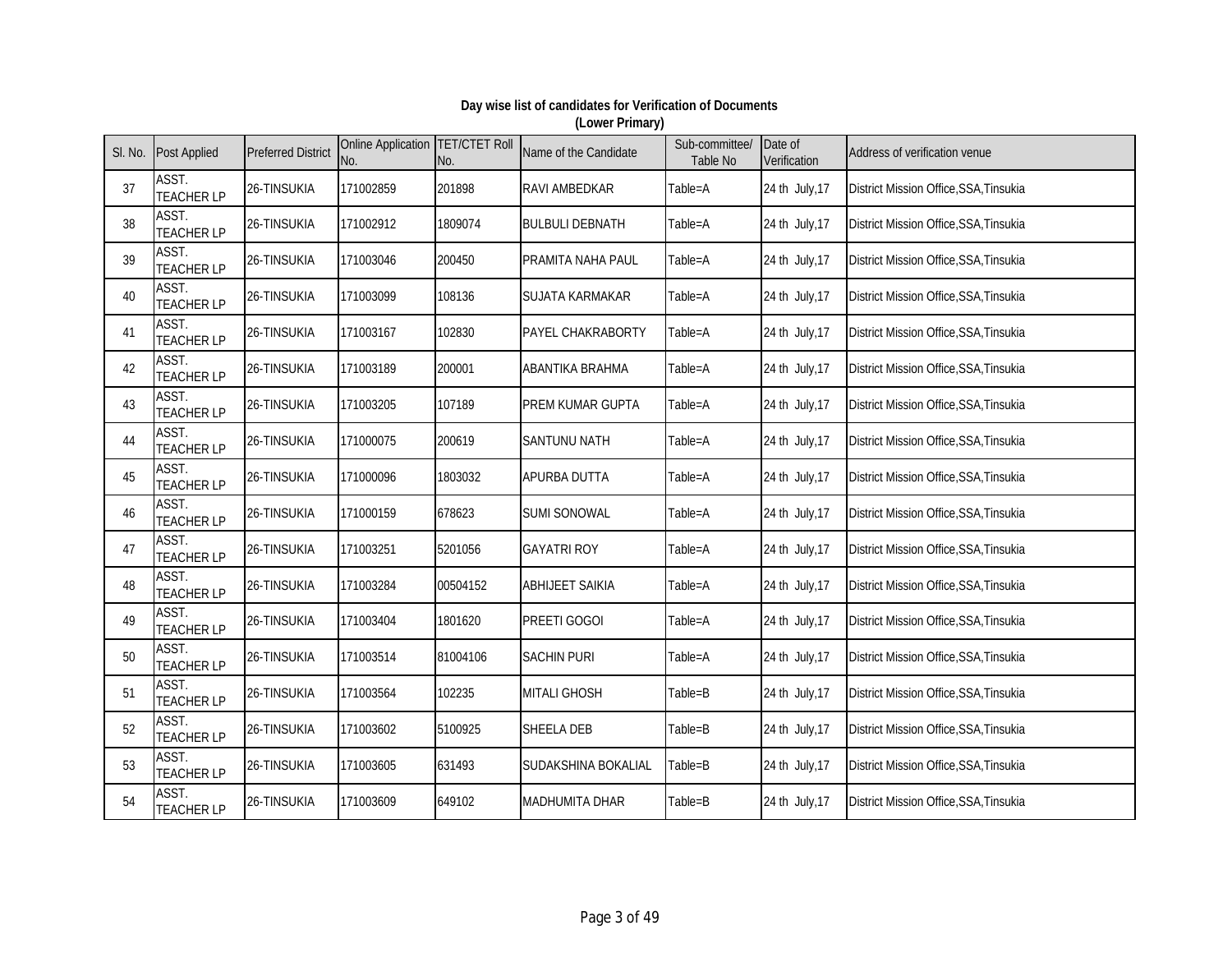| SI. No. | <b>Post Applied</b>        | <b>Preferred District</b> | Online Application   TET/CTET Roll<br>No. | No.     | Name of the Candidate    | Sub-committee/<br><b>Table No</b> | Date of<br>Verification | Address of verification venue                 |
|---------|----------------------------|---------------------------|-------------------------------------------|---------|--------------------------|-----------------------------------|-------------------------|-----------------------------------------------|
| 55      | ASST.<br><b>TEACHER LP</b> | 26-TINSUKIA               | 171003616                                 | 676822  | <b>RAKESH TAYE</b>       | Table=B                           | 24 th July, 17          | District Mission Office, SSA, Tinsukia        |
| 56      | ASST.<br><b>TEACHER LP</b> | 26-TINSUKIA               | 171003651                                 | 674677  | <b>MONITA SAIKIA</b>     | Table=B                           | 24 th July, 17          | District Mission Office, SSA, Tinsukia        |
| 57      | ASST.<br><b>TEACHER LP</b> | 26-TINSUKIA               | 171003663                                 | 677931  | SIMPI HAZARIKA           | Table=B                           | 24 th July, 17          | District Mission Office, SSA, Tinsukia        |
| 58      | ASST.<br><b>TEACHER LP</b> | 26-TINSUKIA               | 171003673                                 | 20066   | <b>ARPITA RANI DAS</b>   | Table=B                           | 24 th July, 17          | District Mission Office, SSA, Tinsukia        |
| 59      | ASST.<br><b>TEACHER LP</b> | 26-TINSUKIA               | 171003675                                 | 631289  | MAUCHUMI SAIKIA          | Table=B                           | 24 th July, 17          | District Mission Office, SSA, Tinsukia        |
| 60      | ASST.<br><b>TEACHER LP</b> | 26-TINSUKIA               | 171003721                                 | 632365  | <b>RUPALI SINGPHOW</b>   | Table=B                           | 24 th July, 17          | District Mission Office, SSA, Tinsukia        |
| 61      | ASST.<br><b>TEACHER LP</b> | 26-TINSUKIA               | 171003722                                 | 200417  | PAPRIYA DUTTA            | Table=B                           | 24 th July, 17          | District Mission Office, SSA, Tinsukia        |
| 62      | ASST.<br><b>TEACHER LP</b> | 26-TINSUKIA               | 171003773                                 | 678505  | <b>RUPAM PEGU</b>        | Table=B                           | 24 th July, 17          | District Mission Office, SSA, Tinsukia        |
| 63      | ASST.<br><b>TEACHER LP</b> | 26-TINSUKIA               | 171003796                                 | 632223  | RASHMI REKHA KACHARI     | Table=B                           | 24 th July, 17          | District Mission Office, SSA, Tinsukia        |
| 64      | ASST.<br><b>TEACHER LP</b> | 26-TINSUKIA               | 171003804                                 | 4504385 | <b>DEEPSHIKHA PHUKON</b> | Table=B                           | 24 th July, 17          | <b>District Mission Office, SSA, Tinsukia</b> |
| 65      | ASST.<br><b>TEACHER LP</b> | 26-TINSUKIA               | 171003805                                 | 631415  | <b>MITHUMONI DAS</b>     | Table=B                           | 24 th July, 17          | District Mission Office, SSA, Tinsukia        |
| 66      | ASST.<br><b>TEACHER LP</b> | 26-TINSUKIA               | 171003807                                 | 676538  | <b>PURABI MECH</b>       | Table=B                           | 24 th July, 17          | District Mission Office, SSA, Tinsukia        |
| 67      | ASST.<br><b>TEACHER LP</b> | 26-TINSUKIA               | 171003888                                 | 630907  | JITUMONI DAS             | Table=B                           | 24 th July, 17          | District Mission Office, SSA, Tinsukia        |
| 68      | ASST.<br><b>TEACHER LP</b> | 26-TINSUKIA               | 171003895                                 | 5200400 | ANURAG KASHYAP           | Table=B                           | 24 th July, 17          | District Mission Office, SSA, Tinsukia        |
| 69      | ASST.<br><b>TEACHER LP</b> | 26-TINSUKIA               | 171003948                                 | 631370  | <b>HIMADRI DAS</b>       | Table=B                           | 24 th July, 17          | District Mission Office, SSA, Tinsukia        |
| 70      | ASST.<br><b>TEACHER LP</b> | 26-TINSUKIA               | 171004055                                 | 630704  | <b>GITAMONI GAM</b>      | Table=B                           | 24 th July, 17          | District Mission Office, SSA, Tinsukia        |
| 71      | ASST.<br><b>TEACHER LP</b> | 26-TINSUKIA               | 171004093                                 | 101635  | <b>JISHU MAZUMDAR</b>    | Table=B                           | 24 th July, 17          | District Mission Office, SSA, Tinsukia        |
| 72      | ASST.<br><b>TEACHER LP</b> | 26-TINSUKIA               | 171004174                                 | 632256  | <b>RIMJHIM DAS</b>       | Table=B                           | 24 th July, 17          | District Mission Office, SSA, Tinsukia        |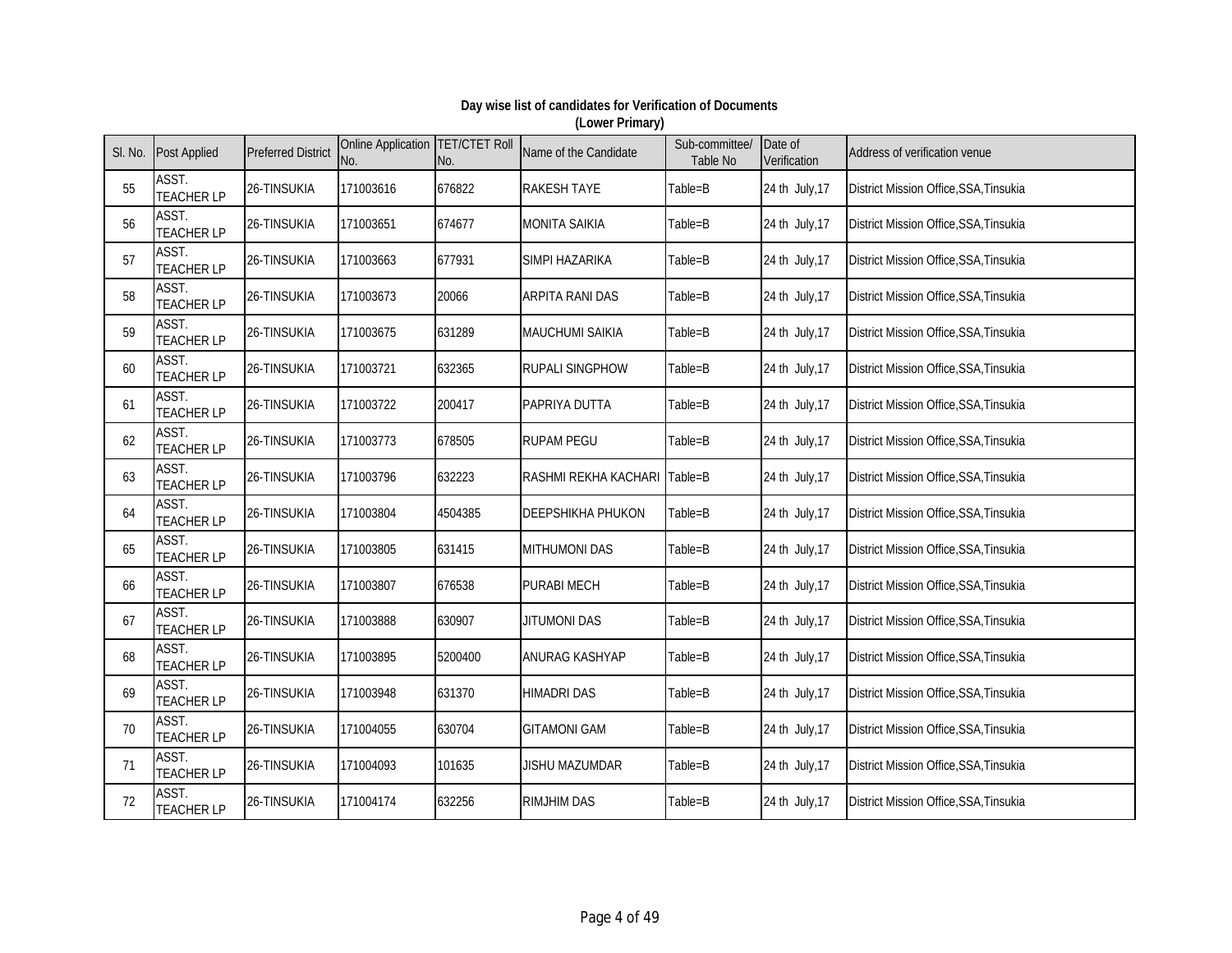| SI. No. | <b>Post Applied</b>        | <b>Preferred District</b> | Online Application   TET/CTET Roll<br>No. | No.     | Name of the Candidate             | Sub-committee/<br>Table No | Date of<br>Verification | Address of verification venue          |
|---------|----------------------------|---------------------------|-------------------------------------------|---------|-----------------------------------|----------------------------|-------------------------|----------------------------------------|
| 73      | ASST.<br><b>TEACHER LP</b> | 26-TINSUKIA               | 171004190                                 | 632824  | VIOLEENA SONOWAL                  | Table=B                    | 24 th July, 17          | District Mission Office, SSA, Tinsukia |
| 74      | ASST.<br><b>TEACHER LP</b> | 26-TINSUKIA               | 171004209                                 | 3016473 | RUNMI DUTTA BHUYAN                | Table=B                    | 24 th July, 17          | District Mission Office, SSA, Tinsukia |
| 75      | ASST.<br><b>TEACHER LP</b> | 26-TINSUKIA               | 171004273                                 | 631999  | <b>POMPY BORSAIKIA</b>            | Table=B                    | 24 th July, 17          | District Mission Office, SSA, Tinsukia |
| 76      | ASST.<br><b>TEACHER LP</b> | 26-TINSUKIA               | 171004279                                 | 632218  | <b>RASHMI BORAH</b>               | Table=B                    | 24 th July, 17          | District Mission Office, SSA, Tinsukia |
| 77      | ASST.<br><b>TEACHER LP</b> | 26-TINSUKIA               | 171004327                                 | 632235  | <b>REEMA SONOWAL</b>              | Table=B                    | 24 th July, 17          | District Mission Office, SSA, Tinsukia |
| 78      | ASST.<br><b>TEACHER LP</b> | 26-TINSUKIA               | 171004408                                 | 107578  | <b>REKHA THAKUR</b>               | Table=B                    | 24 th July, 17          | District Mission Office, SSA, Tinsukia |
| 79      | ASST.<br><b>TEACHER LP</b> | 26-TINSUKIA               | 171004442                                 | 630231  | <b>BHASKAR RAJKHOWA</b>           | Table=B                    | 24 th July, 17          | District Mission Office, SSA, Tinsukia |
| 80      | ASST.<br><b>TEACHER LP</b> | 26-TINSUKIA               | 171004490                                 | 5103990 | SAQUIB AHMED                      | Table=B                    | 24 th July, 17          | District Mission Office, SSA, Tinsukia |
| 81      | ASST.<br><b>TEACHER LP</b> | 26-TINSUKIA               | 171004670                                 | 200353  | <b>MOUSUMI GHOSH</b><br>CHOWDHURY | Table=B                    | 24 th July, 17          | District Mission Office, SSA, Tinsukia |
| 82      | ASST.<br><b>TEACHER LP</b> | 26-TINSUKIA               | 171004674                                 | 630970  | <b>JURI DAS</b>                   | Table=B                    | 24 th July, 17          | District Mission Office, SSA, Tinsukia |
| 83      | ASST.<br><b>TEACHER LP</b> | 26-TINSUKIA               | 171004676                                 | 201128  | <b>DEONATH SINGH</b>              | Table=B                    | 24 th July, 17          | District Mission Office, SSA, Tinsukia |
| 84      | ASST.<br><b>TEACHER LP</b> | 26-TINSUKIA               | 171004718                                 | 201291  | JOTEEN MILI                       | Table=B                    | 24 th July, 17          | District Mission Office, SSA, Tinsukia |
| 85      | ASST.<br><b>TEACHER LP</b> | 26-TINSUKIA               | 171004724                                 | 200743  | <b>SUMAN ROY</b>                  | Table=B                    | 24 th July, 17          | District Mission Office, SSA, Tinsukia |
| 86      | ASST.<br><b>TEACHER LP</b> | 26-TINSUKIA               | 171004755                                 | 5100502 | MRS NAYAN MONI BORA               | Table=B                    | 24 th July, 17          | District Mission Office, SSA, Tinsukia |
| 87      | ASST.<br><b>TEACHER LP</b> | 26-TINSUKIA               | 171004819                                 | 686280  | SRI DEBAJIT DAS                   | Table=B                    | 24 th July, 17          | District Mission Office, SSA, Tinsukia |
| 88      | ASST.<br><b>TEACHER LP</b> | 26-TINSUKIA               | 171004846                                 | 630924  | <b>JUGA PROVA</b><br>CHUNGKRANG   | Table=B                    | 24 th July, 17          | District Mission Office, SSA, Tinsukia |
| 89      | ASST.<br><b>TEACHER LP</b> | 26-TINSUKIA               | 171004851                                 | 5101792 | <b>JITUMONI MORAN</b>             | Table=B                    | 24 th July, 17          | District Mission Office, SSA, Tinsukia |
| 90      | ASST.<br><b>TEACHER LP</b> | 26-TINSUKIA               | 171004854                                 | 671058  | <b>BINA DEORI</b>                 | Table=B                    | 24 th July, 17          | District Mission Office, SSA, Tinsukia |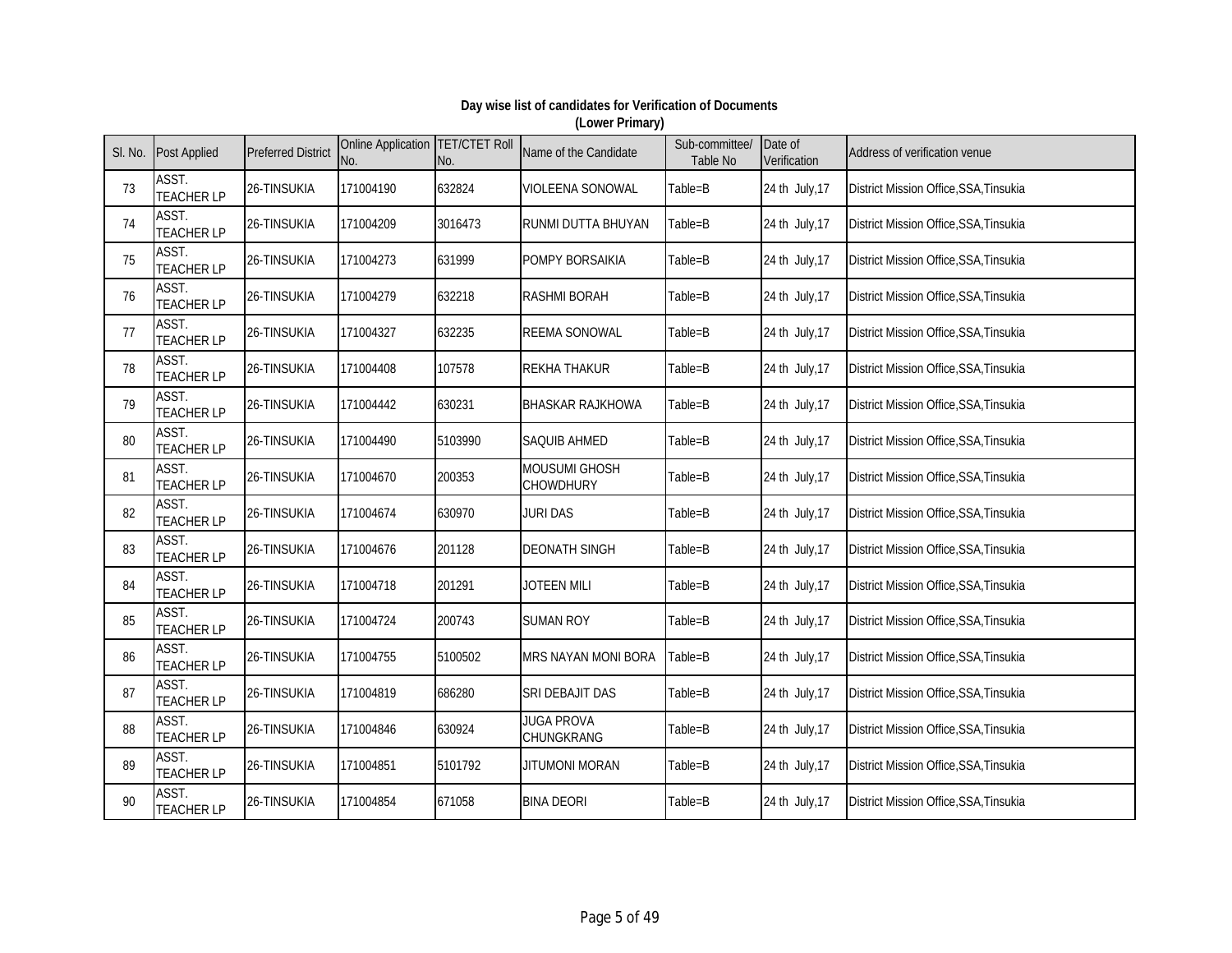| SI. No. | <b>Post Applied</b>        | <b>Preferred District</b> | Online Application TET/CTET Roll<br>No. | No.      | Name of the Candidate                  | Sub-committee/<br>Table No | Date of<br>Verification | Address of verification venue          |
|---------|----------------------------|---------------------------|-----------------------------------------|----------|----------------------------------------|----------------------------|-------------------------|----------------------------------------|
| 91      | ASST.<br><b>TEACHER LP</b> | 26-TINSUKIA               | 171004925                               | 200261   | <b>MADHUMITA SEN</b>                   | Table=B                    | 24 th July, 17          | District Mission Office, SSA, Tinsukia |
| 92      | ASST.<br><b>TEACHER LP</b> | 26-TINSUKIA               | 171004926                               | 5200944  | <b>SRISTY BORTHAKUR</b>                | Table=B                    | 24 th July, 17          | District Mission Office, SSA, Tinsukia |
| 93      | ASST.<br><b>TEACHER LP</b> | 26-TINSUKIA               | 171005009                               | 1809358  | <b>GAYATRI BORAH SAIKIA</b>            | Table=B                    | 24 th July, 17          | District Mission Office, SSA, Tinsukia |
| 94      | ASST.<br><b>TEACHER LP</b> | 26-TINSUKIA               | 171005050                               | 630585   | <b>DINESH KULI</b>                     | Table=B                    | 24 th July, 17          | District Mission Office, SSA, Tinsukia |
| 95      | ASST.<br><b>TEACHER LP</b> | 26-TINSUKIA               | 171005051                               | 631308   | MINAKHI HAZARIKA                       | Table=B                    | 24 th July, 17          | District Mission Office, SSA, Tinsukia |
| 96      | ASST.<br><b>TEACHER LP</b> | 26-TINSUKIA               | 171005108                               | 675338   | NIHA SAIKIA                            | Table=B                    | 24 th July, 17          | District Mission Office, SSA, Tinsukia |
| 97      | ASST.<br><b>TEACHER LP</b> | 26-TINSUKIA               | 171005120                               | 678103   | <b>BHASKAR DOLEY</b>                   | Table=B                    | 24 th July, 17          | District Mission Office, SSA, Tinsukia |
| 98      | ASST.<br><b>TEACHER LP</b> | 26-TINSUKIA               | 171005272                               | 1807926  | <b>SANJIB GOHAIN</b>                   | Table=B                    | 24 th July, 17          | District Mission Office, SSA, Tinsukia |
| 99      | ASST.<br><b>TEACHER LP</b> | 26-TINSUKIA               | 171005293                               | 5102823  | RUNJUN BORAH SAIKIA                    | Table=B                    | 24 th July, 17          | District Mission Office, SSA, Tinsukia |
| 100     | ASST.<br><b>TEACHER LP</b> | 26-TINSUKIA               | 171005370                               | 00500671 | <b>RUPA DAS</b>                        | Table=B                    | 24 th July, 17          | District Mission Office, SSA, Tinsukia |
| 101     | ASST.<br><b>TEACHER LP</b> | 26-TINSUKIA               | 171005371                               | 200084   | <b>BANTY KAUR MINHAS</b>               | Table=C                    | 24 th July, 17          | District Mission Office, SSA, Tinsukia |
| 102     | ASST.<br><b>TEACHER LP</b> | 26-TINSUKIA               | 171005372                               | 1807087  | PRAKASH BORAH                          | Table=C                    | 24 th July, 17          | District Mission Office, SSA, Tinsukia |
| 103     | ASST.<br><b>TEACHER LP</b> | 26-TINSUKIA               | 171005411                               | 00504398 | <b>BHUPENESWAR BORAH</b>               | Table=C                    | 24 th July, 17          | District Mission Office, SSA, Tinsukia |
| 104     | ASST.<br><b>TEACHER LP</b> | 26-TINSUKIA               | 171005415                               | 200064   | <b>ARPITA MOZUMDER</b>                 | Table=C                    | 24 th July, 17          | District Mission Office, SSA, Tinsukia |
| 105     | ASST.<br><b>TEACHER LP</b> | 26-TINSUKIA               | 171005607                               | 01626118 | <b>BHAWNA</b>                          | Table=C                    | 24 th July, 17          | District Mission Office, SSA, Tinsukia |
| 106     | ASST.<br><b>TEACHER LP</b> | 26-TINSUKIA               | 171005675                               | 00603855 | <b>TEGMONI PRADHAN</b>                 | Table=C                    | 24 th July, 17          | District Mission Office, SSA, Tinsukia |
| 107     | ASST.<br><b>TEACHER LP</b> | 26-TINSUKIA               | 171005689                               | 631594   | <b>BAIKUNTHA DAS</b>                   | Table=C                    | 24 th July, 17          | District Mission Office, SSA, Tinsukia |
| 108     | ASST.<br><b>TEACHER LP</b> | 26-TINSUKIA               | 171005827                               | 630600   | <b>DIPAMONI SONOWAL</b><br><b>KEOT</b> | Table=C                    | 24 th July, 17          | District Mission Office, SSA, Tinsukia |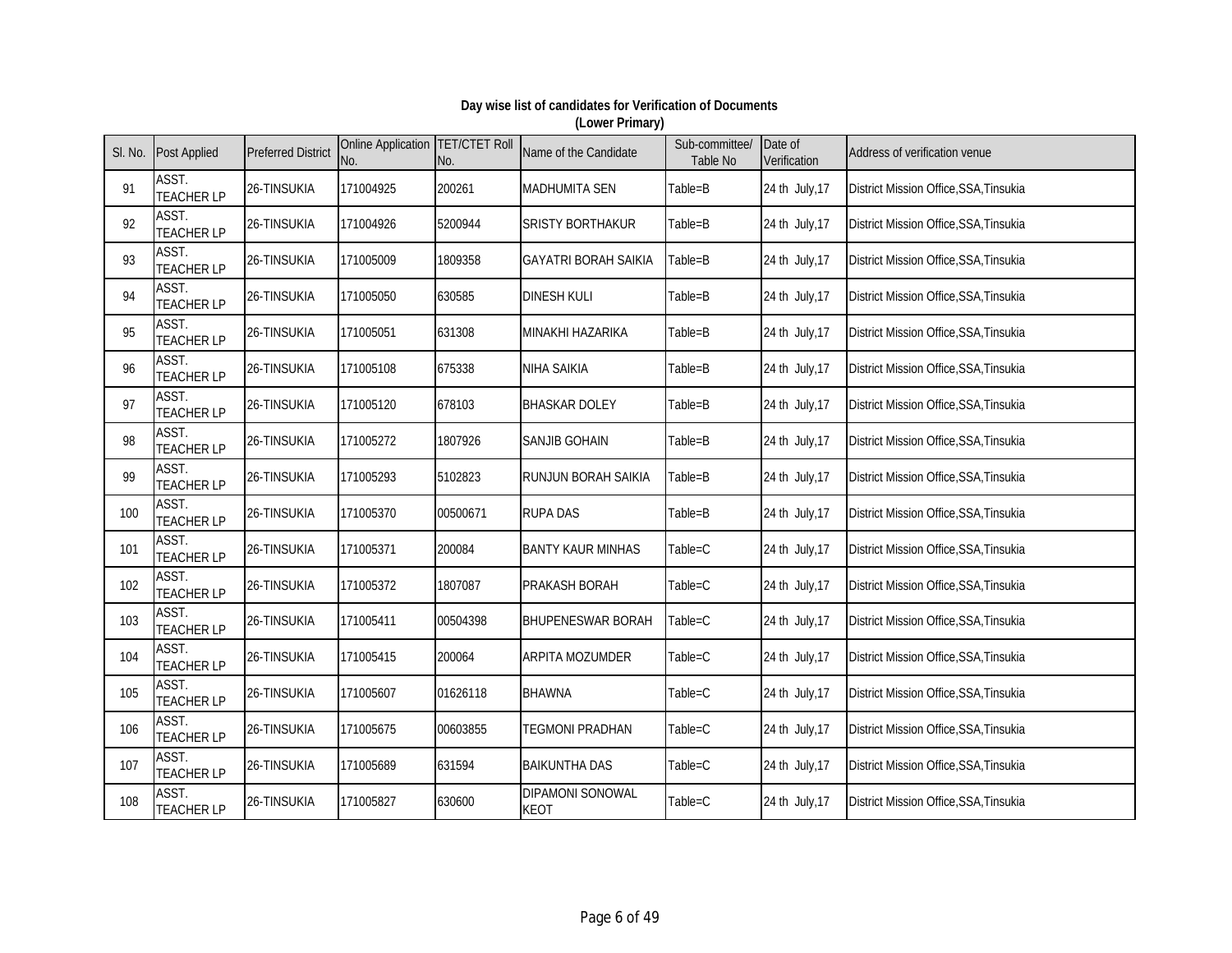| SI. No. | <b>Post Applied</b>        | <b>Preferred District</b> | Online Application TET/CTET Roll<br>No. | No.      | Name of the Candidate                 | Sub-committee/<br>Table No | Date of<br>Verification | Address of verification venue          |
|---------|----------------------------|---------------------------|-----------------------------------------|----------|---------------------------------------|----------------------------|-------------------------|----------------------------------------|
| 109     | ASST.<br><b>TEACHER LP</b> | 26-TINSUKIA               | 171005831                               | 1400298  | <b>JOLLY DUTTA</b>                    | Table=C                    | 24 th July, 17          | District Mission Office, SSA, Tinsukia |
| 110     | ASST.<br><b>TEACHER LP</b> | 26-TINSUKIA               | 171005929                               | 630540   | <b>DIBASH BORSAIKIA</b>               | Table=C                    | 24 th July, 17          | District Mission Office, SSA, Tinsukia |
| 111     | ASST.<br><b>TEACHER LP</b> | 26-TINSUKIA               | 171005997                               | 5100447  | <b>MONALISHA DUTTA</b>                | Table=C                    | 24 th July, 17          | District Mission Office, SSA, Tinsukia |
| 112     | ASST.<br><b>TEACHER LP</b> | 26-TINSUKIA               | 171006002                               | 200241   | <b>KISHORE KAR</b>                    | Table=C                    | 24 th July, 17          | District Mission Office, SSA, Tinsukia |
| 113     | ASST.<br><b>TEACHER LP</b> | 26-TINSUKIA               | 171006035                               | 631035   | <b>KALPANA SONOWAL</b>                | Table=C                    | 24 th July, 17          | District Mission Office, SSA, Tinsukia |
| 114     | ASST.<br><b>TEACHER LP</b> | 26-TINSUKIA               | 171006084                               | 200319   | <b>MITHU DAS</b>                      | Table=C                    | 24 th July, 17          | District Mission Office, SSA, Tinsukia |
| 115     | ASST.<br><b>TEACHER LP</b> | 26-TINSUKIA               | 171006177                               | 632738   | TINAMONI SONOWAL                      | Table=C                    | 24 th July, 17          | District Mission Office, SSA, Tinsukia |
| 116     | ASST.<br><b>TEACHER LP</b> | 26-TINSUKIA               | 171006268                               | 4507207  | <b>MONTU DUTTA</b>                    | Table=C                    | 24 th July, 17          | District Mission Office, SSA, Tinsukia |
| 117     | ASST.<br><b>TEACHER LP</b> | 26-TINSUKIA               | 171006320                               | 200358   | <b>MOUSUMI SIKDAR</b>                 | Table=C                    | 24 th July, 17          | District Mission Office, SSA, Tinsukia |
| 118     | ASST.<br><b>TEACHER LP</b> | 26-TINSUKIA               | 171006394                               | 1805347  | <b>MAYURI BURAGOHAIN</b>              | Table=C                    | 24 th July, 17          | District Mission Office, SSA, Tinsukia |
| 119     | ASST.<br><b>TEACHER LP</b> | 26-TINSUKIA               | 171006429                               | 200618   | <b>SANTANU DAS</b>                    | Table=C                    | 24 th July, 17          | District Mission Office, SSA, Tinsukia |
| 120     | ASST.<br><b>TEACHER LP</b> | 26-TINSUKIA               | 171006514                               | 00506372 | REENA KUMARI CHETRI                   | Table=C                    | 24 th July, 17          | District Mission Office, SSA, Tinsukia |
| 121     | ASST.<br><b>TEACHER LP</b> | 26-TINSUKIA               | 171006522                               | 632676   | <b>SUSHMITA ROY</b>                   | Table=C                    | 24 th July, 17          | District Mission Office, SSA, Tinsukia |
| 122     | ASST.<br><b>TEACHER LP</b> | 26-TINSUKIA               | 171006577                               | 671727   | <b>DEBOJIT KUMAR DAS</b>              | Table=C                    | 24 th July, 17          | District Mission Office, SSA, Tinsukia |
| 123     | ASST.<br><b>TEACHER LP</b> | 26-TINSUKIA               | 171006579                               | 673452   | <b>KONGKON KISHOR</b><br><b>BORAH</b> | Table=C                    | 24 th July, 17          | District Mission Office, SSA, Tinsukia |
| 124     | ASST.<br><b>TEACHER LP</b> | 26-TINSUKIA               | 171006601                               | 632519   | <b>SARASI SONOWAL</b>                 | Table=C                    | 24 th July, 17          | District Mission Office, SSA, Tinsukia |
| 125     | ASST.<br><b>TEACHER LP</b> | 26-TINSUKIA               | 171006648                               | 200994   | <b>BABY KUMARI RAI</b>                | Table=C                    | 24 th July, 17          | District Mission Office, SSA, Tinsukia |
| 126     | ASST.<br><b>TEACHER LP</b> | 26-TINSUKIA               | 171006657                               | 673209   | JYOTISHMAN HAZARIKA                   | Table=C                    | 24 th July, 17          | District Mission Office, SSA, Tinsukia |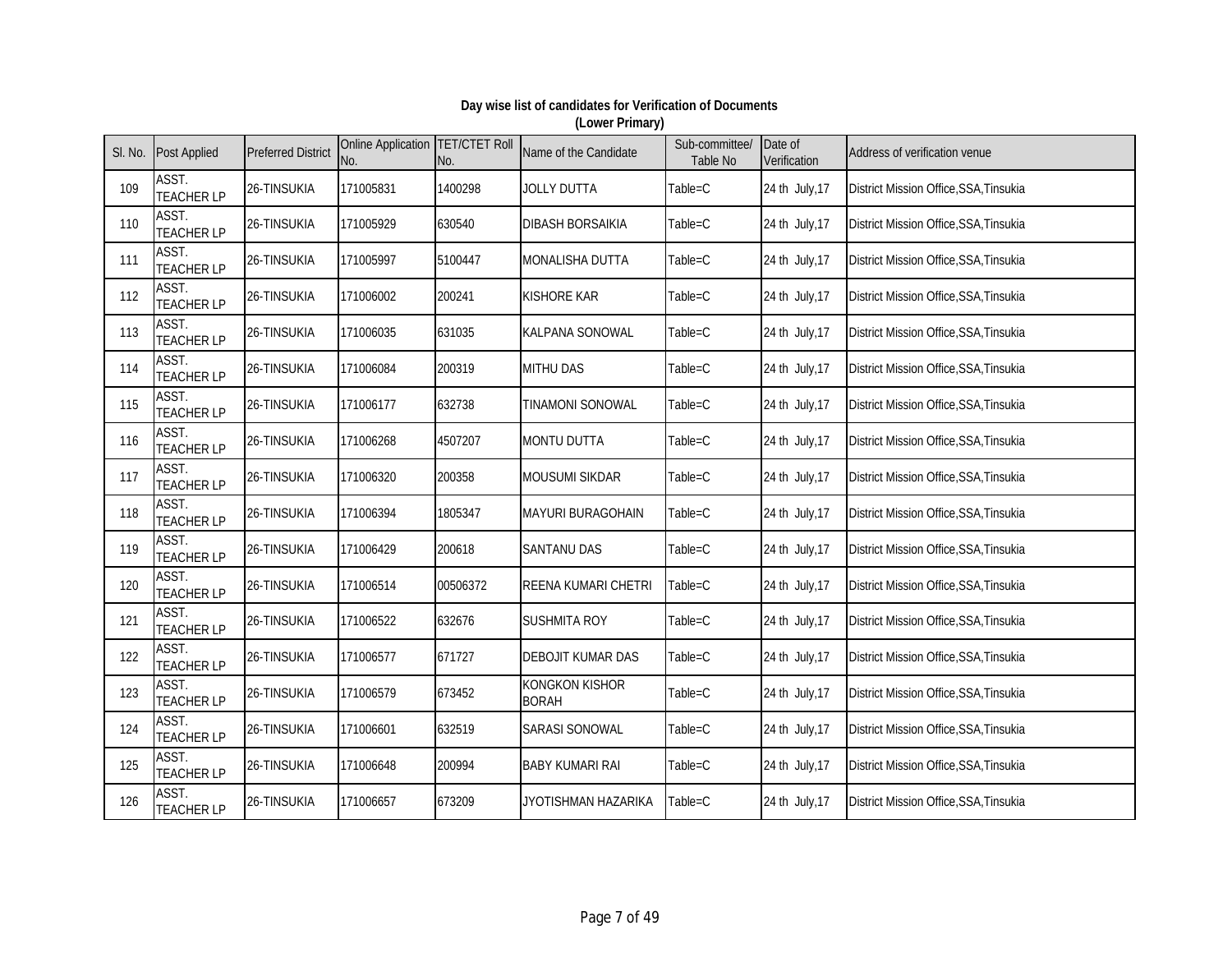| SI. No. | <b>Post Applied</b>        | <b>Preferred District</b> | Online Application   TET/CTET Roll<br>No. | No.      | Name of the Candidate   | Sub-committee/<br>Table No | Date of<br>Verification | Address of verification venue          |
|---------|----------------------------|---------------------------|-------------------------------------------|----------|-------------------------|----------------------------|-------------------------|----------------------------------------|
| 127     | ASST.<br><b>TEACHER LP</b> | 26-TINSUKIA               | 171006668                                 | 631413   | MINAKSHI SONOWAL        | Table=C                    | 24 th July, 17          | District Mission Office, SSA, Tinsukia |
| 128     | ASST.<br><b>TEACHER LP</b> | 26-TINSUKIA               | 171006685                                 | 653631   | PRANHARI BAISHYA        | Table=C                    | 24 th July, 17          | District Mission Office, SSA, Tinsukia |
| 129     | ASST.<br><b>TEACHER LP</b> | 26-TINSUKIA               | 171006721                                 | 630476   | DEBANGANA HAZARIKA      | Table=C                    | 24 th July, 17          | District Mission Office, SSA, Tinsukia |
| 130     | ASST.<br><b>TEACHER LP</b> | 26-TINSUKIA               | 171006763                                 | 648965   | <b>LINASHRI BANIA</b>   | Table=C                    | 24 th July, 17          | District Mission Office, SSA, Tinsukia |
| 131     | ASST.<br><b>TEACHER LP</b> | 26-TINSUKIA               | 171006764                                 | 5101070  | <b>BONITA GOHAIN</b>    | Table=C                    | 24 th July, 17          | District Mission Office, SSA, Tinsukia |
| 132     | ASST.<br><b>TEACHER LP</b> | 26-TINSUKIA               | 171006824                                 | 5103585  | SAMIRAN SHARMA          | Table=C                    | 24 th July, 17          | District Mission Office, SSA, Tinsukia |
| 133     | ASST.<br><b>TEACHER LP</b> | 26-TINSUKIA               | 171006929                                 | 674909   | MRIDUSMITA DAS          | Table=C                    | 24 th July, 17          | District Mission Office, SSA, Tinsukia |
| 134     | ASST.<br><b>TEACHER LP</b> | 26-TINSUKIA               | 171006993                                 | 5103666  | SHRABANI ROY            | Table=C                    | 24 th July, 17          | District Mission Office, SSA, Tinsukia |
| 135     | ASST.<br><b>TEACHER LP</b> | 26-TINSUKIA               | 171007125                                 | 108217   | <b>SUNITA YADAV</b>     | Table=C                    | 24 th July, 17          | District Mission Office, SSA, Tinsukia |
| 136     | ASST.<br><b>TEACHER LP</b> | 26-TINSUKIA               | 171007264                                 | 631847   | NITUL THAKULI           | Table=C                    | 24 th July, 17          | District Mission Office, SSA, Tinsukia |
| 137     | ASST.<br><b>TEACHER LP</b> | 26-TINSUKIA               | 171007323                                 | 200130   | <b>BONY DAS</b>         | Table=C                    | 24 th July, 17          | District Mission Office, SSA, Tinsukia |
| 138     | ASST.<br><b>TEACHER LP</b> | 26-TINSUKIA               | 171007373                                 | 676537   | PURABI HAZARIKA         | Table=C                    | 24 th July, 17          | District Mission Office, SSA, Tinsukia |
| 139     | ASST.<br><b>TEACHER LP</b> | 26-TINSUKIA               | 171007395                                 | 5100631  | <b>PRITY MONI GOGOI</b> | Table=C                    | 24 th July, 17          | District Mission Office, SSA, Tinsukia |
| 140     | ASST.<br><b>TEACHER LP</b> | 26-TINSUKIA               | 171007397                                 | 1800547  | <b>HEMANTA DEHINGIA</b> | Table=C                    | 24 th July, 17          | District Mission Office, SSA, Tinsukia |
| 141     | ASST.<br><b>TEACHER LP</b> | 26-TINSUKIA               | 171007457                                 | 650361   | <b>MAYURI BODO</b>      | Table=C                    | 24 th July, 17          | District Mission Office, SSA, Tinsukia |
| 142     | ASST.<br><b>TEACHER LP</b> | 26-TINSUKIA               | 171007469                                 | 08616115 | POONAM RAJ              | Table=C                    | 24 th July, 17          | District Mission Office, SSA, Tinsukia |
| 143     | ASST.<br><b>TEACHER LP</b> | 26-TINSUKIA               | 171007522                                 | 5200970  | <b>UDESHNA HANDIQUE</b> | Table=C                    | 24 th July, 17          | District Mission Office, SSA, Tinsukia |
| 144     | ASST.<br><b>TEACHER LP</b> | 26-TINSUKIA               | 171007657                                 | 675328   | NIBEDITA SONOWAL        | Table=C                    | 24 th July, 17          | District Mission Office, SSA, Tinsukia |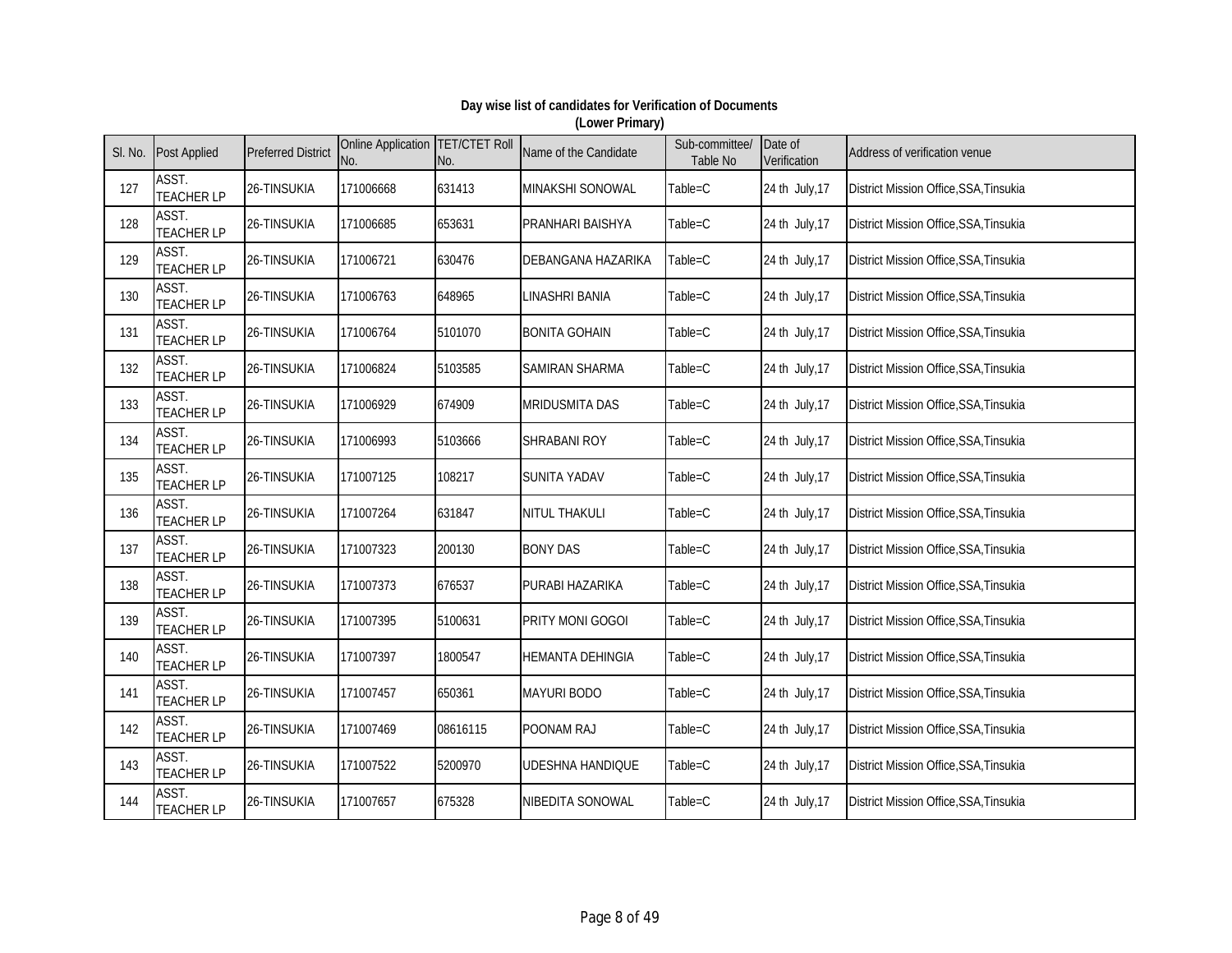| SI. No. | <b>Post Applied</b>        | <b>Preferred District</b> | Online Application TET/CTET Roll<br>No. | No.     | Name of the Candidate         | Sub-committee/<br>Table No | Date of<br>Verification | Address of verification venue          |
|---------|----------------------------|---------------------------|-----------------------------------------|---------|-------------------------------|----------------------------|-------------------------|----------------------------------------|
| 145     | ASST.<br><b>TEACHER LP</b> | 26-TINSUKIA               | 171007669                               | 5100862 | SWAPNAMADHU<br>KONWAR         | Table=C                    | 24 th July, 17          | District Mission Office, SSA, Tinsukia |
| 146     | ASST.<br><b>TEACHER LP</b> | 26-TINSUKIA               | 171007792                               | 631523  | <b>MOMI BORAH</b>             | Table=C                    | 24 th July, 17          | District Mission Office, SSA, Tinsukia |
| 147     | ASST.<br><b>TEACHER LP</b> | 26-TINSUKIA               | 171007828                               | 632002  | POPPY SONOWAL                 | Table=C                    | 24 th July, 17          | District Mission Office, SSA, Tinsukia |
| 148     | ASST.<br><b>TEACHER LP</b> | 26-TINSUKIA               | 171007848                               | 631078  | KASHMIRI HAZARIKA             | Table=C                    | 24 th July, 17          | District Mission Office, SSA, Tinsukia |
| 149     | ASST.<br><b>TEACHER LP</b> | 26-TINSUKIA               | 171007854                               | 632000  | POPI HAZARIKA                 | Table=C                    | 24 th July, 17          | District Mission Office, SSA, Tinsukia |
| 150     | ASST.<br><b>TEACHER LP</b> | 26-TINSUKIA               | 171008050                               | 5102979 | SAPNA RAJKHOWA                | Table=C                    | 24 th July, 17          | District Mission Office, SSA, Tinsukia |
| 151     | ASST.<br><b>TEACHER LP</b> | 26-TINSUKIA               | 171008091                               | 1801459 | NIZARA GOGOI                  | Table=A                    | 25th July, 17           | District Mission Office, SSA, Tinsukia |
| 152     | ASST.<br><b>TEACHER LP</b> | 26-TINSUKIA               | 171008093                               | 631397  | KIRANMOYEE BORAH              | Table=A                    | 25th July, 17           | District Mission Office, SSA, Tinsukia |
| 153     | ASST.<br><b>TEACHER LP</b> | 26-TINSUKIA               | 171008121                               | 630789  | HIMAJYOTI SAIKIA              | Table=A                    | 25th July, 17           | District Mission Office, SSA, Tinsukia |
| 154     | ASST.<br><b>TEACHER LP</b> | 26-TINSUKIA               | 171008185                               | 671646  | <b>DEBAJIT DAS</b>            | Table=A                    | 25th July, 17           | District Mission Office, SSA, Tinsukia |
| 155     | ASST.<br><b>TEACHER LP</b> | 26-TINSUKIA               | 171008209                               | 202198  | <b>SUNITA CHETRY</b>          | Table=A                    | 25th July, 17           | District Mission Office, SSA, Tinsukia |
| 156     | ASST.<br><b>TEACHER LP</b> | 26-TINSUKIA               | 171008241                               | 200576  | <b>RUPA RANI DAS</b>          | Table=A                    | 25th July, 17           | District Mission Office, SSA, Tinsukia |
| 157     | ASST.<br><b>TEACHER LP</b> | 26-TINSUKIA               | 171008276                               | 200742  | <b>SUMAN PAUL</b>             | Table=A                    | 25th July, 17           | District Mission Office, SSA, Tinsukia |
| 158     | ASST.<br><b>TEACHER LP</b> | 26-TINSUKIA               | 171008281                               | 671926  | DIGANTA KR DAS                | Table=A                    | 25th July, 17           | District Mission Office, SSA, Tinsukia |
| 159     | ASST.<br><b>TEACHER LP</b> | 26-TINSUKIA               | 171008450                               | 106049  | DIPANKAR SUKLA BAIDYA Table=A |                            | 25th July, 17           | District Mission Office, SSA, Tinsukia |
| 160     | ASST.<br><b>TEACHER LP</b> | 26-TINSUKIA               | 171008562                               | 200026  | <b>ALOKA GHOSH</b>            | Table=A                    | 25th July, 17           | District Mission Office, SSA, Tinsukia |
| 161     | ASST.<br><b>TEACHER LP</b> | 26-TINSUKIA               | 171008735                               | 200261  | <b>MADHUMITA SEN</b>          | Table=A                    | 25th July, 17           | District Mission Office, SSA, Tinsukia |
| 162     | ASST.<br><b>TEACHER LP</b> | 26-TINSUKIA               | 171008837                               | 200265  | MAITREYEE BURMAN              | Table=A                    | 25th July, 17           | District Mission Office, SSA, Tinsukia |

#### **Day wise list of candidates for Verification of Documents (Lower Primary)**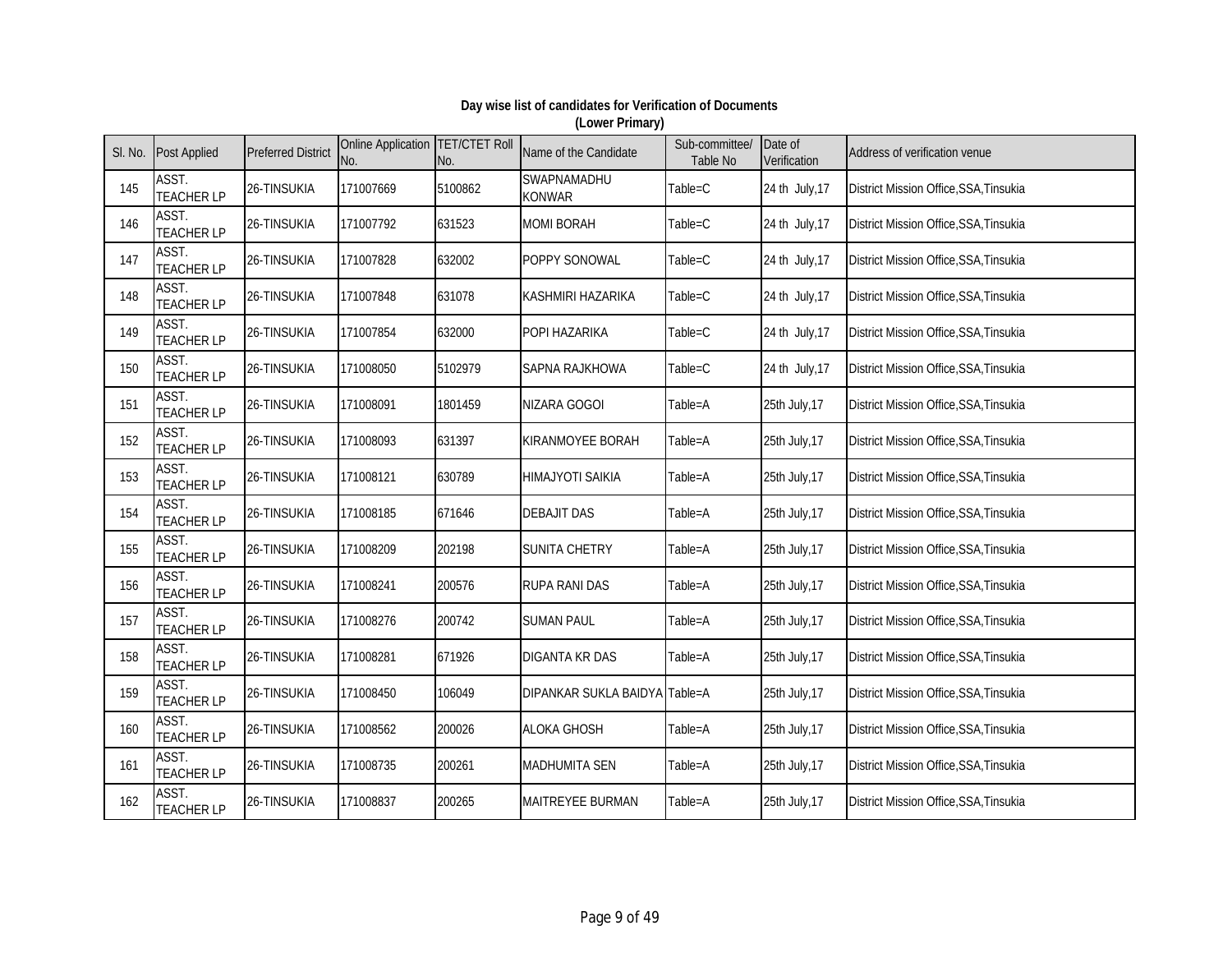| SI. No. | <b>Post Applied</b>        | <b>Preferred District</b> | Online Application TET/CTET Roll<br>No. | No.      | Name of the Candidate           | Sub-committee/<br>Table No | Date of<br>Verification | Address of verification venue          |
|---------|----------------------------|---------------------------|-----------------------------------------|----------|---------------------------------|----------------------------|-------------------------|----------------------------------------|
| 163     | ASST.<br><b>TEACHER LP</b> | 26-TINSUKIA               | 171008844                               | 630164   | <b>BARASHA DAS</b>              | Table=A                    | 25th July, 17           | District Mission Office, SSA, Tinsukia |
| 164     | ASST.<br><b>TEACHER LP</b> | 26-TINSUKIA               | 171008893                               | 200312   | MISS USHA DAS                   | Table=A                    | 25th July, 17           | District Mission Office, SSA, Tinsukia |
| 165     | ASST.<br><b>TEACHER LP</b> | 26-TINSUKIA               | 171008963                               | 671421   | <b>BROJEN DAS</b>               | Table=A                    | 25th July, 17           | District Mission Office, SSA, Tinsukia |
| 166     | ASST.<br><b>TEACHER LP</b> | 26-TINSUKIA               | 171008982                               | 630164   | <b>BARASHA DAS</b>              | Table=A                    | 25th July, 17           | District Mission Office, SSA, Tinsukia |
| 167     | ASST.<br><b>TEACHER LP</b> | 26-TINSUKIA               | 171009006                               | 104662   | <b>SUBHASH SEN</b>              | Table=A                    | 25th July, 17           | District Mission Office, SSA, Tinsukia |
| 168     | ASST.<br><b>TEACHER LP</b> | 26-TINSUKIA               | 171009015                               | 200244   | <b>KRISHNA PRASAD DAS</b>       | Table=A                    | 25th July, 17           | District Mission Office, SSA, Tinsukia |
| 169     | ASST.<br><b>TEACHER LP</b> | 26-TINSUKIA               | 171009035                               | 672880   | JITENDRA KUMAR<br>SWARNAKAR     | Table=A                    | 25th July, 17           | District Mission Office, SSA, Tinsukia |
| 170     | ASST.<br><b>TEACHER LP</b> | 26-TINSUKIA               | 171009038                               | 630555   | <b>DIGANTA DAS</b>              | Table=A                    | 25th July, 17           | District Mission Office, SSA, Tinsukia |
| 171     | ASST.<br><b>TEACHER LP</b> | 26-TINSUKIA               | 171009053                               | 1806369  | PALLABI GOGOI                   | Table=A                    | 25th July, 17           | District Mission Office, SSA, Tinsukia |
| 172     | ASST.<br><b>TEACHER LP</b> | 26-TINSUKIA               | 171009056                               | 657846   | SRI GANGU CHANDRA<br><b>DAS</b> | Table=A                    | 25th July, 17           | District Mission Office, SSA, Tinsukia |
| 173     | ASST.<br><b>TEACHER LP</b> | 26-TINSUKIA               | 171009068                               | 671543   | CHETANA JYOTI DAS               | Table=A                    | 25th July, 17           | District Mission Office, SSA, Tinsukia |
| 174     | ASST.<br><b>TEACHER LP</b> | 26-TINSUKIA               | 171009101                               | 5100120  | CHINU MONI PHUKAN               | Table=A                    | 25th July, 17           | District Mission Office, SSA, Tinsukia |
| 175     | ASST.<br><b>TEACHER LP</b> | 26-TINSUKIA               | 171009102                               | 653480   | <b>PRAMESH DAS</b>              | Table=A                    | 25th July, 17           | District Mission Office, SSA, Tinsukia |
| 176     | ASST.<br><b>TEACHER LP</b> | 26-TINSUKIA               | 171009115                               | 631564   | MONUMATI DEORI                  | Table=A                    | 25th July, 17           | District Mission Office, SSA, Tinsukia |
| 177     | ASST.<br><b>TEACHER LP</b> | 26-TINSUKIA               | 171009116                               | 1805566  | <b>JUMI GOGOI</b>               | Table=A                    | 25th July, 17           | District Mission Office, SSA, Tinsukia |
| 178     | ASST.<br><b>TEACHER LP</b> | 26-TINSUKIA               | 171009125                               | 630366   | <b>BORNALI BORAH</b>            | Table=A                    | 25th July, 17           | District Mission Office, SSA, Tinsukia |
| 179     | ASST.<br><b>TEACHER LP</b> | 26-TINSUKIA               | 171009130                               | 24010140 | <b>SANJAY KUMAR</b>             | Table=A                    | 25th July, 17           | District Mission Office, SSA, Tinsukia |
| 180     | ASST.<br><b>TEACHER LP</b> | 26-TINSUKIA               | 171009147                               | 4700790  | ARUPJYOTI BORGOHAIN             | Table=A                    | 25th July, 17           | District Mission Office, SSA, Tinsukia |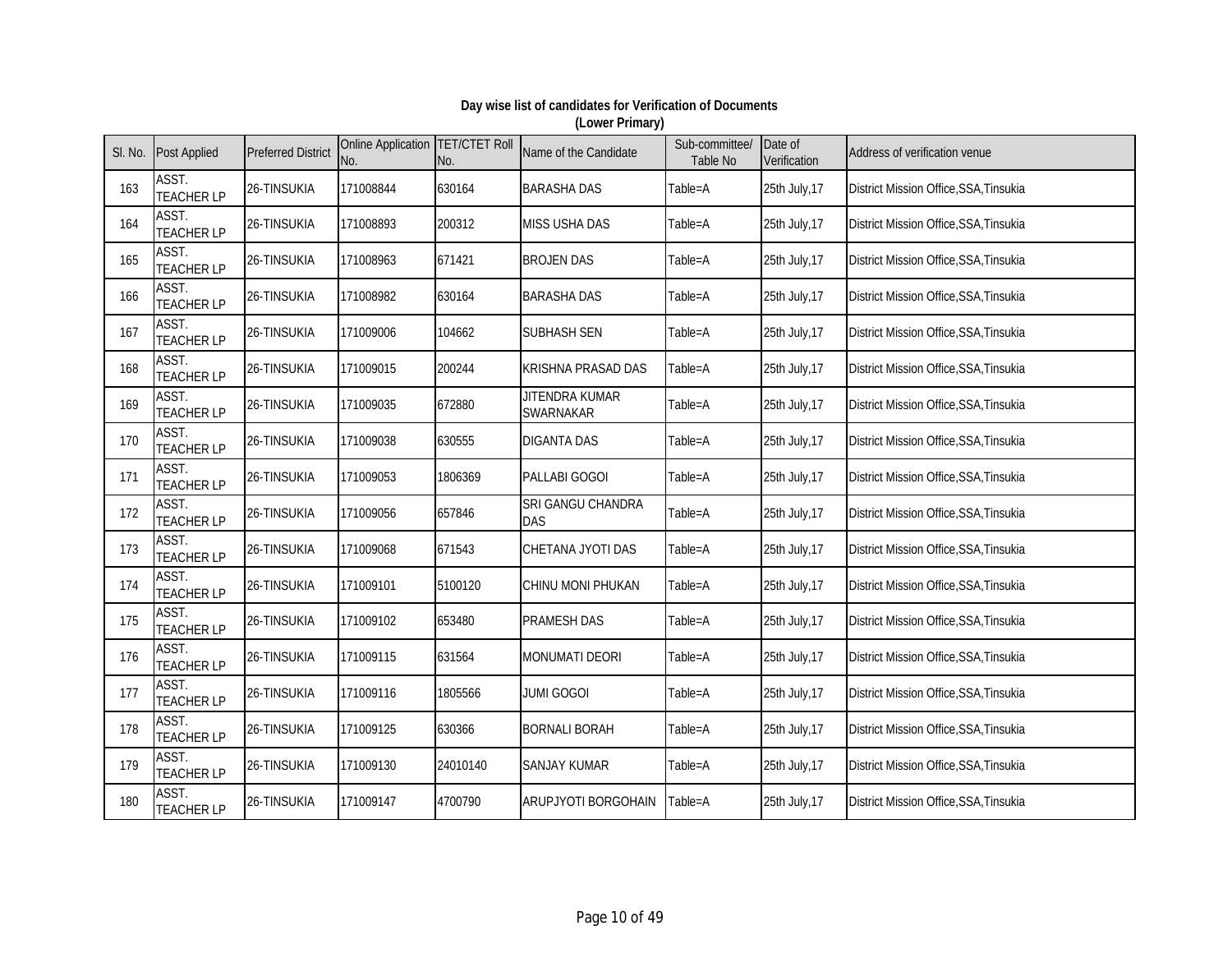| SI. No. | <b>Post Applied</b>        | <b>Preferred District</b> | Online Application TET/CTET Roll<br>No. | No.      | Name of the Candidate                        | Sub-committee/<br>Table No | Date of<br>Verification | Address of verification venue          |
|---------|----------------------------|---------------------------|-----------------------------------------|----------|----------------------------------------------|----------------------------|-------------------------|----------------------------------------|
| 181     | ASST.<br><b>TEACHER LP</b> | 26-TINSUKIA               | 171009187                               | 631273   | <b>MANIKA PAYENG</b>                         | Table=A                    | 25th July, 17           | District Mission Office, SSA, Tinsukia |
| 182     | ASST.<br><b>TEACHER LP</b> | 26-TINSUKIA               | 171009190                               | 16110086 | <b>MRS ANJUMONI SAIKIA</b><br><b>BHARALI</b> | Table=A                    | 25th July, 17           | District Mission Office, SSA, Tinsukia |
| 183     | ASST.<br><b>TEACHER LP</b> | 26-TINSUKIA               | 171009194                               | 632265   | RIMPI SONOWAL                                | Table=A                    | 25th July, 17           | District Mission Office, SSA, Tinsukia |
| 184     | ASST.<br><b>TEACHER LP</b> | 26-TINSUKIA               | 171009201                               | 5100938  | <b>ARCHANA GOGOI</b>                         | Table=A                    | 25th July, 17           | District Mission Office, SSA, Tinsukia |
| 185     | ASST.<br><b>TEACHER LP</b> | 26-TINSUKIA               | 171009220                               | 630981   | <b>JUWEL DAS</b>                             | Table=A                    | 25th July, 17           | District Mission Office, SSA, Tinsukia |
| 186     | ASST.<br><b>TEACHER LP</b> | 26-TINSUKIA               | 171009234                               | 657649   | SRI BIDYUT DAS                               | Table=A                    | 25th July, 17           | District Mission Office, SSA, Tinsukia |
| 187     | ASST.<br><b>TEACHER LP</b> | 26-TINSUKIA               | 171009238                               | 630963   | <b>JUNMONI SAIKIA</b>                        | Table=A                    | 25th July, 17           | District Mission Office, SSA, Tinsukia |
| 188     | ASST.<br><b>TEACHER LP</b> | 26-TINSUKIA               | 171009298                               | 00504460 | JINTU LAHON                                  | Table=A                    | 25th July, 17           | District Mission Office, SSA, Tinsukia |
| 189     | ASST.<br><b>TEACHER LP</b> | 26-TINSUKIA               | 171009319                               | 632224   | <b>RASHMI REKHA</b><br>SONOWAL               | Table=A                    | 25th July, 17           | District Mission Office, SSA, Tinsukia |
| 190     | ASST.<br><b>TEACHER LP</b> | 26-TINSUKIA               | 171009323                               | 192977   | SUDHIR KUMAR PATEL                           | Table=A                    | 25th July, 17           | District Mission Office, SSA, Tinsukia |
| 191     | ASST.<br><b>TEACHER LP</b> | 26-TINSUKIA               | 171009326                               | 632437   | <b>SARUBALA DAS</b>                          | Table=A                    | 25th July, 17           | District Mission Office, SSA, Tinsukia |
| 192     | ASST.<br><b>TEACHER LP</b> | 26-TINSUKIA               | 171009336                               | 675880   | PINKI MISSONG                                | Table=A                    | 25th July, 17           | District Mission Office, SSA, Tinsukia |
| 193     | ASST.<br><b>TEACHER LP</b> | 26-TINSUKIA               | 171009364                               | 630718   | <b>GITUSHMITA SONOWAL</b>                    | Table=A                    | 25th July, 17           | District Mission Office, SSA, Tinsukia |
| 194     | ASST.<br><b>TEACHER LP</b> | 26-TINSUKIA               | 171009376                               | 677528   | RUPJYOTI BAISHYA                             | Table=A                    | 25th July, 17           | District Mission Office, SSA, Tinsukia |
| 195     | ASST.<br><b>TEACHER LP</b> | 26-TINSUKIA               | 171009429                               | 1808581  | <b>SATYAJIT</b><br>BHATTACHARYYA             | Table=A                    | 25th July, 17           | District Mission Office, SSA, Tinsukia |
| 196     | ASST.<br><b>TEACHER LP</b> | 26-TINSUKIA               | 171009445                               | 631817   | NIPON DEKABARUAH                             | Table=A                    | 25th July, 17           | District Mission Office, SSA, Tinsukia |
| 197     | ASST.<br><b>TEACHER LP</b> | 26-TINSUKIA               | 171009465                               | 200181   | <b>DILIP MALAKAR</b>                         | Table=A                    | 25th July, 17           | District Mission Office, SSA, Tinsukia |
| 198     | ASST.<br><b>TEACHER LP</b> | 26-TINSUKIA               | 171009494                               | 678955   | <b>TUKHESWAR DAS</b>                         | Table=A                    | 25th July, 17           | District Mission Office, SSA, Tinsukia |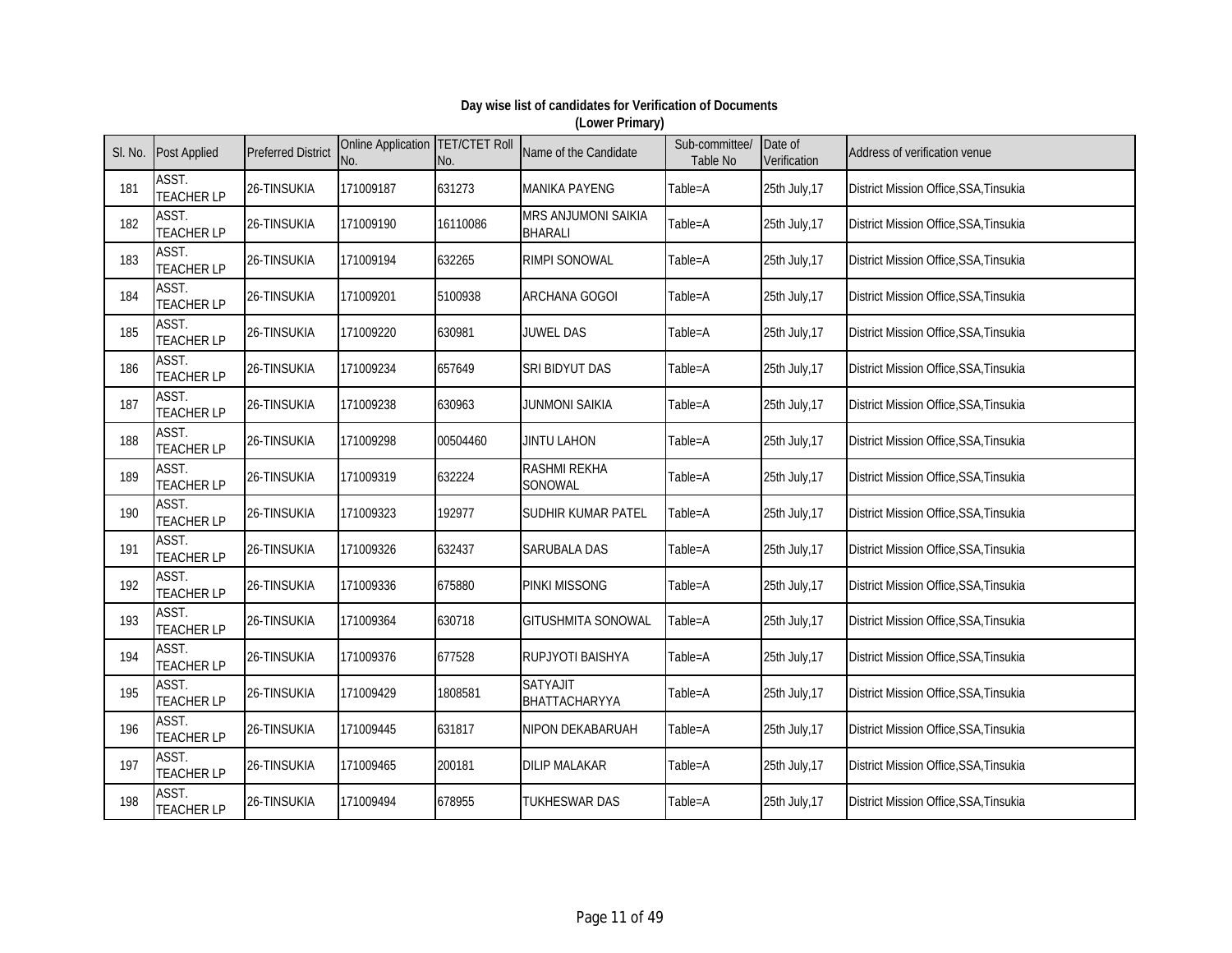| SI. No. | <b>Post Applied</b>        | <b>Preferred District</b> | Online Application   TET/CTET Roll<br>No. | No.      | Name of the Candidate            | Sub-committee/<br>Table No | Date of<br>Verification | Address of verification venue                 |
|---------|----------------------------|---------------------------|-------------------------------------------|----------|----------------------------------|----------------------------|-------------------------|-----------------------------------------------|
| 199     | ASST.<br><b>TEACHER LP</b> | 26-TINSUKIA               | 171009539                                 | RC686287 | <b>DHANANJAY DAS</b>             | Table=A                    | 25th July, 17           | District Mission Office, SSA, Tinsukia        |
| 200     | ASST.<br><b>TEACHER LP</b> | 26-TINSUKIA               | 171009581                                 | 631808   | NILUTPAL BOITHOQUE               | Table=A                    | 25th July, 17           | District Mission Office, SSA, Tinsukia        |
| 201     | ASST.<br><b>TEACHER LP</b> | 26-TINSUKIA               | 171009583                                 | 632251   | <b>RIKUMONI HAZARIKA</b>         | Table=B                    | 25th July, 17           | District Mission Office, SSA, Tinsukia        |
| 202     | ASST.<br><b>TEACHER LP</b> | 26-TINSUKIA               | 171009603                                 | 5101971  | MADHUMOTI CHUTIA<br><b>MORAN</b> | Table=B                    | 25th July, 17           | District Mission Office, SSA, Tinsukia        |
| 203     | ASST.<br><b>TEACHER LP</b> | 26-TINSUKIA               | 171009612                                 | 642668   | <b>BIKU MONI DAS</b>             | Table=B                    | 25th July, 17           | District Mission Office, SSA, Tinsukia        |
| 204     | ASST.<br><b>TEACHER LP</b> | 26-TINSUKIA               | 171009627                                 | 632779   | TULUMONI BORAH                   | Table=B                    | 25th July, 17           | District Mission Office, SSA, Tinsukia        |
| 205     | ASST.<br><b>TEACHER LP</b> | 26-TINSUKIA               | 171009655                                 | 201612   | NIRJALA YADAV                    | Table=B                    | 25th July, 17           | District Mission Office, SSA, Tinsukia        |
| 206     | ASST.<br><b>TEACHER LP</b> | 26-TINSUKIA               | 171009668                                 | 630788   | <b>HIMADRI SONOWAL</b>           | Table=B                    | 25th July, 17           | District Mission Office, SSA, Tinsukia        |
| 207     | ASST.<br><b>TEACHER LP</b> | 26-TINSUKIA               | 171009699                                 | 631667   | <b>MRS PALLAVITA</b><br>SONOWAL  | Table=B                    | 25th July, 17           | <b>District Mission Office, SSA, Tinsukia</b> |
| 208     | ASST.<br><b>TEACHER LP</b> | 26-TINSUKIA               | 171009708                                 | 631662   | MONISHA SONOWAL                  | Table=B                    | 25th July, 17           | District Mission Office, SSA, Tinsukia        |
| 209     | ASST.<br><b>TEACHER LP</b> | 26-TINSUKIA               | 171009711                                 | 631975   | PIMPOL HAZARIKA                  | Table=B                    | 25th July, 17           | District Mission Office, SSA, Tinsukia        |
| 210     | ASST.<br><b>TEACHER LP</b> | 26-TINSUKIA               | 171009714                                 | 672004   | <b>DINAMONI DAS</b>              | Table=B                    | 25th July, 17           | District Mission Office, SSA, Tinsukia        |
| 211     | ASST.<br><b>TEACHER LP</b> | 26-TINSUKIA               | 171009732                                 | 632780   | TULUMONI BORSAIKIA               | Table=B                    | 25th July, 17           | District Mission Office, SSA, Tinsukia        |
| 212     | ASST.<br><b>TEACHER LP</b> | 26-TINSUKIA               | 171009745                                 | 200242   | KOYEL CHAKRABORTY                | Table=B                    | 25th July, 17           | District Mission Office, SSA, Tinsukia        |
| 213     | ASST.<br><b>TEACHER LP</b> | 26-TINSUKIA               | 171009854                                 | 630020   | <b>ADITI KR. PHATOWALI</b>       | Table=B                    | 25th July, 17           | District Mission Office, SSA, Tinsukia        |
| 214     | ASST.<br><b>TEACHER LP</b> | 26-TINSUKIA               | 171009876                                 | 200261   | <b>MADHUMITA SEN</b>             | Table=B                    | 25th July, 17           | District Mission Office, SSA, Tinsukia        |
| 215     | ASST.<br><b>TEACHER LP</b> | 26-TINSUKIA               | 171009895                                 | 5101747  | <b>INDRANI GOGOI</b>             | Table=B                    | 25th July, 17           | District Mission Office, SSA, Tinsukia        |
| 216     | ASST.<br><b>TEACHER LP</b> | 26-TINSUKIA               | 171009902                                 | 671400   | <b>BORNALI SONOWAL</b>           | Table=B                    | 25th July, 17           | District Mission Office, SSA, Tinsukia        |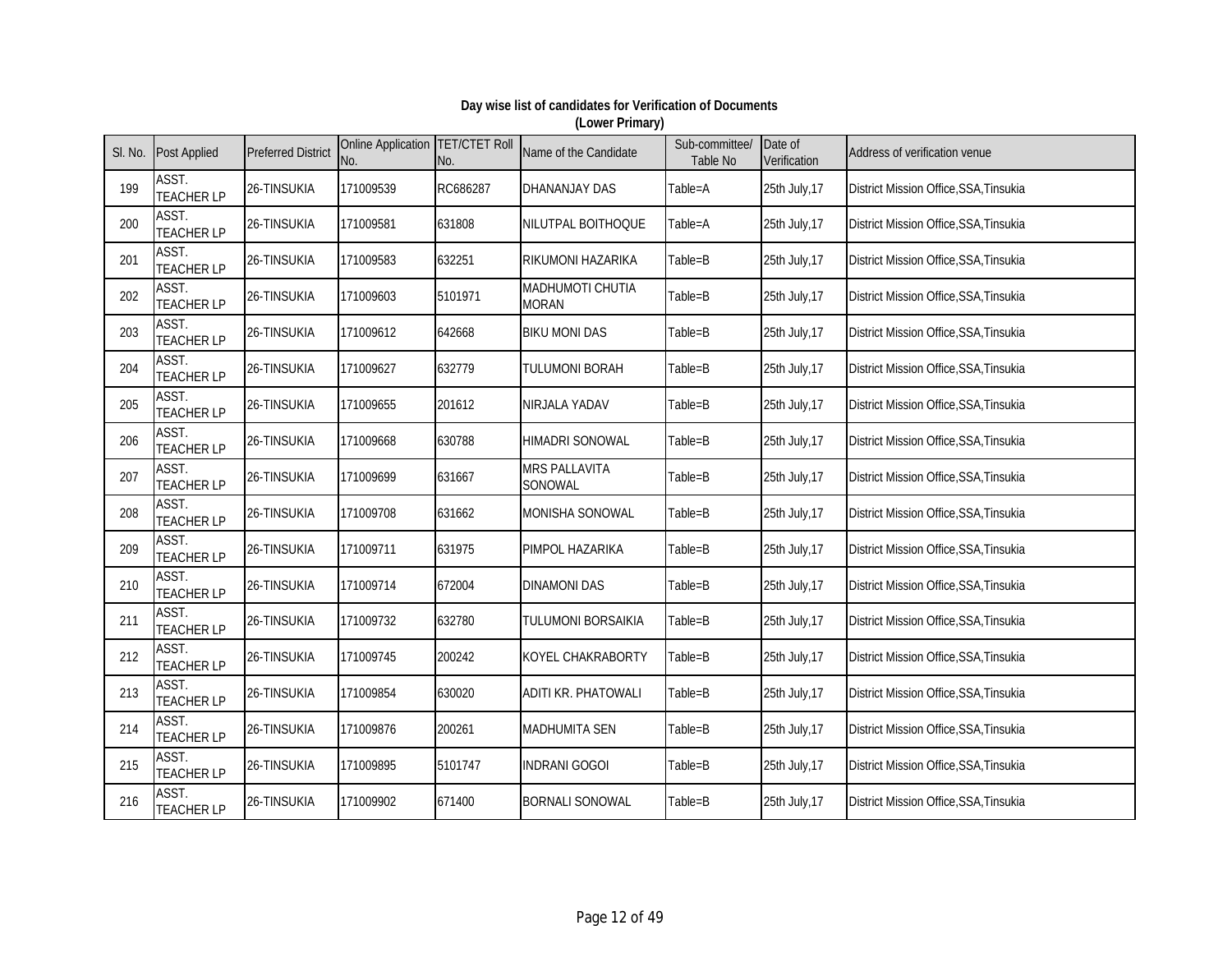| SI. No. | <b>Post Applied</b>        | <b>Preferred District</b> | Online Application TET/CTET Roll<br>No. | No.      | Name of the Candidate                 | Sub-committee/<br>Table No | Date of<br>Verification | Address of verification venue                 |
|---------|----------------------------|---------------------------|-----------------------------------------|----------|---------------------------------------|----------------------------|-------------------------|-----------------------------------------------|
| 217     | ASST.<br><b>TEACHER LP</b> | 26-TINSUKIA               | 171009940                               | 4503954  | <b>KISHUR BORUAH</b>                  | Table=B                    | 25th July, 17           | District Mission Office, SSA, Tinsukia        |
| 218     | ASST.<br><b>TEACHER LP</b> | 26-TINSUKIA               | 171010000                               | 1806149  | MRS ANJUMONI SAIKIA<br><b>BHARALI</b> | Table=B                    | 25th July, 17           | District Mission Office, SSA, Tinsukia        |
| 219     | ASST.<br><b>TEACHER LP</b> | 26-TINSUKIA               | 171010026                               | 632132   | PURABI SONOWAL                        | Table=B                    | 25th July, 17           | District Mission Office, SSA, Tinsukia        |
| 220     | ASST.<br><b>TEACHER LP</b> | 26-TINSUKIA               | 171010031                               | 307094   | <b>RUPON ROY</b>                      | Table=B                    | 25th July, 17           | District Mission Office, SSA, Tinsukia        |
| 221     | ASST.<br><b>TEACHER LP</b> | 26-TINSUKIA               | 171010061                               | 630684   | <b>GAYATREE SONOWAL</b>               | Table=B                    | 25th July, 17           | District Mission Office, SSA, Tinsukia        |
| 222     | ASST.<br><b>TEACHER LP</b> | 26-TINSUKIA               | 171010094                               | 632230   | RATNAMONI SONOWAL                     | Table=B                    | 25th July, 17           | District Mission Office, SSA, Tinsukia        |
| 223     | ASST.<br><b>TEACHER LP</b> | 26-TINSUKIA               | 171010179                               | 200782   | <b>SUSHMITA KAR</b>                   | Table=B                    | 25th July, 17           | District Mission Office, SSA, Tinsukia        |
| 224     | ASST.<br><b>TEACHER LP</b> | 26-TINSUKIA               | 171010207                               | 201197   | <b>GAYATRI THAPA</b>                  | Table=B                    | 25th July, 17           | <b>District Mission Office, SSA, Tinsukia</b> |
| 225     | ASST.<br><b>TEACHER LP</b> | 26-TINSUKIA               | 171010222                               | 5200030  | <b>BIDYUT GOGOI</b>                   | Table=B                    | 25th July, 17           | District Mission Office, SSA, Tinsukia        |
| 226     | ASST.<br><b>TEACHER LP</b> | 26-TINSUKIA               | 171010305                               | 5100163  | <b>DILIP GOGOI</b>                    | Table=B                    | 25th July, 17           | District Mission Office, SSA, Tinsukia        |
| 227     | ASST.<br><b>TEACHER LP</b> | 26-TINSUKIA               | 171010306                               | 631356   | <b>DEVINA BORSAIKIA</b>               | Table=B                    | 25th July, 17           | <b>District Mission Office, SSA, Tinsukia</b> |
| 228     | ASST.<br><b>TEACHER LP</b> | 26-TINSUKIA               | 171010313                               | 673477   | <b>KRISHNA DEORI</b>                  | Table=B                    | 25th July, 17           | District Mission Office, SSA, Tinsukia        |
| 229     | ASST.<br><b>TEACHER LP</b> | 26-TINSUKIA               | 171010344                               | 164183   | JYOTI SONOWAL                         | Table=B                    | 25th July, 17           | District Mission Office, SSA, Tinsukia        |
| 230     | ASST.<br><b>TEACHER LP</b> | 26-TINSUKIA               | 171010460                               | 5102380  | MRS SUNMAI BOWLARI<br>SONOWAL         | Table=B                    | 25th July, 17           | District Mission Office, SSA, Tinsukia        |
| 231     | ASST.<br><b>TEACHER LP</b> | 26-TINSUKIA               | 171010502                               | 00504203 | POPPY GOHAIN                          | Table=B                    | 25th July, 17           | District Mission Office, SSA, Tinsukia        |
| 232     | ASST.<br><b>TEACHER LP</b> | 26-TINSUKIA               | 171010559                               | 631214   | <b>MADHU DAS</b>                      | Table=B                    | 25th July, 17           | District Mission Office, SSA, Tinsukia        |
| 233     | ASST.<br><b>TEACHER LP</b> | 26-TINSUKIA               | 171010579                               | 631157   | LALIT KUMAR REGON                     | Table=B                    | 25th July, 17           | District Mission Office, SSA, Tinsukia        |
| 234     | ASST.<br><b>TEACHER LP</b> | 26-TINSUKIA               | 171010596                               | 631657   | MRS MANDITA SONOWAL<br><b>BORAH</b>   | Table=B                    | 25th July, 17           | District Mission Office, SSA, Tinsukia        |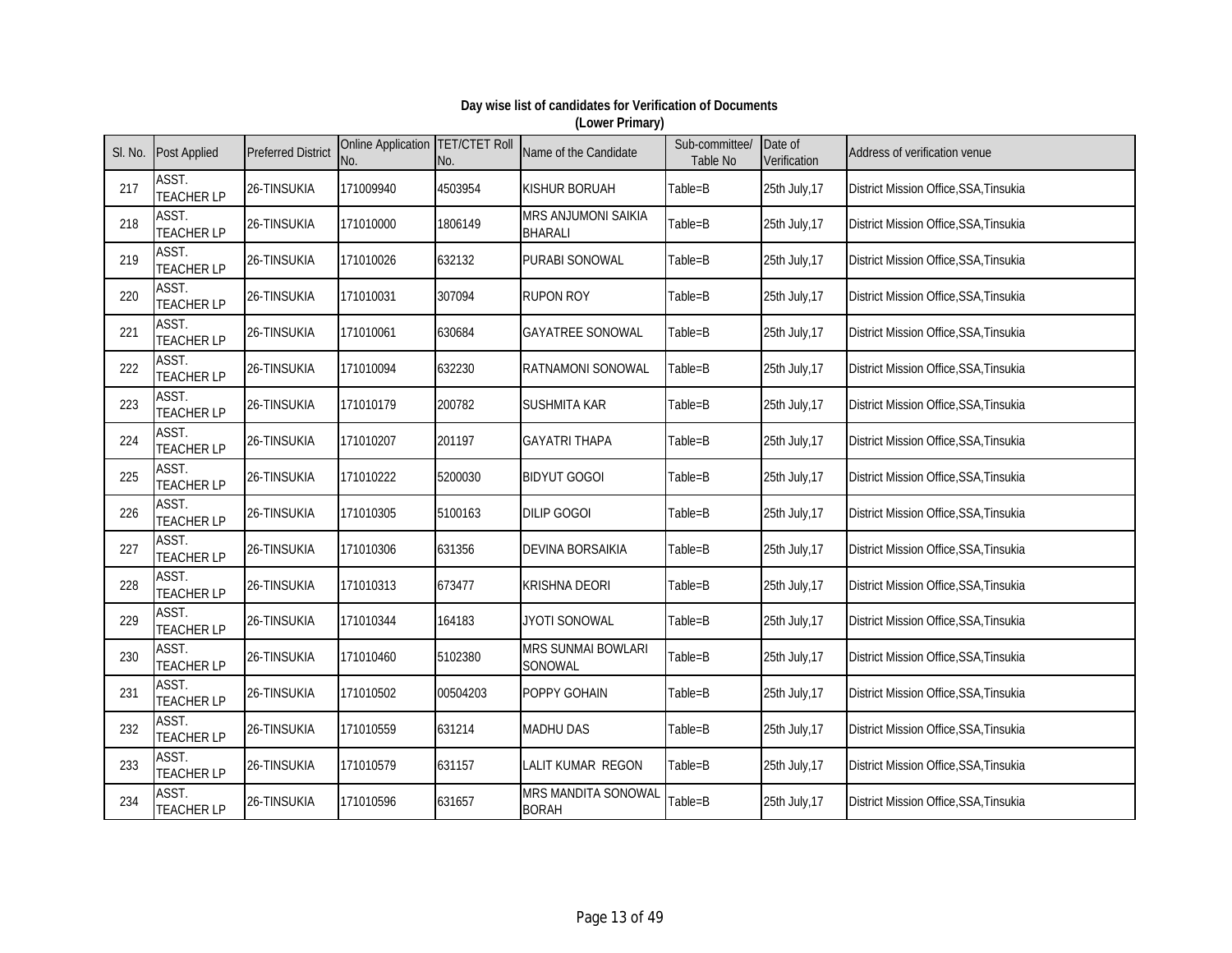| SI. No. | <b>Post Applied</b>        | <b>Preferred District</b> | Online Application TET/CTET Roll<br>No. | No.      | Name of the Candidate           | Sub-committee/<br>Table No | Date of<br>Verification | Address of verification venue          |
|---------|----------------------------|---------------------------|-----------------------------------------|----------|---------------------------------|----------------------------|-------------------------|----------------------------------------|
| 235     | ASST.<br><b>TEACHER LP</b> | 26-TINSUKIA               | 171010609                               | 673176   | <b>JYOTI SONOWAL</b>            | Table=B                    | 25th July, 17           | District Mission Office, SSA, Tinsukia |
| 236     | ASST.<br><b>TEACHER LP</b> | 26-TINSUKIA               | 171010613                               | 681197   | DEBAJANI HAZARIKA               | Table=B                    | 25th July, 17           | District Mission Office, SSA, Tinsukia |
| 237     | ASST.<br><b>TEACHER LP</b> | 26-TINSUKIA               | 171010672                               | 670620   | <b>BEAUTY DAS</b>               | Table=B                    | 25th July, 17           | District Mission Office, SSA, Tinsukia |
| 238     | ASST.<br><b>TEACHER LP</b> | 26-TINSUKIA               | 171010689                               | 5100964  | LAKHICHAYA GOGOI<br><b>NEOG</b> | Table=B                    | 25th July, 17           | District Mission Office, SSA, Tinsukia |
| 239     | ASST.<br><b>TEACHER LP</b> | 26-TINSUKIA               | 171010700                               | 648987   | <b>LIPIKA ROY</b>               | Table=B                    | 25th July, 17           | District Mission Office, SSA, Tinsukia |
| 240     | ASST.<br><b>TEACHER LP</b> | 26-TINSUKIA               | 171010825                               | 631662   | MONISHA SONOWAL                 | Table=B                    | 25th July, 17           | District Mission Office, SSA, Tinsukia |
| 241     | ASST.<br><b>TEACHER LP</b> | 26-TINSUKIA               | 171010840                               | 632308   | RITUPARNA HAZARIKA              | Table=B                    | 25th July, 17           | District Mission Office, SSA, Tinsukia |
| 242     | ASST.<br><b>TEACHER LP</b> | 26-TINSUKIA               | 171010973                               | 640382   | <b>AMAR DAS</b>                 | Table=B                    | 25th July, 17           | District Mission Office, SSA, Tinsukia |
| 243     | ASST.<br><b>TEACHER LP</b> | 26-TINSUKIA               | 171011033                               | 640461   | AMIT KUMAR DAS                  | Table=B                    | 25th July, 17           | District Mission Office, SSA, Tinsukia |
| 244     | ASST.<br><b>TEACHER LP</b> | 26-TINSUKIA               | 171011153                               | 1800909  | <b>MAMONI LAHON</b>             | Table=B                    | 25th July, 17           | District Mission Office, SSA, Tinsukia |
| 245     | ASST.<br><b>TEACHER LP</b> | 26-TINSUKIA               | 171011214                               | 1800094  | ARABINDA NEOG                   | Table=B                    | 25th July, 17           | District Mission Office, SSA, Tinsukia |
| 246     | ASST.<br><b>TEACHER LP</b> | 26-TINSUKIA               | 171011222                               | 200549   | <b>RIPA DEBNATH</b>             | Table=B                    | 25th July, 17           | District Mission Office, SSA, Tinsukia |
| 247     | ASST.<br><b>TEACHER LP</b> | 26-TINSUKIA               | 171011272                               | 200159   | <b>DEBALEENA DAS</b>            | Table=B                    | 25th July, 17           | District Mission Office, SSA, Tinsukia |
| 248     | ASST.<br><b>TEACHER LP</b> | 26-TINSUKIA               | 171011389                               | 682721   | <b>KHIRESWAR DAS</b>            | Table=B                    | 25th July, 17           | District Mission Office, SSA, Tinsukia |
| 249     | ASST.<br><b>TEACHER LP</b> | 26-TINSUKIA               | 171011565                               | 200771   | SUPRIYA CHOWDHURY<br><b>DAS</b> | Table=B                    | 25th July, 17           | District Mission Office, SSA, Tinsukia |
| 250     | ASST.<br><b>TEACHER LP</b> | 26-TINSUKIA               | 171011830                               | 107778   | SANGEETA THAPA                  | Table=B                    | 25th July, 17           | District Mission Office, SSA, Tinsukia |
| 251     | ASST.<br><b>TEACHER LP</b> | 26-TINSUKIA               | 171011910                               | 200792   | <b>SUSMITA PAUL</b>             | Table=C                    | 25th July, 17           | District Mission Office, SSA, Tinsukia |
| 252     | ASST.<br><b>TEACHER LP</b> | 26-TINSUKIA               | 171011930                               | 00603703 | NANG BHANUMATI<br>CHAUHIN       | Table=C                    | 25th July, 17           | District Mission Office, SSA, Tinsukia |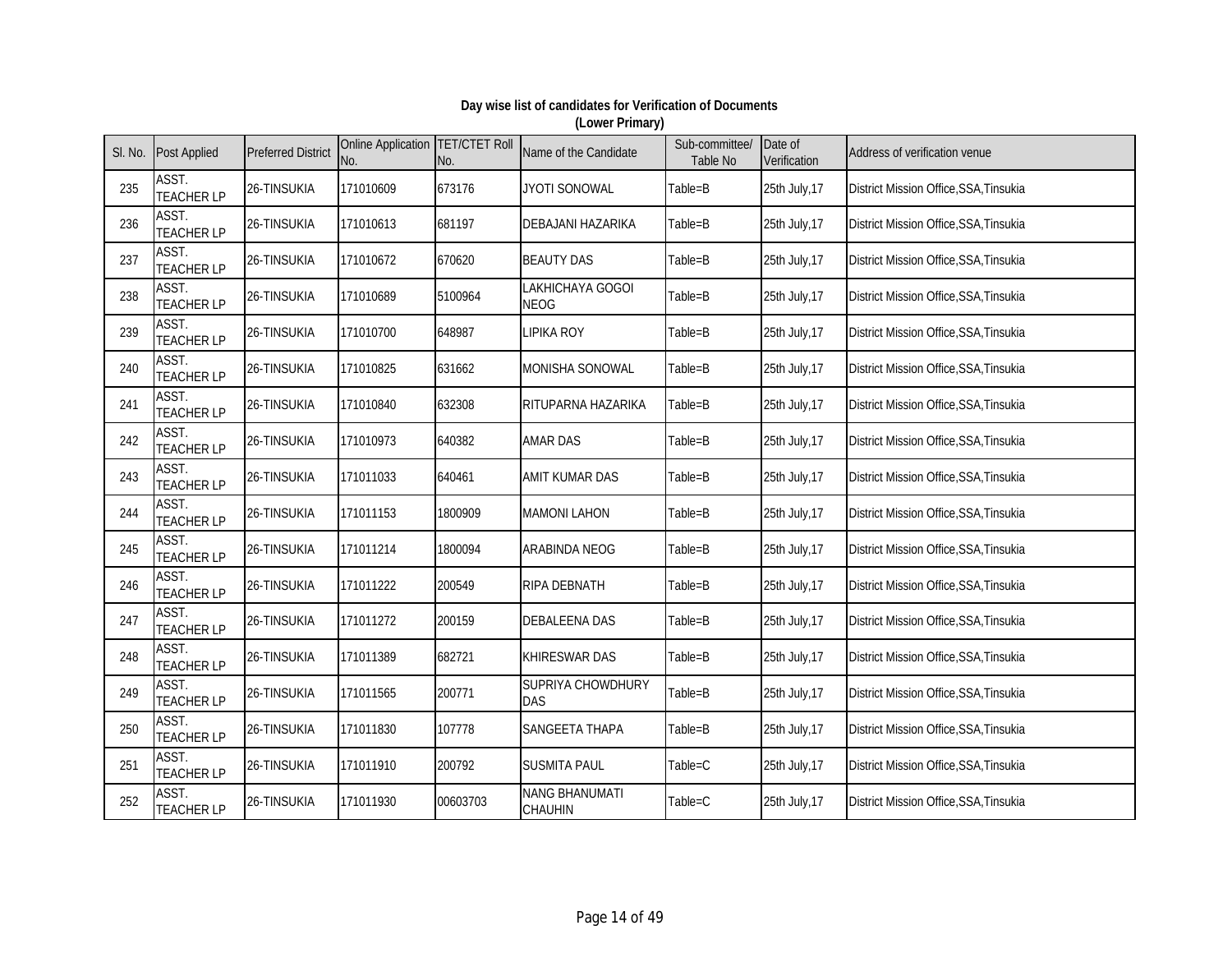| SI. No. | <b>Post Applied</b>        | <b>Preferred District</b> | Online Application   TET/CTET Roll<br>No. | No.     | Name of the Candidate   | Sub-committee/<br>Table No | Date of<br>Verification | Address of verification venue                 |
|---------|----------------------------|---------------------------|-------------------------------------------|---------|-------------------------|----------------------------|-------------------------|-----------------------------------------------|
| 253     | ASST.<br><b>TEACHER LP</b> | 26-TINSUKIA               | 171011931                                 | 1802496 | PALLOV BAKALIAL         | Table=C                    | 25th July, 17           | District Mission Office, SSA, Tinsukia        |
| 254     | ASST.<br><b>TEACHER LP</b> | 26-TINSUKIA               | 171012022                                 | 631594  | <b>BAIKUNTHA DAS</b>    | Table=C                    | 25th July, 17           | District Mission Office, SSA, Tinsukia        |
| 255     | ASST.<br><b>TEACHER LP</b> | 26-TINSUKIA               | 171012023                                 | 675884  | PINKI MONI DEORI        | Table=C                    | 25th July, 17           | District Mission Office, SSA, Tinsukia        |
| 256     | ASST.<br><b>TEACHER LP</b> | 26-TINSUKIA               | 171012121                                 | 657222  | <b>SIMA DAS</b>         | Table=C                    | 25th July, 17           | District Mission Office, SSA, Tinsukia        |
| 257     | ASST.<br><b>TEACHER LP</b> | 26-TINSUKIA               | 171012164                                 | 4801381 | <b>DIMPI BORA</b>       | Table=C                    | 25th July, 17           | District Mission Office, SSA, Tinsukia        |
| 258     | ASST.<br><b>TEACHER LP</b> | 26-TINSUKIA               | 171012165                                 | 1806645 | NIKU BARUAH             | Table=C                    | 25th July, 17           | District Mission Office, SSA, Tinsukia        |
| 259     | ASST.<br><b>TEACHER LP</b> | 26-TINSUKIA               | 171012200                                 | 5100029 | <b>ANUPAM MOUT</b>      | Table=C                    | 25th July, 17           | District Mission Office, SSA, Tinsukia        |
| 260     | ASST.<br><b>TEACHER LP</b> | 26-TINSUKIA               | 171012288                                 | 4801381 | <b>DIMPI BORA</b>       | Table=C                    | 25th July, 17           | District Mission Office, SSA, Tinsukia        |
| 261     | ASST.<br><b>TEACHER LP</b> | 26-TINSUKIA               | 171012318                                 | 200719  | <b>SUDIPTA PAUL</b>     | Table=C                    | 25th July, 17           | District Mission Office, SSA, Tinsukia        |
| 262     | ASST.<br><b>TEACHER LP</b> | 26-TINSUKIA               | 171012319                                 | 650035  | MINAKSHI HAZARIKA       | $Table = C$                | 25th July, 17           | District Mission Office, SSA, Tinsukia        |
| 263     | ASST.<br><b>TEACHER LP</b> | 26-TINSUKIA               | 171012377                                 | 202044  | <b>SANU SUBBA</b>       | Table=C                    | 25th July, 17           | <b>District Mission Office, SSA, Tinsukia</b> |
| 264     | ASST.<br><b>TEACHER LP</b> | 26-TINSUKIA               | 171012398                                 | 4700227 | KRISHNA GOGOI CHETIA    | Table=C                    | 25th July, 17           | District Mission Office, SSA, Tinsukia        |
| 265     | ASST.<br><b>TEACHER LP</b> | 26-TINSUKIA               | 171012425                                 | 1800890 | <b>MADHUMITA TAMULI</b> | Table=C                    | 25th July, 17           | District Mission Office, SSA, Tinsukia        |
| 266     | ASST.<br><b>TEACHER LP</b> | 26-TINSUKIA               | 171012484                                 | 200327  | MOLLIKA SHOME           | Table=C                    | 25th July, 17           | District Mission Office, SSA, Tinsukia        |
| 267     | ASST.<br><b>TEACHER LP</b> | 26-TINSUKIA               | 171012496                                 | 201365  | <b>KIRAN YADAV</b>      | Table=C                    | 25th July, 17           | District Mission Office, SSA, Tinsukia        |
| 268     | ASST.<br><b>TEACHER LP</b> | 26-TINSUKIA               | 171012683                                 | 5100303 | JUTHIKA HAZARIKA        | Table=C                    | 25th July, 17           | District Mission Office, SSA, Tinsukia        |
| 269     | ASST.<br><b>TEACHER LP</b> | 26-TINSUKIA               | 171012699                                 | 201670  | PINKI PURKAYASTHA       | Table=C                    | 25th July, 17           | District Mission Office, SSA, Tinsukia        |
| 270     | ASST.<br><b>TEACHER LP</b> | 26-TINSUKIA               | 171012733                                 | 673558  | <b>LAKHI KANTA DAS</b>  | Table=C                    | 25th July, 17           | District Mission Office, SSA, Tinsukia        |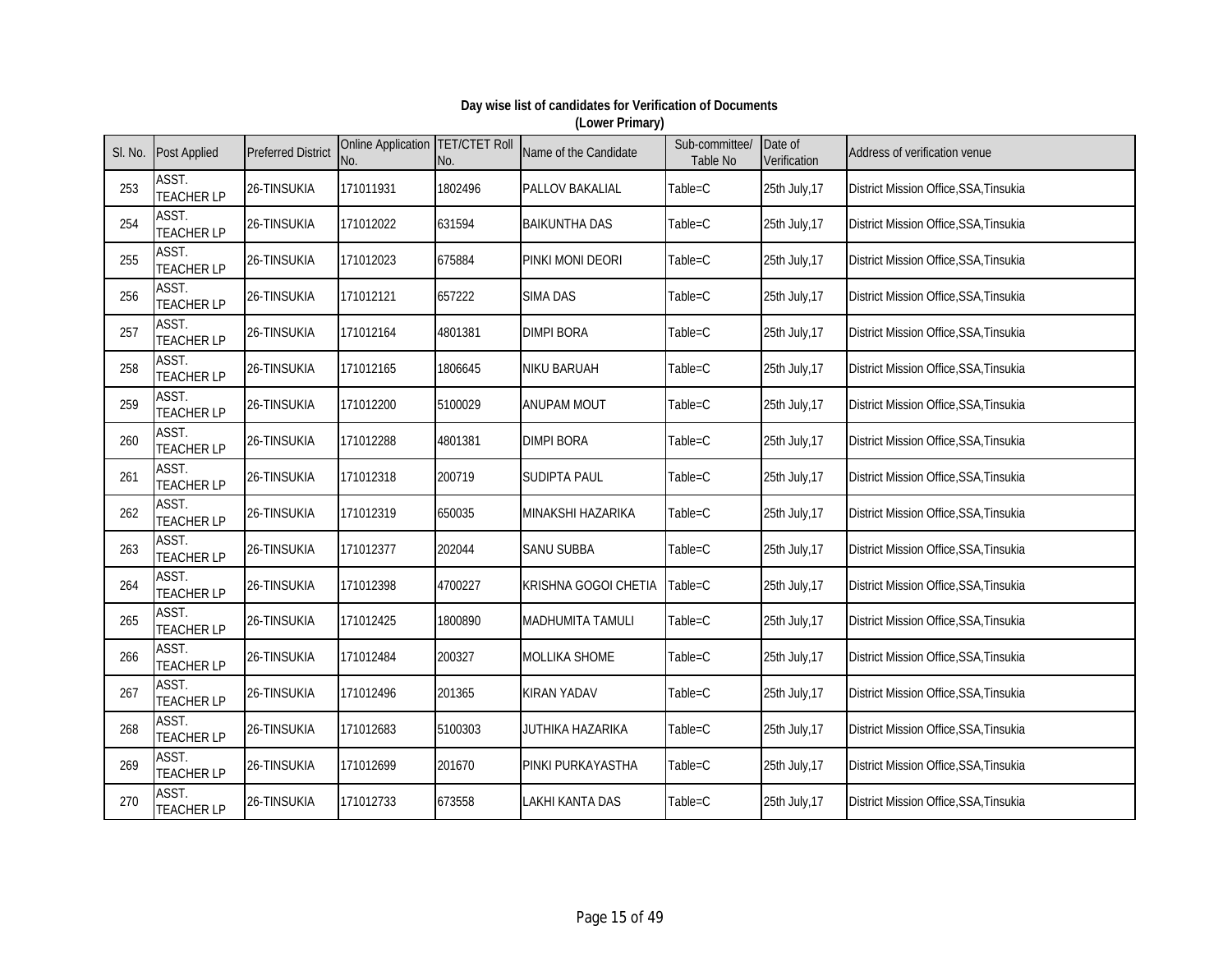| SI. No. | <b>Post Applied</b>        | <b>Preferred District</b> | Online Application TET/CTET Roll<br>No. | No.     | Name of the Candidate          | Sub-committee/<br><b>Table No</b> | Date of<br>Verification | Address of verification venue          |
|---------|----------------------------|---------------------------|-----------------------------------------|---------|--------------------------------|-----------------------------------|-------------------------|----------------------------------------|
| 271     | ASST.<br><b>TEACHER LP</b> | 26-TINSUKIA               | 171012776                               | 201553  | MUMPY DEY ROY                  | Table=C                           | 25th July, 17           | District Mission Office, SSA, Tinsukia |
| 272     | ASST.<br><b>TEACHER LP</b> | 26-TINSUKIA               | 171012819                               | 671733  | <b>DEBOSHREE ROY</b>           | Table=C                           | 25th July, 17           | District Mission Office, SSA, Tinsukia |
| 273     | ASST.<br><b>TEACHER LP</b> | 26-TINSUKIA               | 171012966                               | 621632  | <b>DURGESWAR</b><br>CHUNGKRANG | Table=C                           | 25th July, 17           | District Mission Office, SSA, Tinsukia |
| 274     | ASST.<br><b>TEACHER LP</b> | 26-TINSUKIA               | 171012969                               | 200796  | SUTAPA GANGULY                 | Table=C                           | 25th July, 17           | District Mission Office, SSA, Tinsukia |
| 275     | ASST.<br><b>TEACHER LP</b> | 26-TINSUKIA               | 171012975                               | 673262  | <b>KAJORI KAKOTY</b>           | Table=C                           | 25th July, 17           | District Mission Office, SSA, Tinsukia |
| 276     | ASST.<br><b>TEACHER LP</b> | 26-TINSUKIA               | 171013086                               | 200559  | RUMA BHOWAL ROUTH              | Table=C                           | 25th July, 17           | District Mission Office, SSA, Tinsukia |
| 277     | ASST.<br><b>TEACHER LP</b> | 26-TINSUKIA               | 171013094                               | 632138  | PURNIMA BASUMATARY             | Table=C                           | 25th July, 17           | District Mission Office, SSA, Tinsukia |
| 278     | ASST.<br><b>TEACHER LP</b> | 26-TINSUKIA               | 171013120                               | 4601604 | <b>DITIMONI KONWAR</b>         | Table=C                           | 25th July, 17           | District Mission Office, SSA, Tinsukia |
| 279     | ASST.<br><b>TEACHER LP</b> | 26-TINSUKIA               | 171013151                               | 632739  | TINKU MONI SONOWAL             | $Table = C$                       | 25th July, 17           | District Mission Office, SSA, Tinsukia |
| 280     | ASST.<br><b>TEACHER LP</b> | 26-TINSUKIA               | 171013159                               | 1809864 | SANJOY DEBNATH                 | Table=C                           | 25th July, 17           | District Mission Office, SSA, Tinsukia |
| 281     | ASST.<br><b>TEACHER LP</b> | 26-TINSUKIA               | 171013167                               | 107708  | <b>RUPJYOTI DAS</b>            | Table=C                           | 25th July, 17           | District Mission Office, SSA, Tinsukia |
| 282     | ASST.<br><b>TEACHER LP</b> | 26-TINSUKIA               | 171013203                               | 676253  | PREETI REKHA DAS               | Table=C                           | 25th July, 17           | District Mission Office, SSA, Tinsukia |
| 283     | ASST.<br><b>TEACHER LP</b> | 26-TINSUKIA               | 171013217                               | 630080  | <b>ANITA DAS</b>               | Table=C                           | 25th July, 17           | District Mission Office, SSA, Tinsukia |
| 284     | ASST.<br><b>TEACHER LP</b> | 26-TINSUKIA               | 171013291                               | 681933  | <b>HEMANGA SONOWAL</b>         | Table=C                           | 25th July, 17           | District Mission Office, SSA, Tinsukia |
| 285     | ASST.<br><b>TEACHER LP</b> | 26-TINSUKIA               | 171013312                               | 201345  | KASHIF REZA KHAN               | Table=C                           | 25th July, 17           | District Mission Office, SSA, Tinsukia |
| 286     | ASST.<br><b>TEACHER LP</b> | 26-TINSUKIA               | 171013674                               | 1801930 | <b>SANTA BORAH</b>             | Table=C                           | 25th July, 17           | District Mission Office, SSA, Tinsukia |
| 287     | ASST.<br><b>TEACHER LP</b> | 26-TINSUKIA               | 171013704                               | 5102104 | LUNA SAIKIA                    | Table=C                           | 25th July, 17           | District Mission Office, SSA, Tinsukia |
| 288     | ASST.<br><b>TEACHER LP</b> | 26-TINSUKIA               | 171013733                               | 5100560 | <b>NOREN CHUTIA</b>            | Table=C                           | 25th July, 17           | District Mission Office, SSA, Tinsukia |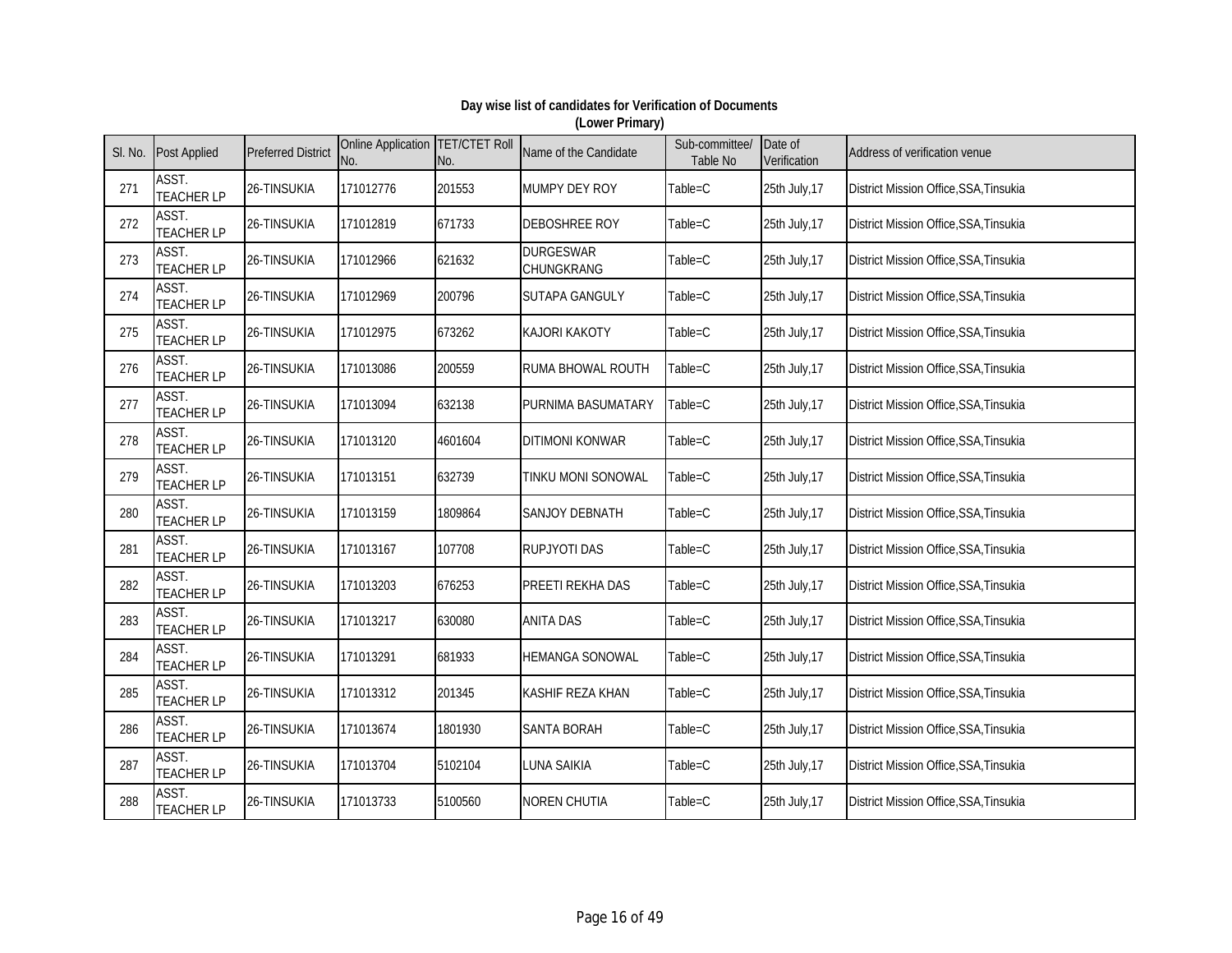| SI. No. | <b>Post Applied</b>        | <b>Preferred District</b> | Online Application TET/CTET Roll<br>No. | No.      | Name of the Candidate    | Sub-committee/<br>Table No | Date of<br>Verification | Address of verification venue          |
|---------|----------------------------|---------------------------|-----------------------------------------|----------|--------------------------|----------------------------|-------------------------|----------------------------------------|
| 289     | ASST.<br><b>TEACHER LP</b> | 26-TINSUKIA               | 171013759                               | 201386   | <b>KUMARI SHILA</b>      | Table=C                    | 25th July, 17           | District Mission Office, SSA, Tinsukia |
| 290     | ASST.<br><b>TEACHER LP</b> | 26-TINSUKIA               | 171013864                               | 630985   | JYOTI BORUAH             | Table=C                    | 25th July, 17           | District Mission Office, SSA, Tinsukia |
| 291     | ASST.<br><b>TEACHER LP</b> | 26-TINSUKIA               | 171013875                               | 100733   | <b>BILTU DEY</b>         | Table=C                    | 25th July, 17           | District Mission Office, SSA, Tinsukia |
| 292     | ASST.<br><b>TEACHER LP</b> | 26-TINSUKIA               | 171013950                               | 632363   | <b>RUPA SONOWAL</b>      | Table=C                    | 25th July, 17           | District Mission Office, SSA, Tinsukia |
| 293     | ASST.<br><b>TEACHER LP</b> | 26-TINSUKIA               | 171014046                               | 1803384  | <b>BINI PATHAK</b>       | Table=C                    | 25th July, 17           | District Mission Office, SSA, Tinsukia |
| 294     | ASST.<br><b>TEACHER LP</b> | 26-TINSUKIA               | 171014051                               | 630486   | <b>DEEPAMONI BONIA</b>   | Table=C                    | 25th July, 17           | District Mission Office, SSA, Tinsukia |
| 295     | ASST.<br><b>TEACHER LP</b> | 26-TINSUKIA               | 171014160                               | 676192   | PRANTA HAZARIKA          | Table=C                    | 25th July, 17           | District Mission Office, SSA, Tinsukia |
| 296     | ASST.<br><b>TEACHER LP</b> | 26-TINSUKIA               | 171014186                               | 103710   | RITAN DEY ROY            | Table=C                    | 25th July, 17           | District Mission Office, SSA, Tinsukia |
| 297     | ASST.<br><b>TEACHER LP</b> | 26-TINSUKIA               | 171014266                               | 647527   | JYOTI PRASAD BARUAH      | Table=C                    | 25th July, 17           | District Mission Office, SSA, Tinsukia |
| 298     | ASST.<br><b>TEACHER LP</b> | 26-TINSUKIA               | 171014352                               | 00803200 | <b>AJAY KUMAR PURI</b>   | Table=C                    | 25th July, 17           | District Mission Office, SSA, Tinsukia |
| 299     | ASST.<br><b>TEACHER LP</b> | 26-TINSUKIA               | 171014358                               | 200282   | <b>MANJIT GHOSH</b>      | Table=C                    | 25th July, 17           | District Mission Office, SSA, Tinsukia |
| 300     | ASST.<br><b>TEACHER LP</b> | 26-TINSUKIA               | 171014396                               | 675088   | MUKHESWAR DAS            | Table=C                    | 25th July, 17           | District Mission Office, SSA, Tinsukia |
| 301     | ASST.<br><b>TEACHER LP</b> | 26-TINSUKIA               | 171014465                               | 201593   | <b>NEHA KUMARI GUPTA</b> | Table=A                    | 26th July, 17           | District Mission Office, SSA, Tinsukia |
| 302     | ASST.<br><b>TEACHER LP</b> | 26-TINSUKIA               | 171014478                               | 201352   | <b>KAVITA PANDEY</b>     | Table=A                    | 26th July, 17           | District Mission Office, SSA, Tinsukia |
| 303     | ASST.<br><b>TEACHER LP</b> | 26-TINSUKIA               | 171014554                               | 632701   | <b>SWARNALI DHADUMIA</b> | Table=A                    | 26th July, 17           | District Mission Office, SSA, Tinsukia |
| 304     | ASST.<br><b>TEACHER LP</b> | 26-TINSUKIA               | 171014688                               | 57003543 | <b>EBRAJ CHHETRI</b>     | Table=A                    | 26th July, 17           | District Mission Office, SSA, Tinsukia |
| 305     | ASST.<br><b>TEACHER LP</b> | 26-TINSUKIA               | 171014737                               | 676409   | <b>PROKASH DAS</b>       | Table=A                    | 26th July, 17           | District Mission Office, SSA, Tinsukia |
| 306     | ASST.<br><b>TEACHER LP</b> | 26-TINSUKIA               | 171014811                               | 107733   | SAHADEV MAHATO           | Table=A                    | 26th July, 17           | District Mission Office, SSA, Tinsukia |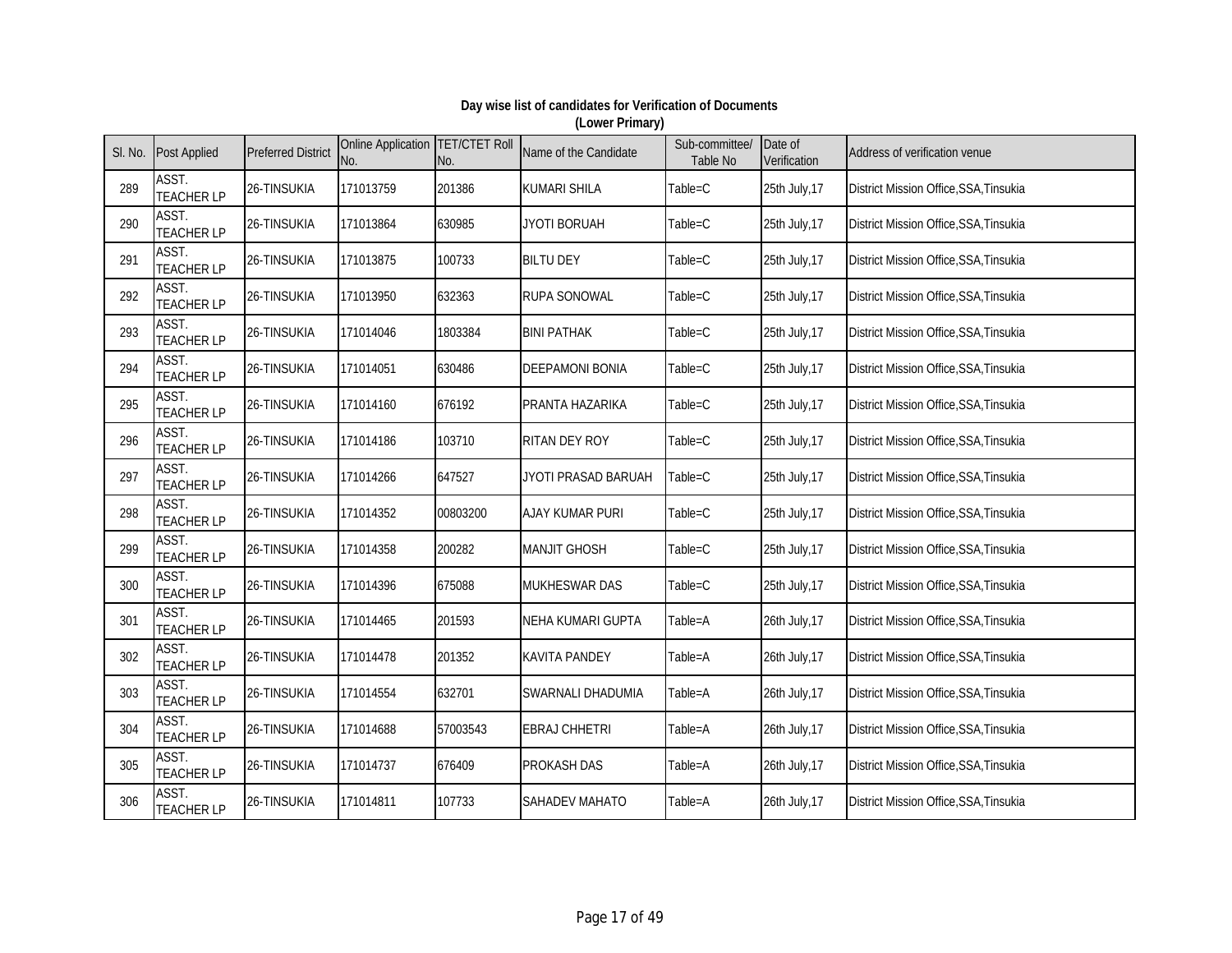| SI. No. | <b>Post Applied</b>        | <b>Preferred District</b> | Online Application TET/CTET Roll<br>No. | No.     | Name of the Candidate                    | Sub-committee/<br>Table No | Date of<br>Verification | Address of verification venue          |
|---------|----------------------------|---------------------------|-----------------------------------------|---------|------------------------------------------|----------------------------|-------------------------|----------------------------------------|
| 307     | ASST.<br><b>TEACHER LP</b> | 26-TINSUKIA               | 171014996                               | 200423  | PARTHA DEY                               | Table=A                    | 26th July, 17           | District Mission Office, SSA, Tinsukia |
| 308     | ASST.<br><b>TEACHER LP</b> | 26-TINSUKIA               | 171015081                               | 201836  | RAJENDRA CHOUHAN                         | Table=A                    | 26th July, 17           | District Mission Office, SSA, Tinsukia |
| 309     | ASST.<br><b>TEACHER LP</b> | 26-TINSUKIA               | 171015099                               | 309037  | <b>SIDDARTHA</b><br><b>BHATTACHARJEE</b> | Table=A                    | 26th July, 17           | District Mission Office, SSA, Tinsukia |
| 310     | ASST.<br><b>TEACHER LP</b> | 26-TINSUKIA               | 171015135                               | 630062  | <b>ANAMIKA SONOWAL</b>                   | Table=A                    | 26th July, 17           | District Mission Office, SSA, Tinsukia |
| 311     | ASST.<br><b>TEACHER LP</b> | 26-TINSUKIA               | 171015344                               | 670179  | <b>AMALENDU BHOWMICK</b>                 | Table=A                    | 26th July, 17           | District Mission Office, SSA, Tinsukia |
| 312     | ASST.<br><b>TEACHER LP</b> | 26-TINSUKIA               | 171015348                               | 670695  | <b>BAPAN DAS</b>                         | Table=A                    | 26th July, 17           | District Mission Office, SSA, Tinsukia |
| 313     | ASST.<br><b>TEACHER LP</b> | 26-TINSUKIA               | 171015485                               | 631239  | MAINA SONOWAL                            | Table=A                    | 26th July, 17           | District Mission Office, SSA, Tinsukia |
| 314     | ASST.<br><b>TEACHER LP</b> | 26-TINSUKIA               | 171015587                               | 673585  | LAKHINATH DAS                            | Table=A                    | 26th July, 17           | District Mission Office, SSA, Tinsukia |
| 315     | ASST.<br><b>TEACHER LP</b> | 26-TINSUKIA               | 171015694                               | 642007  | <b>BHADESWAR DAS</b>                     | Table=A                    | 26th July, 17           | District Mission Office, SSA, Tinsukia |
| 316     | ASST.<br><b>TEACHER LP</b> | 26-TINSUKIA               | 171015781                               | 105473  | <b>AMLESH PRASAD</b>                     | Table=A                    | 26th July, 17           | District Mission Office, SSA, Tinsukia |
| 317     | ASST.<br><b>TEACHER LP</b> | 26-TINSUKIA               | 171015841                               | 5102776 | <b>RITU MONI KONCH</b>                   | Table=A                    | 26th July, 17           | District Mission Office, SSA, Tinsukia |
| 318     | ASST.<br><b>TEACHER LP</b> | 26-TINSUKIA               | 171015944                               | 200449  | <b>PRADIP DAS</b>                        | Table=A                    | 26th July, 17           | District Mission Office, SSA, Tinsukia |
| 319     | ASST.<br><b>TEACHER LP</b> | 26-TINSUKIA               | 171015947                               | 4600126 | <b>DIBAKAR GOGOI</b>                     | Table=A                    | 26th July, 17           | District Mission Office, SSA, Tinsukia |
| 320     | ASST.<br><b>TEACHER LP</b> | 26-TINSUKIA               | 171015989                               | 5200258 | <b>SUBHASH ACHARJEE</b>                  | Table=A                    | 26th July, 17           | District Mission Office, SSA, Tinsukia |
| 321     | ASST.<br><b>TEACHER LP</b> | 26-TINSUKIA               | 171016026                               | 632777  | TULSHI DAS                               | Table=A                    | 26th July, 17           | District Mission Office, SSA, Tinsukia |
| 322     | ASST.<br><b>TEACHER LP</b> | 26-TINSUKIA               | 171016104                               | 5100011 | <b>AMBOR SONA</b>                        | Table=A                    | 26th July, 17           | District Mission Office, SSA, Tinsukia |
| 323     | ASST.<br><b>TEACHER LP</b> | 26-TINSUKIA               | 171016111                               | 311886  | <b>BISWAJIT DAS</b>                      | Table=A                    | 26th July, 17           | District Mission Office, SSA, Tinsukia |
| 324     | ASST.<br><b>TEACHER LP</b> | 26-TINSUKIA               | 171016121                               | 200594  | SANDHYA SAHA                             | Table=A                    | 26th July, 17           | District Mission Office, SSA, Tinsukia |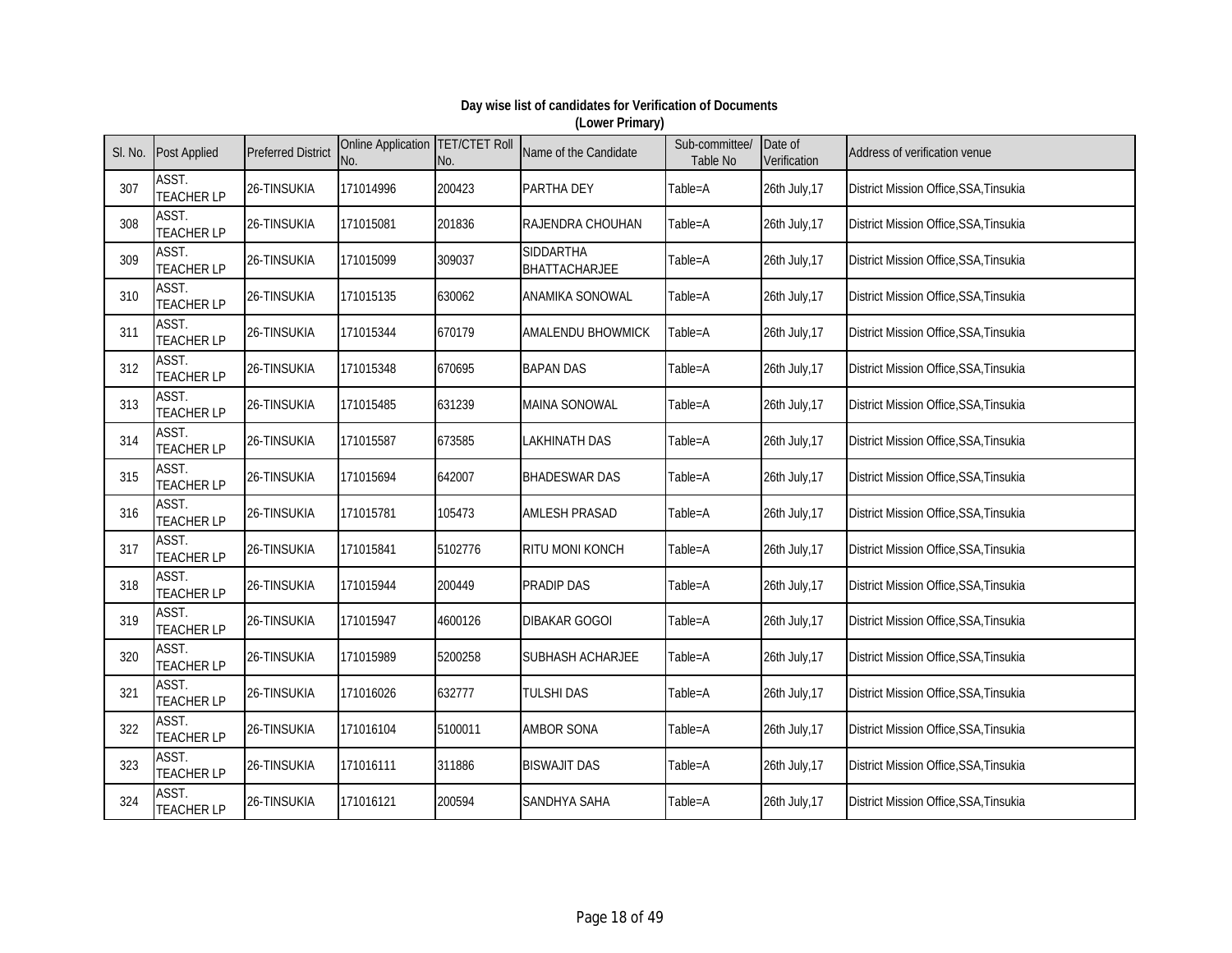| SI. No. | <b>Post Applied</b>        | <b>Preferred District</b> | Online Application   TET/CTET Roll<br>No. | No.      | Name of the Candidate               | Sub-committee/<br>Table No | Date of<br>Verification | Address of verification venue                 |
|---------|----------------------------|---------------------------|-------------------------------------------|----------|-------------------------------------|----------------------------|-------------------------|-----------------------------------------------|
| 325     | ASST.<br><b>TEACHER LP</b> | 26-TINSUKIA               | 171016181                                 | 630478   | <b>DEBASHISH DAS</b>                | Table=A                    | 26th July, 17           | District Mission Office, SSA, Tinsukia        |
| 326     | ASST.<br><b>TEACHER LP</b> | 26-TINSUKIA               | 171016405                                 | 5201121  | <b>PRATEEK MAZUMDER</b>             | Table=A                    | 26th July, 17           | District Mission Office, SSA, Tinsukia        |
| 327     | ASST.<br><b>TEACHER LP</b> | 26-TINSUKIA               | 171016480                                 | 04601946 | SAPNA NARAYAN<br><b>KHANDARE</b>    | Table=A                    | 26th July, 17           | District Mission Office, SSA, Tinsukia        |
| 328     | ASST.<br><b>TEACHER LP</b> | 26-TINSUKIA               | 171016573                                 | 673221   | JYOTSHNA SAIKIA                     | Table=A                    | 26th July, 17           | District Mission Office, SSA, Tinsukia        |
| 329     | ASST.<br><b>TEACHER LP</b> | 26-TINSUKIA               | 171016575                                 | 630265   | <b>BIJIT KEOT</b>                   | Table=A                    | 26th July, 17           | District Mission Office, SSA, Tinsukia        |
| 330     | ASST.<br><b>TEACHER LP</b> | 26-TINSUKIA               | 171016577                                 | 631262   | MANABENDRA KACHARI<br><b>BORUAH</b> | Table=A                    | 26th July, 17           | District Mission Office, SSA, Tinsukia        |
| 331     | ASST.<br><b>TEACHER LP</b> | 26-TINSUKIA               | 171016597                                 | 686201   | <b>BASANTA PANGING</b>              | Table=A                    | 26th July, 17           | District Mission Office, SSA, Tinsukia        |
| 332     | ASST.<br><b>TEACHER LP</b> | 26-TINSUKIA               | 171016603                                 | 1804363  | HIRUMONI RAJKONWAR                  | Table=A                    | 26th July, 17           | District Mission Office, SSA, Tinsukia        |
| 333     | ASST.<br><b>TEACHER LP</b> | 26-TINSUKIA               | 171016635                                 | 632241   | <b>REKHAMONI KACHARI</b>            | Table=A                    | 26th July, 17           | District Mission Office, SSA, Tinsukia        |
| 334     | ASST.<br><b>TEACHER LP</b> | 26-TINSUKIA               | 171016648                                 | 5100364  | MADHUSMITA GOGOI<br>CHETIA          | Table=A                    | 26th July, 17           | District Mission Office, SSA, Tinsukia        |
| 335     | ASST.<br><b>TEACHER LP</b> | 26-TINSUKIA               | 171016665                                 | 201094   | CHANDRA SEKHAR<br><b>DUBEY</b>      | Table=A                    | 26th July, 17           | <b>District Mission Office, SSA, Tinsukia</b> |
| 336     | ASST.<br><b>TEACHER LP</b> | 26-TINSUKIA               | 171016742                                 | 02509867 | MUKESH KUMAR                        | Table=A                    | 26th July, 17           | District Mission Office, SSA, Tinsukia        |
| 337     | ASST.<br><b>TEACHER LP</b> | 26-TINSUKIA               | 171016771                                 | 642380   | <b>BICHITRA DAS</b>                 | Table=A                    | 26th July, 17           | District Mission Office, SSA, Tinsukia        |
| 338     | ASST.<br><b>TEACHER LP</b> | 26-TINSUKIA               | 171016829                                 | 201769   | PROMOD GUPTA                        | Table=A                    | 26th July, 17           | District Mission Office, SSA, Tinsukia        |
| 339     | ASST.<br><b>TEACHER LP</b> | 26-TINSUKIA               | 171016839                                 | 5103056  | <b>KALPADEV GOGOI</b>               | Table=A                    | 26th July, 17           | District Mission Office, SSA, Tinsukia        |
| 340     | ASST.<br><b>TEACHER LP</b> | 26-TINSUKIA               | 171016925                                 | 648814   | <b>LAKSHMAN PRASAD</b>              | Table=A                    | 26th July, 17           | District Mission Office, SSA, Tinsukia        |
| 341     | ASST.<br><b>TEACHER LP</b> | 26-TINSUKIA               | 171016960                                 | 2600181  | <b>BEAUTY KALITA</b>                | Table=A                    | 26th July, 17           | District Mission Office, SSA, Tinsukia        |
| 342     | ASST.<br><b>TEACHER LP</b> | 26-TINSUKIA               | 171016971                                 | 691757   | PARTHA PRATIM DAS                   | Table=A                    | 26th July, 17           | District Mission Office, SSA, Tinsukia        |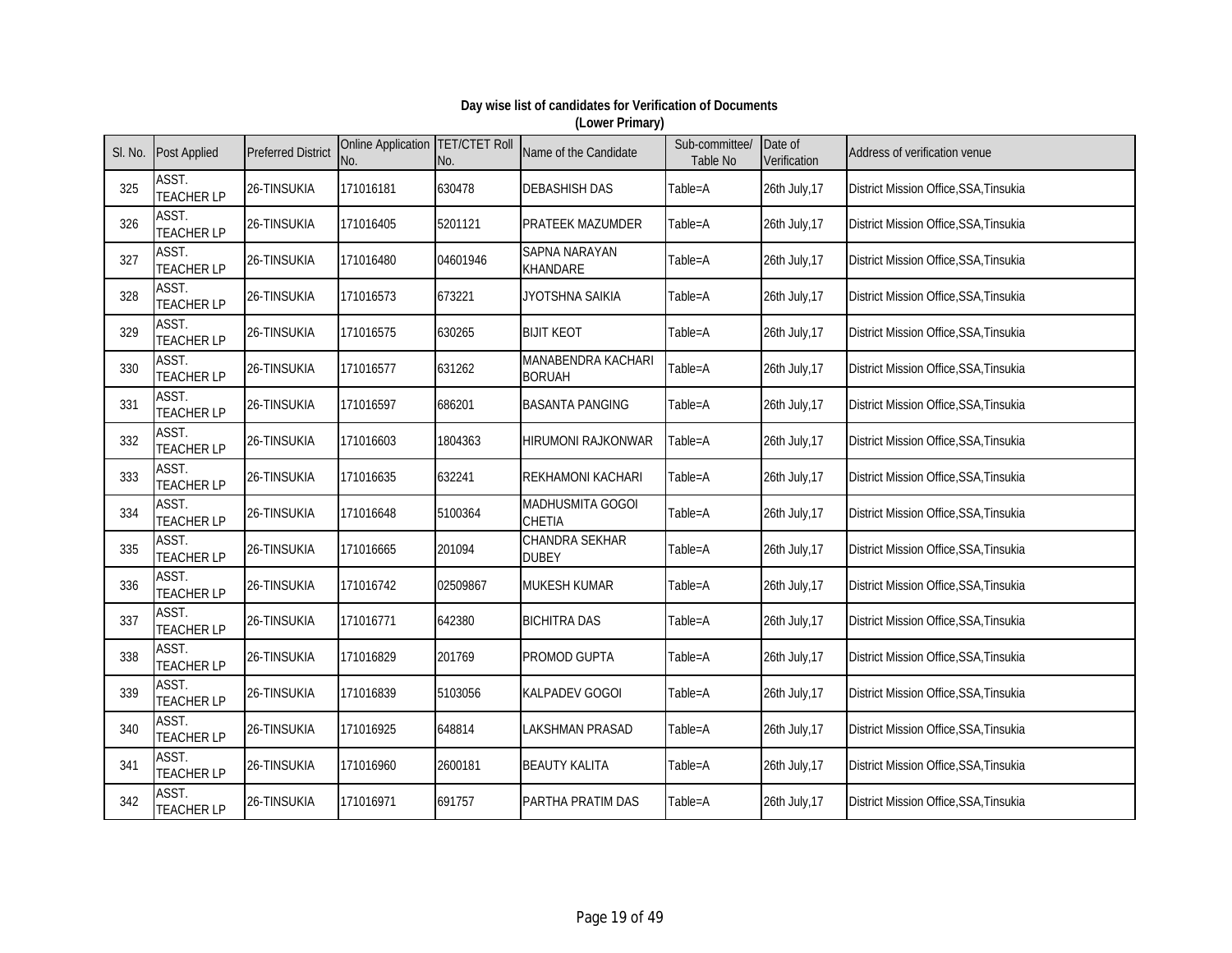| SI. No. | <b>Post Applied</b>        | <b>Preferred District</b> | Online Application TET/CTET Roll<br>No. | No.     | Name of the Candidate                      | Sub-committee/<br>Table No | Date of<br>Verification | Address of verification venue          |
|---------|----------------------------|---------------------------|-----------------------------------------|---------|--------------------------------------------|----------------------------|-------------------------|----------------------------------------|
| 343     | ASST.<br><b>TEACHER LP</b> | 26-TINSUKIA               | 171016995                               | 1808571 | SRI SANJEEV KONWAR                         | Table=A                    | 26th July, 17           | District Mission Office, SSA, Tinsukia |
| 344     | ASST.<br><b>TEACHER LP</b> | 26-TINSUKIA               | 171017009                               | 670323  | <b>ANIMA BASUMATARI</b>                    | Table=A                    | 26th July, 17           | District Mission Office, SSA, Tinsukia |
| 345     | ASST.<br><b>TEACHER LP</b> | 26-TINSUKIA               | 171017013                               | 632195  | <b>RAMESHWAR SARKAR</b>                    | Table=A                    | 26th July, 17           | District Mission Office, SSA, Tinsukia |
| 346     | ASST.<br><b>TEACHER LP</b> | 26-TINSUKIA               | 171017040                               | 103643  | <b>RINKI BHOWMICK</b>                      | Table=A                    | 26th July, 17           | District Mission Office, SSA, Tinsukia |
| 347     | ASST.<br><b>TEACHER LP</b> | 26-TINSUKIA               | 171017100                               | 1800726 | <b>JYOTIKA CHETIA</b>                      | Table=A                    | 26th July, 17           | District Mission Office, SSA, Tinsukia |
| 348     | ASST.<br><b>TEACHER LP</b> | 26-TINSUKIA               | 171017123                               | 631503  | MISS TRISHNA MONI<br><b>BORAH</b>          | Table=A                    | 26th July, 17           | District Mission Office, SSA, Tinsukia |
| 349     | ASST.<br><b>TEACHER LP</b> | 26-TINSUKIA               | 171017167                               | 631783  | NIHARINI SAIKIA                            | Table=A                    | 26th July, 17           | District Mission Office, SSA, Tinsukia |
| 350     | ASST.<br><b>TEACHER LP</b> | 26-TINSUKIA               | 171017191                               | 200323  | <b>MITHUN DEY</b>                          | Table=A                    | 26th July, 17           | District Mission Office, SSA, Tinsukia |
| 351     | ASST.<br><b>TEACHER LP</b> | 26-TINSUKIA               | 171017195                               | 632156  | <b>RAHUL DAS</b>                           | Table=B                    | 26th July, 17           | District Mission Office, SSA, Tinsukia |
| 352     | ASST.<br><b>TEACHER LP</b> | 26-TINSUKIA               | 171017219                               | 631084  | KESHAWA NANDA DAS                          | Table=B                    | 26th July, 17           | District Mission Office, SSA, Tinsukia |
| 353     | ASST.<br><b>TEACHER LP</b> | 26-TINSUKIA               | 171017301                               | 200299  | MINAKHYE BHOWMICK<br><b>DEBNATH</b>        | Table=B                    | 26th July, 17           | District Mission Office, SSA, Tinsukia |
| 354     | ASST.<br><b>TEACHER LP</b> | 26-TINSUKIA               | 171017304                               | 5100133 | <b>DEBAJANI SAIKIS</b>                     | Table=B                    | 26th July, 17           | District Mission Office, SSA, Tinsukia |
| 355     | ASST.<br><b>TEACHER LP</b> | 26-TINSUKIA               | 171017317                               | 630202  | <b>BHAGYASHREE KACHARI</b><br><b>BORAH</b> | Table=B                    | 26th July, 17           | District Mission Office, SSA, Tinsukia |
| 356     | ASST.<br><b>TEACHER LP</b> | 26-TINSUKIA               | 171017372                               | 632264  | <b>RIMPI SONOWAL</b>                       | Table=B                    | 26th July, 17           | District Mission Office, SSA, Tinsukia |
| 357     | ASST.<br><b>TEACHER LP</b> | 26-TINSUKIA               | 171017605                               | 676276  | <b>PRIYA RANJAN DAS</b>                    | Table=B                    | 26th July, 17           | District Mission Office, SSA, Tinsukia |
| 358     | ASST.<br><b>TEACHER LP</b> | 26-TINSUKIA               | 171017703                               | 103859  | <b>RUPALI ACHARJEE</b>                     | Table=B                    | 26th July, 17           | District Mission Office, SSA, Tinsukia |
| 359     | ASST.<br><b>TEACHER LP</b> | 26-TINSUKIA               | 171017738                               | 631103  | <b>KIYANG JOWKHAM</b><br><b>SINGPHO</b>    | Table=B                    | 26th July, 17           | District Mission Office, SSA, Tinsukia |
| 360     | ASST.<br><b>TEACHER LP</b> | 26-TINSUKIA               | 171017753                               | 631632  | <b>MRIDUL DAS</b>                          | Table=B                    | 26th July, 17           | District Mission Office, SSA, Tinsukia |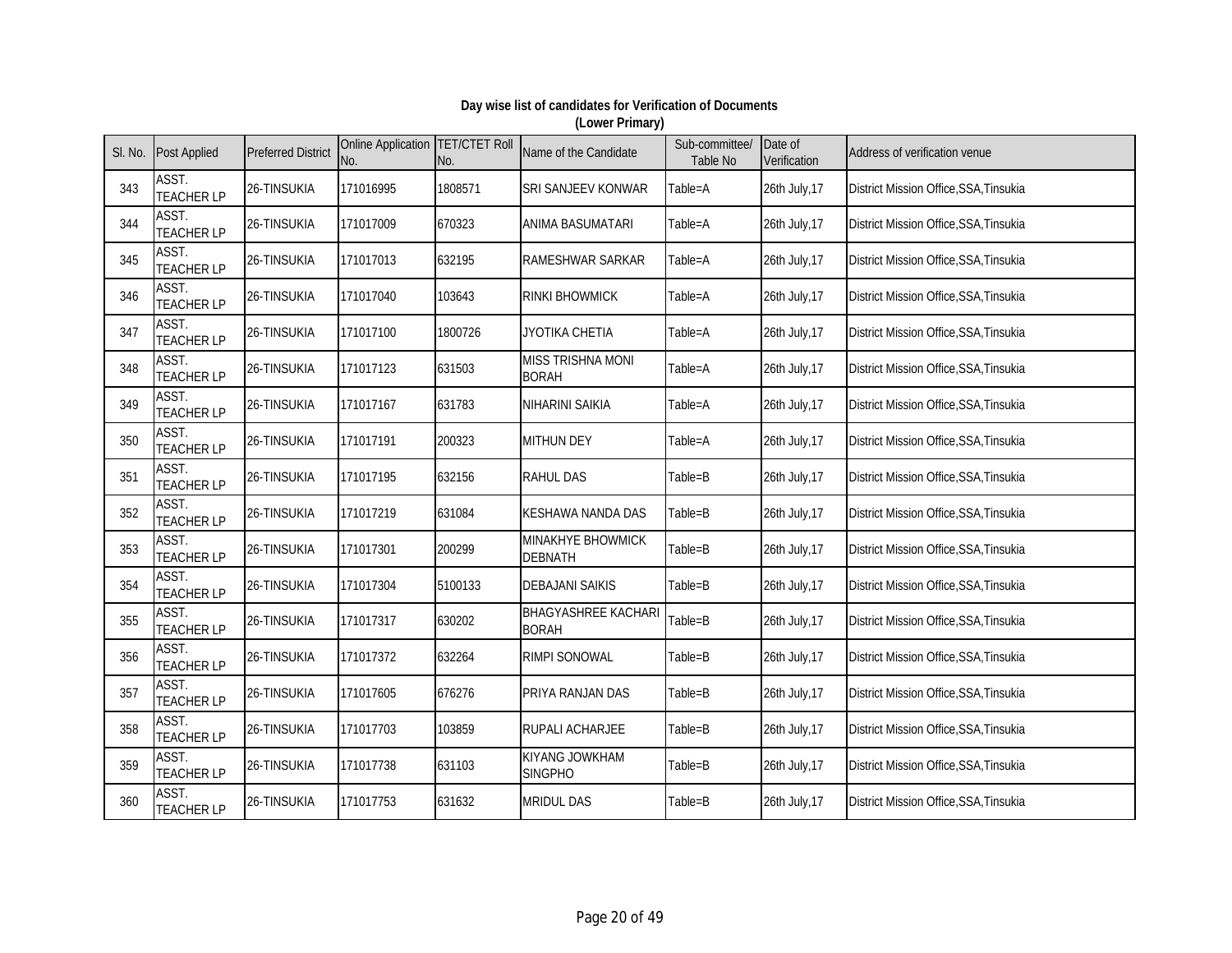| SI. No. | <b>Post Applied</b>        | <b>Preferred District</b> | Online Application TET/CTET Roll<br>No. | No.    | Name of the Candidate                   | Sub-committee/<br>Table No | Date of<br>Verification | Address of verification venue          |
|---------|----------------------------|---------------------------|-----------------------------------------|--------|-----------------------------------------|----------------------------|-------------------------|----------------------------------------|
| 361     | ASST.<br><b>TEACHER LP</b> | 26-TINSUKIA               | 171017755                               | 200035 | <b>ANAMIKA DAS</b>                      | Table=B                    | 26th July, 17           | District Mission Office, SSA, Tinsukia |
| 362     | ASST.<br><b>TEACHER LP</b> | 26-TINSUKIA               | 171017806                               | 307188 | <b>SABITRI ROY</b><br>CHOUDHURY         | Table=B                    | 26th July, 17           | District Mission Office, SSA, Tinsukia |
| 363     | ASST.<br><b>TEACHER LP</b> | 26-TINSUKIA               | 171017894                               | 653459 | <b>PRAKASH MUDOI</b>                    | Table=B                    | 26th July, 17           | District Mission Office, SSA, Tinsukia |
| 364     | ASST.<br><b>TEACHER LP</b> | 26-TINSUKIA               | 171017960                               | 630013 | <b>ABLIN DAS</b>                        | Table=B                    | 26th July, 17           | District Mission Office, SSA, Tinsukia |
| 365     | ASST.<br><b>TEACHER LP</b> | 26-TINSUKIA               | 171017973                               | 672545 | HIMANGKUR PARAN HIRA Table=B            |                            | 26th July, 17           | District Mission Office, SSA, Tinsukia |
| 366     | ASST.<br><b>TEACHER LP</b> | 26-TINSUKIA               | 171018026                               | 677757 | SORBANANDA PEGU                         | Table=B                    | 26th July, 17           | District Mission Office, SSA, Tinsukia |
| 367     | ASST.<br><b>TEACHER LP</b> | 26-TINSUKIA               | 171018128                               | 641549 | <b>BAIRAN KUMAR BISWAS</b>              | Table=B                    | 26th July, 17           | District Mission Office, SSA, Tinsukia |
| 368     | ASST.<br><b>TEACHER LP</b> | 26-TINSUKIA               | 171018151                               | 650676 | <b>MITHUN ROY</b>                       | Table=B                    | 26th July, 17           | District Mission Office, SSA, Tinsukia |
| 369     | ASST.<br><b>TEACHER LP</b> | 26-TINSUKIA               | 171018153                               | 673789 | MAHANANDA DAS                           | Table=B                    | 26th July, 17           | District Mission Office, SSA, Tinsukia |
| 370     | ASST.<br><b>TEACHER LP</b> | 26-TINSUKIA               | 171018161                               | 106823 | MUKESH KUMAR ANAND                      | Table=B                    | 26th July, 17           | District Mission Office, SSA, Tinsukia |
| 371     | ASST.<br><b>TEACHER LP</b> | 26-TINSUKIA               | 171018238                               | 630124 | <b>ARUNA SAIKIA</b>                     | Table=B                    | 26th July, 17           | District Mission Office, SSA, Tinsukia |
| 372     | ASST.<br><b>TEACHER LP</b> | 26-TINSUKIA               | 171018271                               | 641989 | <b>BHABENDRA KUMAR</b><br><b>BISWAS</b> | Table=B                    | 26th July, 17           | District Mission Office, SSA, Tinsukia |
| 373     | ASST.<br><b>TEACHER LP</b> | 26-TINSUKIA               | 171018278                               | 200408 | NITU ROY                                | Table=B                    | 26th July, 17           | District Mission Office, SSA, Tinsukia |
| 374     | ASST.<br><b>TEACHER LP</b> | 26-TINSUKIA               | 171018284                               | 653125 | <b>PINGKU ROY</b>                       | Table=B                    | 26th July, 17           | District Mission Office, SSA, Tinsukia |
| 375     | ASST.<br><b>TEACHER LP</b> | 26-TINSUKIA               | 171018287                               | 674813 | MOUSUMI DHADUMIA                        | Table=B                    | 26th July, 17           | District Mission Office, SSA, Tinsukia |
| 376     | ASST.<br><b>TEACHER LP</b> | 26-TINSUKIA               | 171018348                               | 673689 | LOKHI PROBHA<br>SONOWAL                 | Table=B                    | 26th July, 17           | District Mission Office, SSA, Tinsukia |
| 377     | ASST.<br><b>TEACHER LP</b> | 26-TINSUKIA               | 171018361                               | 676693 | RAJASHREE HAZARIKA                      | Table=B                    | 26th July, 17           | District Mission Office, SSA, Tinsukia |
| 378     | ASST.<br><b>TEACHER LP</b> | 26-TINSUKIA               | 171018363                               | 630241 | <b>BHRIGURAM MILI</b>                   | Table=B                    | 26th July, 17           | District Mission Office, SSA, Tinsukia |

#### **Day wise list of candidates for Verification of Documents (Lower Primary)**

Page 21 of 49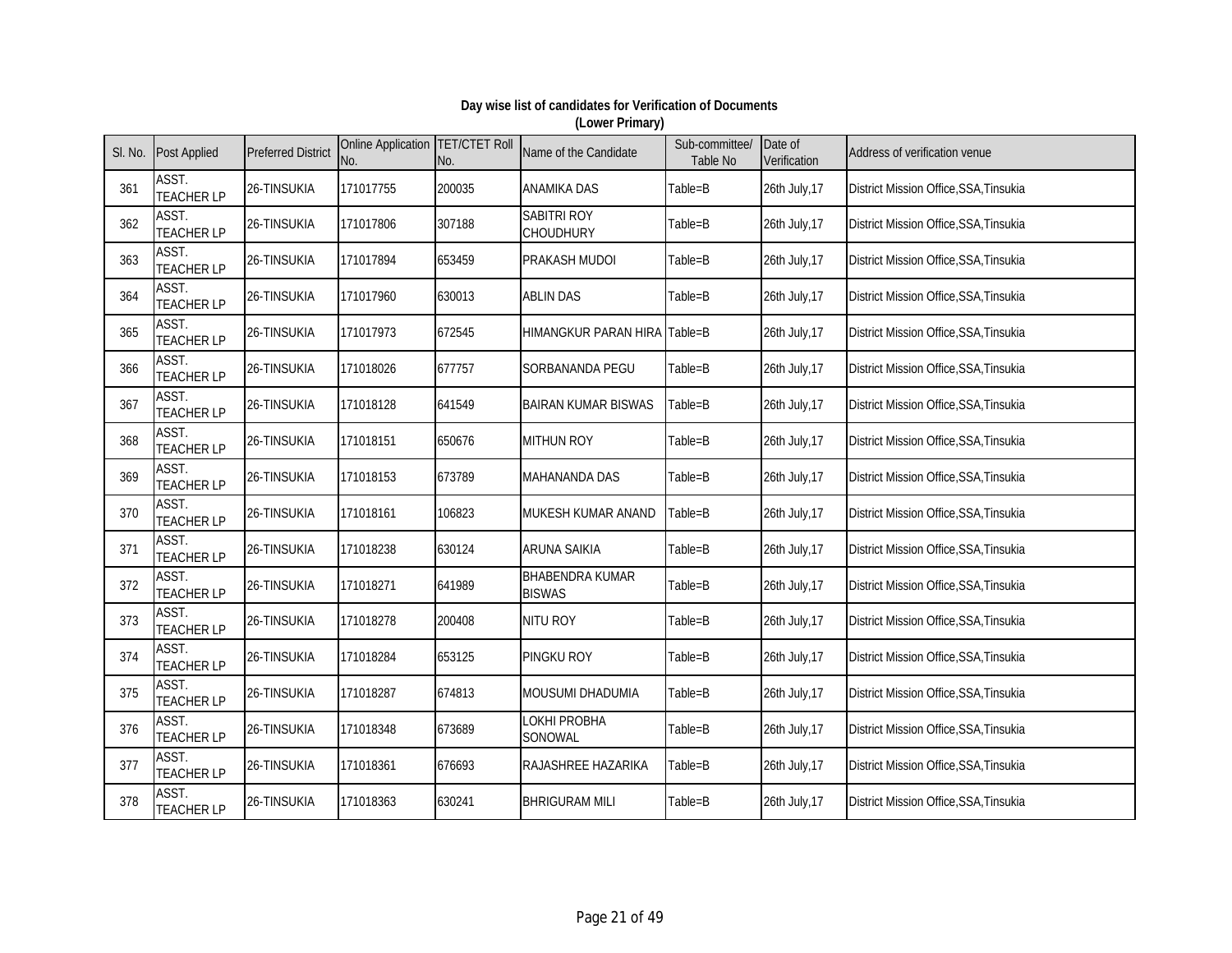| SI. No. | <b>Post Applied</b>        | <b>Preferred District</b> | Online Application TET/CTET Roll<br>No. | No.     | Name of the Candidate   | Sub-committee/<br>Table No | Date of<br>Verification | Address of verification venue          |
|---------|----------------------------|---------------------------|-----------------------------------------|---------|-------------------------|----------------------------|-------------------------|----------------------------------------|
| 379     | ASST.<br><b>TEACHER LP</b> | 26-TINSUKIA               | 171018439                               | 631848  | NITUMONI SONOWAL        | Table=B                    | 26th July, 17           | District Mission Office, SSA, Tinsukia |
| 380     | ASST.<br><b>TEACHER LP</b> | 26-TINSUKIA               | 171018468                               | 200757  | <b>SUMITA ROY</b>       | Table=B                    | 26th July, 17           | District Mission Office, SSA, Tinsukia |
| 381     | ASST.<br><b>TEACHER LP</b> | 26-TINSUKIA               | 171018512                               | 102999  | <b>PRADIP SINGHA</b>    | Table=B                    | 26th July, 17           | District Mission Office, SSA, Tinsukia |
| 382     | ASST.<br><b>TEACHER LP</b> | 26-TINSUKIA               | 171018704                               | 3010231 | <b>DWIPEN BARUAH</b>    | Table=B                    | 26th July, 17           | District Mission Office, SSA, Tinsukia |
| 383     | ASST.<br><b>TEACHER LP</b> | 26-TINSUKIA               | 171018752                               | 651742  | <b>NARAYAN DAS</b>      | Table=B                    | 26th July, 17           | District Mission Office, SSA, Tinsukia |
| 384     | ASST.<br><b>TEACHER LP</b> | 26-TINSUKIA               | 171018781                               | 5300032 | <b>BINOD JOSHI</b>      | Table=B                    | 26th July, 17           | District Mission Office, SSA, Tinsukia |
| 385     | ASST.<br><b>TEACHER LP</b> | 26-TINSUKIA               | 171018819                               | 656614  | SANJOY SUTRADHAR        | Table=B                    | 26th July, 17           | District Mission Office, SSA, Tinsukia |
| 386     | ASST.<br><b>TEACHER LP</b> | 26-TINSUKIA               | 171018828                               | 632256  | <b>RIMJHIM DAS</b>      | Table=B                    | 26th July, 17           | District Mission Office, SSA, Tinsukia |
| 387     | ASST.<br><b>TEACHER LP</b> | 26-TINSUKIA               | 171018837                               | 5101327 | <b>ANJANA PEGU</b>      | Table=B                    | 26th July, 17           | District Mission Office, SSA, Tinsukia |
| 388     | ASST.<br><b>TEACHER LP</b> | 26-TINSUKIA               | 171018881                               | 676090  | PRAMOD KUMAR DAS        | Table=B                    | 26th July, 17           | District Mission Office, SSA, Tinsukia |
| 389     | ASST.<br><b>TEACHER LP</b> | 26-TINSUKIA               | 171019108                               | 676871  | <b>RANJAN BHARALI</b>   | Table=B                    | 26th July, 17           | District Mission Office, SSA, Tinsukia |
| 390     | ASST.<br><b>TEACHER LP</b> | 26-TINSUKIA               | 171019128                               | 200495  | <b>RACHANA MAZUMDER</b> | Table=B                    | 26th July, 17           | District Mission Office, SSA, Tinsukia |
| 391     | ASST.<br><b>TEACHER LP</b> | 26-TINSUKIA               | 171019196                               | 630687  | <b>GEETALI DAS</b>      | Table=B                    | 26th July, 17           | District Mission Office, SSA, Tinsukia |
| 392     | ASST.<br><b>TEACHER LP</b> | 26-TINSUKIA               | 171019239                               | 692707  | <b>SUNIL DAS</b>        | Table=B                    | 26th July, 17           | District Mission Office, SSA, Tinsukia |
| 393     | ASST.<br><b>TEACHER LP</b> | 26-TINSUKIA               | 171019268                               | 630576  | DIMPI MONI SONOWAL      | Table=B                    | 26th July, 17           | District Mission Office, SSA, Tinsukia |
| 394     | ASST.<br><b>TEACHER LP</b> | 26-TINSUKIA               | 171019317                               | 621313  | <b>DHON MORANG</b>      | Table=B                    | 26th July, 17           | District Mission Office, SSA, Tinsukia |
| 395     | ASST.<br><b>TEACHER LP</b> | 26-TINSUKIA               | 171019362                               | 5103893 | NITU KUMARI             | Table=B                    | 26th July, 17           | District Mission Office, SSA, Tinsukia |
| 396     | ASST.<br><b>TEACHER LP</b> | 26-TINSUKIA               | 171019366                               | 4504857 | <b>MONDIRA DAS</b>      | Table=B                    | 26th July, 17           | District Mission Office, SSA, Tinsukia |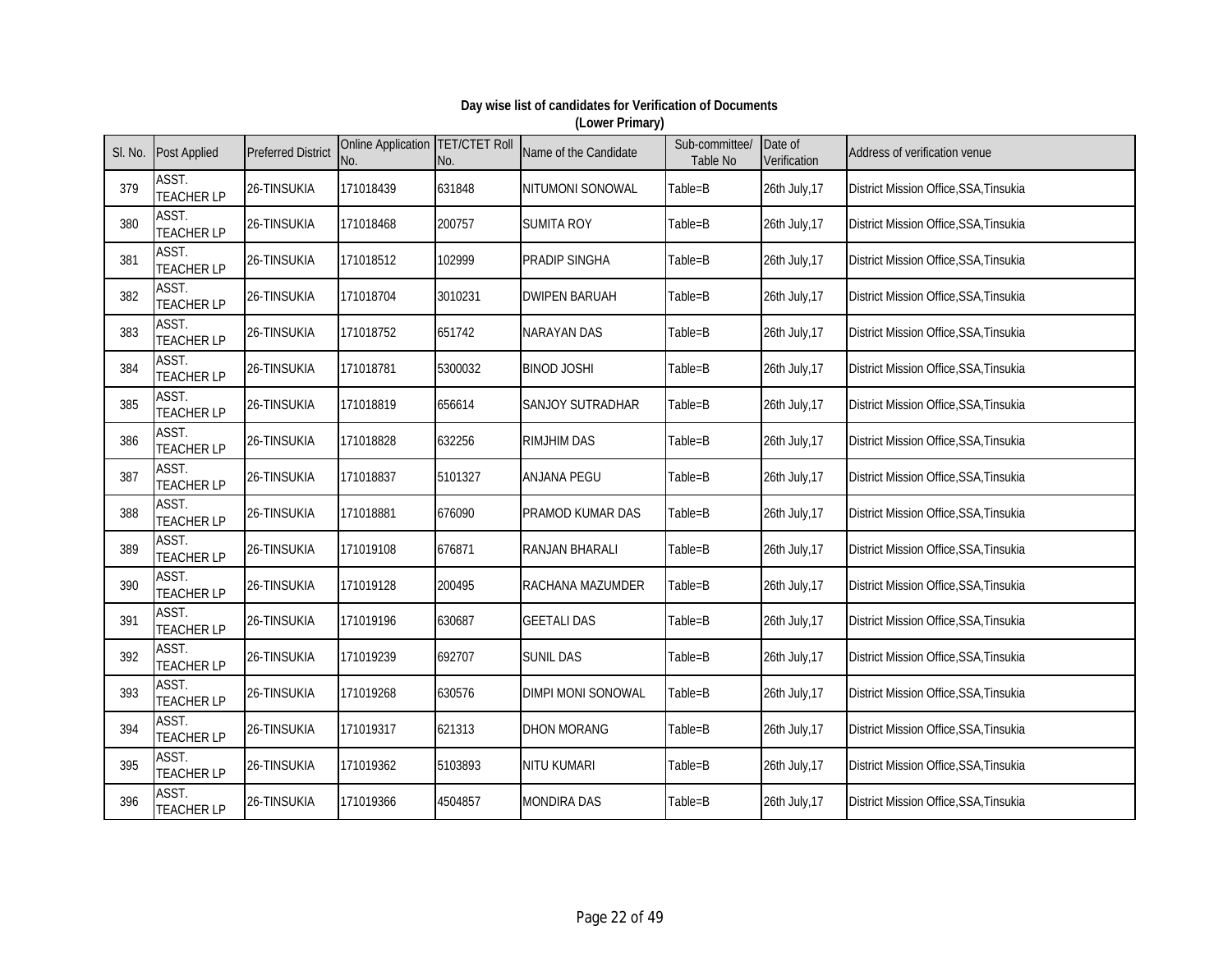| SI. No. | <b>Post Applied</b>        | <b>Preferred District</b> | Online Application TET/CTET Roll<br>No. | No.     | Name of the Candidate   | Sub-committee/<br>Table No | Date of<br>Verification | Address of verification venue          |
|---------|----------------------------|---------------------------|-----------------------------------------|---------|-------------------------|----------------------------|-------------------------|----------------------------------------|
| 397     | ASST.<br><b>TEACHER LP</b> | 26-TINSUKIA               | 171019380                               | 630103  | <b>ANUP SONOWAL</b>     | Table=B                    | 26th July, 17           | District Mission Office, SSA, Tinsukia |
| 398     | ASST.<br><b>TEACHER LP</b> | 26-TINSUKIA               | 171019386                               | 690111  | <b>ANANTA DAS</b>       | Table=B                    | 26th July, 17           | District Mission Office, SSA, Tinsukia |
| 399     | ASST.<br><b>TEACHER LP</b> | 26-TINSUKIA               | 171019395                               | 676388  | <b>PRODIP DAS</b>       | Table=B                    | 26th July, 17           | District Mission Office, SSA, Tinsukia |
| 400     | ASST.<br><b>TEACHER LP</b> | 26-TINSUKIA               | 171019440                               | 631892  | <b>PALLABI DANG</b>     | Table=B                    | 26th July, 17           | District Mission Office, SSA, Tinsukia |
| 401     | ASST.<br><b>TEACHER LP</b> | 26-TINSUKIA               | 171019523                               | 632811  | <b>URMI SONOWAL</b>     | Table=C                    | 26th July, 17           | District Mission Office, SSA, Tinsukia |
| 402     | ASST.<br><b>TEACHER LP</b> | 26-TINSUKIA               | 171019628                               | 656444  | <b>SANJAY DAS</b>       | Table=C                    | 26th July, 17           | District Mission Office, SSA, Tinsukia |
| 403     | ASST.<br><b>TEACHER LP</b> | 26-TINSUKIA               | 171019670                               | 4700217 | <b>KAMAL BHUMIJ</b>     | Table=C                    | 26th July, 17           | District Mission Office, SSA, Tinsukia |
| 404     | ASST.<br><b>TEACHER LP</b> | 26-TINSUKIA               | 171019686                               | 5101689 | <b>GITA MONI KONWAR</b> | Table=C                    | 26th July, 17           | District Mission Office, SSA, Tinsukia |
| 405     | ASST.<br><b>TEACHER LP</b> | 26-TINSUKIA               | 171019697                               | 1806786 | PALASH GOGOI            | Table=C                    | 26th July, 17           | District Mission Office, SSA, Tinsukia |
| 406     | ASST.<br><b>TEACHER LP</b> | 26-TINSUKIA               | 171019744                               | 202058  | SARITA PANDEY           | Table=C                    | 26th July, 17           | District Mission Office, SSA, Tinsukia |
| 407     | ASST.<br><b>TEACHER LP</b> | 26-TINSUKIA               | 171019747                               | 655223  | <b>RATUL PATHAK</b>     | Table=C                    | 26th July, 17           | District Mission Office, SSA, Tinsukia |
| 408     | ASST.<br><b>TEACHER LP</b> | 26-TINSUKIA               | 171019788                               | 202282  | <b>VINAY PANDEY</b>     | Table=C                    | 26th July, 17           | District Mission Office, SSA, Tinsukia |
| 409     | ASST.<br><b>TEACHER LP</b> | 26-TINSUKIA               | 171019813                               | 1808468 | MONOJ GOGOI             | Table=C                    | 26th July, 17           | District Mission Office, SSA, Tinsukia |
| 410     | ASST.<br><b>TEACHER LP</b> | 26-TINSUKIA               | 171019869                               | 670094  | <b>AISHWRYA DAS</b>     | Table=C                    | 26th July, 17           | District Mission Office, SSA, Tinsukia |
| 411     | ASST.<br><b>TEACHER LP</b> | 26-TINSUKIA               | 171019905                               | 1801325 | <b>SANGITA SAIKIA</b>   | Table=C                    | 26th July, 17           | District Mission Office, SSA, Tinsukia |
| 412     | ASST.<br><b>TEACHER LP</b> | 26-TINSUKIA               | 171020029                               | 202256  | <b>UDHAB DAS</b>        | Table=C                    | 26th July, 17           | District Mission Office, SSA, Tinsukia |
| 413     | ASST.<br><b>TEACHER LP</b> | 26-TINSUKIA               | 171020129                               | 631437  | PALLABI SONOWAL         | Table=C                    | 26th July, 17           | District Mission Office, SSA, Tinsukia |
| 414     | ASST.<br><b>TEACHER LP</b> | 26-TINSUKIA               | 171020155                               | 100264  | <b>ANKITA DAS</b>       | Table=C                    | 26th July, 17           | District Mission Office, SSA, Tinsukia |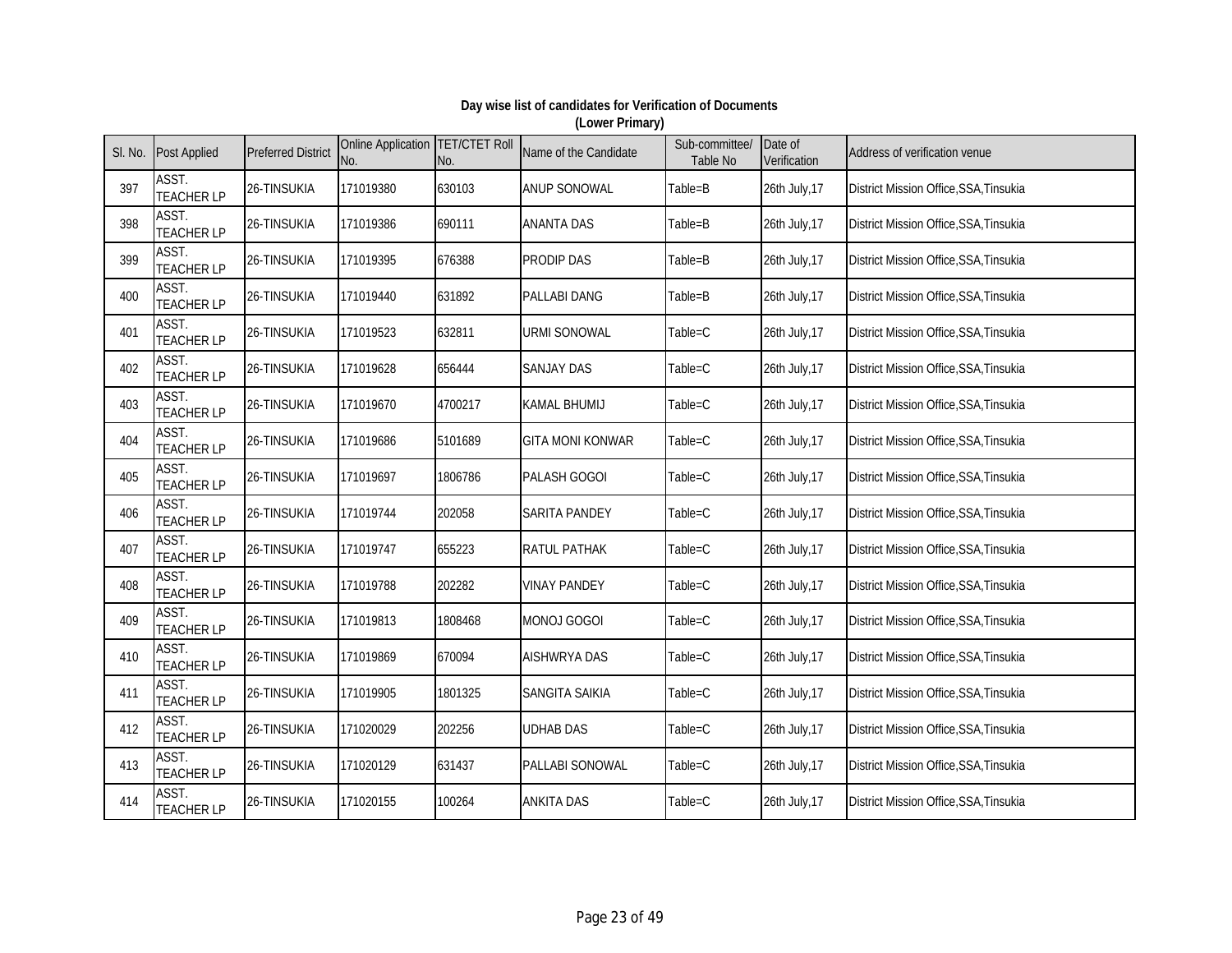| SI. No. | <b>Post Applied</b>        | <b>Preferred District</b> | <b>Online Application TET/CTET Roll</b><br>No. | No.     | Name of the Candidate    | Sub-committee/<br><b>Table No</b> | Date of<br>Verification | Address of verification venue          |
|---------|----------------------------|---------------------------|------------------------------------------------|---------|--------------------------|-----------------------------------|-------------------------|----------------------------------------|
| 415     | ASST.<br><b>TEACHER LP</b> | 26-TINSUKIA               | 171020170                                      | 200807  | <b>TANDRA DEB</b>        | Table=C                           | 26th July, 17           | District Mission Office, SSA, Tinsukia |
| 416     | ASST.<br><b>TEACHER LP</b> | 26-TINSUKIA               | 171020172                                      | 690848  | <b>JAYANTA DAS</b>       | Table=C                           | 26th July, 17           | District Mission Office, SSA, Tinsukia |
| 417     | ASST.<br><b>TEACHER LP</b> | 26-TINSUKIA               | 171020207                                      | 162190  | <b>SAURAV SAGAR DAS</b>  | Table=C                           | 26th July, 17           | District Mission Office, SSA, Tinsukia |
| 418     | ASST.<br><b>TEACHER LP</b> | 26-TINSUKIA               | 171020225                                      | 648526  | <b>KRISHNA DAS</b>       | Table=C                           | 26th July, 17           | District Mission Office, SSA, Tinsukia |
| 419     | ASST.<br><b>TEACHER LP</b> | 26-TINSUKIA               | 171020281                                      | 632487  | SIBIRAJ DEORI            | Table=C                           | 26th July, 17           | District Mission Office, SSA, Tinsukia |
| 420     | ASST.<br><b>TEACHER LP</b> | 26-TINSUKIA               | 171020287                                      | 632332  | RUBUL NAMASUDRA          | Table=C                           | 26th July, 17           | District Mission Office, SSA, Tinsukia |
| 421     | ASST.<br><b>TEACHER LP</b> | 26-TINSUKIA               | 171020329                                      | 1807753 | <b>RUMI DAS</b>          | Table=C                           | 26th July, 17           | District Mission Office, SSA, Tinsukia |
| 422     | ASST.<br><b>TEACHER LP</b> | 26-TINSUKIA               | 171020331                                      | 200130  | <b>BONY DAS</b>          | Table=C                           | 26th July, 17           | District Mission Office, SSA, Tinsukia |
| 423     | ASST.<br><b>TEACHER LP</b> | 26-TINSUKIA               | 171020346                                      | 632449  | SAURAV SAGAR DAS         | Table=C                           | 26th July, 17           | District Mission Office, SSA, Tinsukia |
| 424     | ASST.<br><b>TEACHER LP</b> | 26-TINSUKIA               | 171020350                                      | 200746  | <b>SUMIT DAS</b>         | Table=C                           | 26th July, 17           | District Mission Office, SSA, Tinsukia |
| 425     | ASST.<br><b>TEACHER LP</b> | 26-TINSUKIA               | 171020371                                      | 676839  | RAM KUMAR PEGU           | Table=C                           | 26th July, 17           | District Mission Office, SSA, Tinsukia |
| 426     | ASST.<br><b>TEACHER LP</b> | 26-TINSUKIA               | 171020378                                      | 631898  | PALLABI HAZARIKA         | Table=C                           | 26th July, 17           | District Mission Office, SSA, Tinsukia |
| 427     | ASST.<br><b>TEACHER LP</b> | 26-TINSUKIA               | 171020395                                      | 630398  | <b>CHANDAN DAS</b>       | Table=C                           | 26th July, 17           | District Mission Office, SSA, Tinsukia |
| 428     | ASST.<br><b>TEACHER LP</b> | 26-TINSUKIA               | 171020403                                      | 201772  | <b>PUJA SHAH</b>         | Table=C                           | 26th July, 17           | District Mission Office, SSA, Tinsukia |
| 429     | ASST.<br><b>TEACHER LP</b> | 26-TINSUKIA               | 171020457                                      | 201596  | <b>NEHA SHAH</b>         | Table=C                           | 26th July, 17           | District Mission Office, SSA, Tinsukia |
| 430     | ASST.<br><b>TEACHER LP</b> | 26-TINSUKIA               | 171020516                                      | 690521  | DAYAL CHANDRA ROY        | Table=C                           | 26th July, 17           | District Mission Office, SSA, Tinsukia |
| 431     | ASST.<br><b>TEACHER LP</b> | 26-TINSUKIA               | 171020632                                      | 675990  | <b>POMPY SAIKIA</b>      | Table=C                           | 26th July, 17           | District Mission Office, SSA, Tinsukia |
| 432     | ASST.<br><b>TEACHER LP</b> | 26-TINSUKIA               | 171020726                                      | 2607296 | <b>BISWAJYOTI DUARAH</b> | Table=C                           | 26th July, 17           | District Mission Office, SSA, Tinsukia |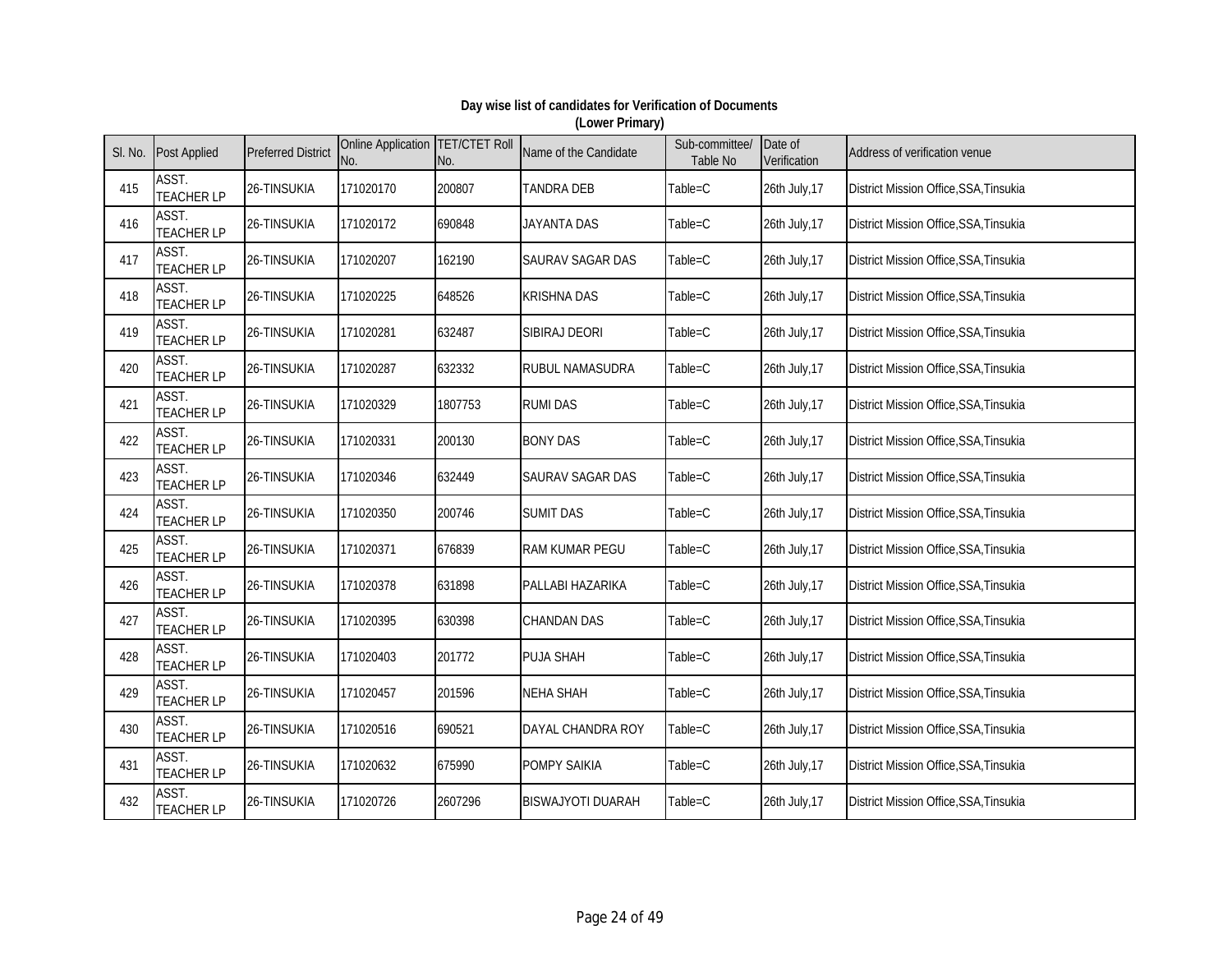| SI. No. | <b>Post Applied</b>        | <b>Preferred District</b> | Online Application TET/CTET Roll<br>No. | No.      | Name of the Candidate        | Sub-committee/<br>Table No | Date of<br>Verification | Address of verification venue                 |
|---------|----------------------------|---------------------------|-----------------------------------------|----------|------------------------------|----------------------------|-------------------------|-----------------------------------------------|
| 433     | ASST.<br><b>TEACHER LP</b> | 26-TINSUKIA               | 171020731                               | 643913   | <b>DEEP JYOTI DAS</b>        | Table=C                    | 26th July, 17           | District Mission Office, SSA, Tinsukia        |
| 434     | ASST.<br><b>TEACHER LP</b> | 26-TINSUKIA               | 171020805                               | 106702   | <b>MD RAFIQUE</b>            | Table=C                    | 26th July, 17           | District Mission Office, SSA, Tinsukia        |
| 435     | ASST.<br><b>TEACHER LP</b> | 26-TINSUKIA               | 171020816                               | 00500514 | <b>ISHA SAH</b>              | Table=C                    | 26th July, 17           | District Mission Office, SSA, Tinsukia        |
| 436     | ASST.<br><b>TEACHER LP</b> | 26-TINSUKIA               | 171020869                               | 631255   | <b>MAMONI MECH</b>           | Table=C                    | 26th July, 17           | District Mission Office, SSA, Tinsukia        |
| 437     | ASST.<br><b>TEACHER LP</b> | 26-TINSUKIA               | 171020968                               | 630961   | <b>JUNMONI SAIKIA</b>        | Table=C                    | 26th July, 17           | District Mission Office, SSA, Tinsukia        |
| 438     | ASST.<br><b>TEACHER LP</b> | 26-TINSUKIA               | 171021051                               | 202003   | <b>SANDIP DHALLI</b>         | Table=C                    | 26th July, 17           | District Mission Office, SSA, Tinsukia        |
| 439     | ASST.<br><b>TEACHER LP</b> | 26-TINSUKIA               | 171021127                               | 5100506  | <b>RAJSHREE DAS</b>          | Table=C                    | 26th July, 17           | District Mission Office, SSA, Tinsukia        |
| 440     | ASST.<br><b>TEACHER LP</b> | 26-TINSUKIA               | 171021151                               | 631433   | NIVA SAIKIA                  | Table=C                    | 26th July, 17           | <b>District Mission Office, SSA, Tinsukia</b> |
| 441     | ASST.<br><b>TEACHER LP</b> | 26-TINSUKIA               | 171021165                               | 01413576 | <b>CHANDRA PRAKASH</b>       | Table=C                    | 26th July, 17           | District Mission Office, SSA, Tinsukia        |
| 442     | ASST.<br><b>TEACHER LP</b> | 26-TINSUKIA               | 171021171                               | 631918   | PANKAJ CHELLENG              | Table=C                    | 26th July, 17           | District Mission Office, SSA, Tinsukia        |
| 443     | ASST.<br><b>TEACHER LP</b> | 26-TINSUKIA               | 171021177                               | 631890   | PALLOBI BORAH                | Table=C                    | 26th July, 17           | District Mission Office, SSA, Tinsukia        |
| 444     | ASST.<br><b>TEACHER LP</b> | 26-TINSUKIA               | 171021220                               | 676862   | <b>RAMHARI DAS</b>           | Table=C                    | 26th July, 17           | District Mission Office, SSA, Tinsukia        |
| 445     | ASST.<br><b>TEACHER LP</b> | 26-TINSUKIA               | 171021241                               | 632450   | SAUROV JYOTI SONOWAL Table=C |                            | 26th July, 17           | District Mission Office, SSA, Tinsukia        |
| 446     | ASST.<br><b>TEACHER LP</b> | 26-TINSUKIA               | 171021256                               | 675203   | <b>NAKUL MALAKAR</b>         | Table=C                    | 26th July, 17           | District Mission Office, SSA, Tinsukia        |
| 447     | ASST.<br><b>TEACHER LP</b> | 26-TINSUKIA               | 171021280                               | 02414558 | <b>BHIM SINGH</b>            | Table=C                    | 26th July, 17           | District Mission Office, SSA, Tinsukia        |
| 448     | ASST.<br><b>TEACHER LP</b> | 26-TINSUKIA               | 171021361                               | 5100664  | QUEEN GOGOI                  | Table=C                    | 26th July, 17           | District Mission Office, SSA, Tinsukia        |
| 449     | ASST.<br><b>TEACHER LP</b> | 26-TINSUKIA               | 171021446                               | 1802472  | JAHNOBI HANDIQUE             | Table=C                    | 26th July, 17           | District Mission Office, SSA, Tinsukia        |
| 450     | ASST.<br><b>TEACHER LP</b> | 26-TINSUKIA               | 171021480                               | 671374   | <b>BORNALI BHARALI</b>       | Table=C                    | 26th July, 17           | District Mission Office, SSA, Tinsukia        |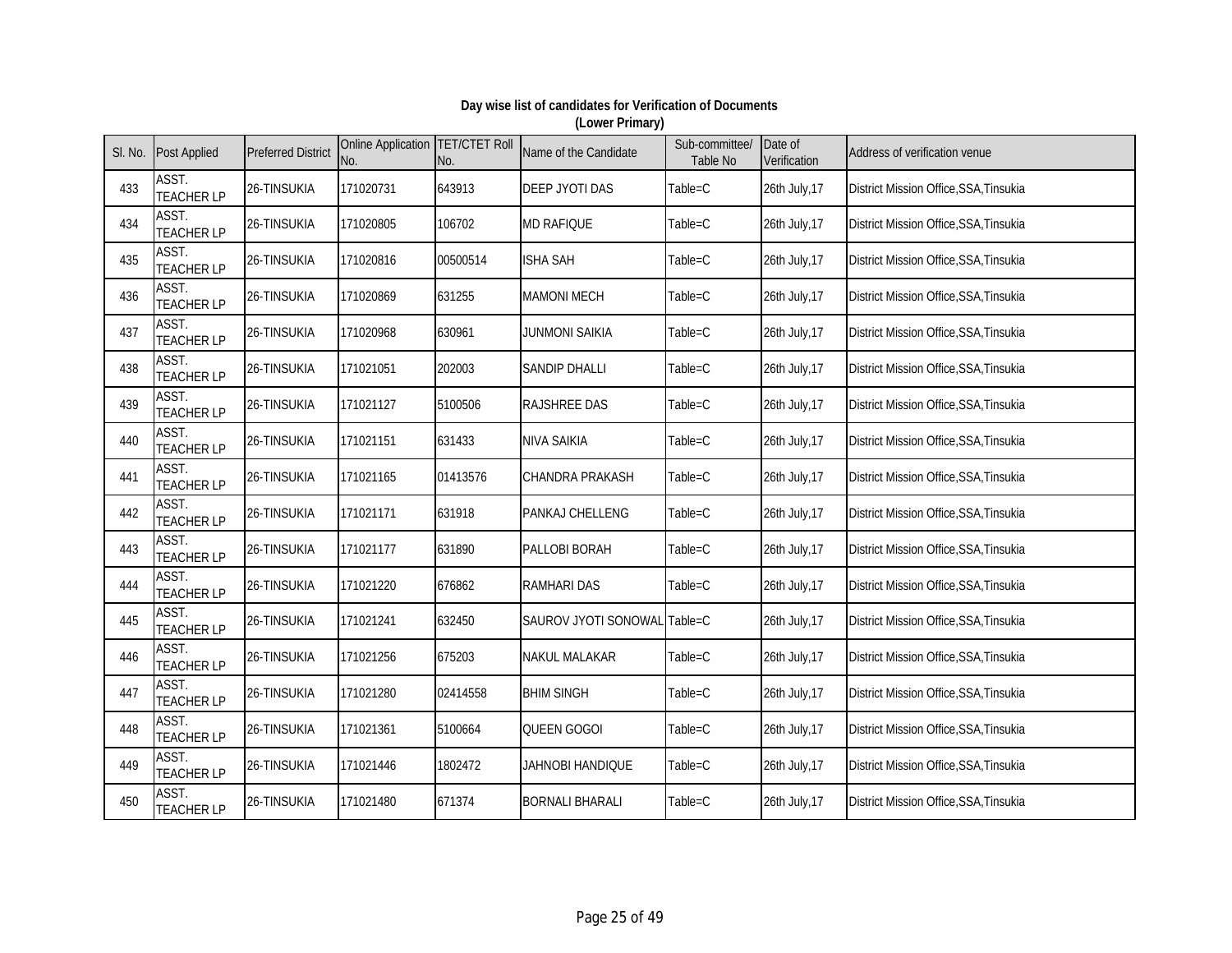| SI. No. | <b>Post Applied</b>        | <b>Preferred District</b> | <b>Online Application TET/CTET Roll</b><br>No. | No.      | Name of the Candidate             | Sub-committee/<br><b>Table No</b> | Date of<br>Verification | Address of verification venue          |
|---------|----------------------------|---------------------------|------------------------------------------------|----------|-----------------------------------|-----------------------------------|-------------------------|----------------------------------------|
| 451     | ASST.<br><b>TEACHER LP</b> | 26-TINSUKIA               | 171021490                                      | 200373   | <b>MUKTA MANDAL</b>               | Table=A                           | 27th July, 17           | District Mission Office, SSA, Tinsukia |
| 452     | ASST.<br><b>TEACHER LP</b> | 26-TINSUKIA               | 171021506                                      | 678549   | <b>UJJAL MECH</b>                 | Table=A                           | 27th July, 17           | District Mission Office, SSA, Tinsukia |
| 453     | ASST.<br><b>TEACHER LP</b> | 26-TINSUKIA               | 171021588                                      | 631044   | <b>KANAK SONOWAL</b>              | Table=A                           | 27th July, 17           | District Mission Office, SSA, Tinsukia |
| 454     | ASST.<br><b>TEACHER LP</b> | 26-TINSUKIA               | 171021608                                      | 630908   | <b>JOGADISH BORAH</b>             | Table=A                           | 27th July, 17           | District Mission Office, SSA, Tinsukia |
| 455     | ASST.<br><b>TEACHER LP</b> | 26-TINSUKIA               | 171021640                                      | 200252   | LIPI MANDAL                       | Table=A                           | 27th July, 17           | District Mission Office, SSA, Tinsukia |
| 456     | ASST.<br><b>TEACHER LP</b> | 26-TINSUKIA               | 171021642                                      | 5100147  | <b>DEEPTY PATOR</b>               | Table=A                           | 27th July, 17           | District Mission Office, SSA, Tinsukia |
| 457     | ASST.<br><b>TEACHER LP</b> | 26-TINSUKIA               | 171021644                                      | 00604214 | <b>MOHESWAR HAZARIKA</b>          | Table=A                           | 27th July, 17           | District Mission Office, SSA, Tinsukia |
| 458     | ASST.<br><b>TEACHER LP</b> | 26-TINSUKIA               | 171021657                                      | 631075   | KARNA BAKALIAL                    | Table=A                           | 27th July, 17           | District Mission Office, SSA, Tinsukia |
| 459     | ASST.<br><b>TEACHER LP</b> | 26-TINSUKIA               | 171021707                                      | 670155   | <b>AKASH PANGING</b>              | Table=A                           | 27th July, 17           | District Mission Office, SSA, Tinsukia |
| 460     | ASST.<br><b>TEACHER LP</b> | 26-TINSUKIA               | 171021826                                      | 1809231  | <b>ANURUPA KAKOTY</b>             | Table=A                           | 27th July, 17           | District Mission Office, SSA, Tinsukia |
| 461     | ASST.<br><b>TEACHER LP</b> | 26-TINSUKIA               | 171021843                                      | 00603709 | <b>NAMITA DAS</b>                 | Table=A                           | 27th July, 17           | District Mission Office, SSA, Tinsukia |
| 462     | ASST.<br><b>TEACHER LP</b> | 26-TINSUKIA               | 171021860                                      | 632564   | SRI KOUSHIK HAZARIKA              | Table=A                           | 27th July, 17           | District Mission Office, SSA, Tinsukia |
| 463     | ASST.<br><b>TEACHER LP</b> | 26-TINSUKIA               | 171022116                                      | 657250   | <b>SIMANTA DAS</b>                | Table=A                           | 27th July, 17           | District Mission Office, SSA, Tinsukia |
| 464     | ASST.<br><b>TEACHER LP</b> | 26-TINSUKIA               | 171022157                                      | 5100244  | JAHANABI DOWARI                   | Table=A                           | 27th July, 17           | District Mission Office, SSA, Tinsukia |
| 465     | ASST.<br><b>TEACHER LP</b> | 26-TINSUKIA               | 171022167                                      | 201521   | <b>MONALISHA DEHORI</b>           | Table=A                           | 27th July, 17           | District Mission Office, SSA, Tinsukia |
| 466     | ASST.<br><b>TEACHER LP</b> | 26-TINSUKIA               | 171022230                                      | 672635   | <b>INDRANI DAS</b>                | Table=A                           | 27th July, 17           | District Mission Office, SSA, Tinsukia |
| 467     | ASST.<br><b>TEACHER LP</b> | 26-TINSUKIA               | 171022300                                      | 630766   | <b>HEMANTA KUMAR</b><br>PHATOWALI | Table=A                           | 27th July, 17           | District Mission Office, SSA, Tinsukia |
| 468     | ASST.<br><b>TEACHER LP</b> | 26-TINSUKIA               | 171022318                                      | 632440   | SASHA KAMAL DHADUMIA Table=A      |                                   | 27th July, 17           | District Mission Office, SSA, Tinsukia |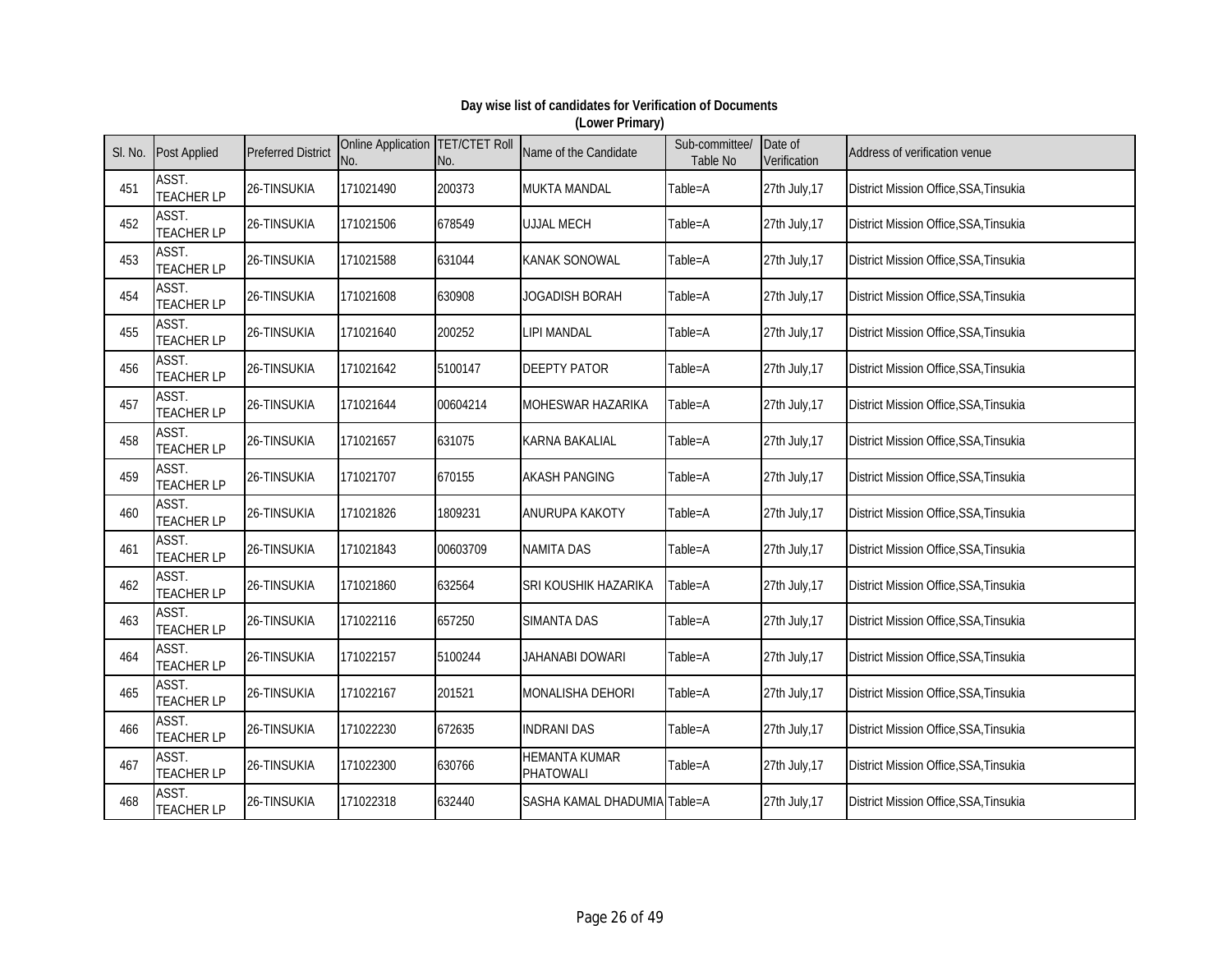| SI. No. | <b>Post Applied</b>        | <b>Preferred District</b> | Online Application TET/CTET Roll<br>No. | No.     | Name of the Candidate                      | Sub-committee/<br>Table No | Date of<br>Verification | Address of verification venue                 |
|---------|----------------------------|---------------------------|-----------------------------------------|---------|--------------------------------------------|----------------------------|-------------------------|-----------------------------------------------|
| 469     | ASST.<br><b>TEACHER LP</b> | 26-TINSUKIA               | 171022329                               | 677278  | <b>RITUPON DAS</b>                         | Table=A                    | 27th July, 17           | District Mission Office, SSA, Tinsukia        |
| 470     | ASST.<br><b>TEACHER LP</b> | 26-TINSUKIA               | 171022337                               | 671951  | <b>DIKHITA DOLEY</b>                       | Table=A                    | 27th July, 17           | District Mission Office, SSA, Tinsukia        |
| 471     | ASST.<br><b>TEACHER LP</b> | 26-TINSUKIA               | 171022383                               | 504520  | UTHPAL KUMAR DAS                           | Table=A                    | 27th July, 17           | District Mission Office, SSA, Tinsukia        |
| 472     | ASST.<br><b>TEACHER LP</b> | 26-TINSUKIA               | 171022453                               | 630730  | <b>GOURI CHELLENG</b>                      | Table=A                    | 27th July, 17           | District Mission Office, SSA, Tinsukia        |
| 473     | ASST.<br><b>TEACHER LP</b> | 26-TINSUKIA               | 171022507                               | 103040  | <b>PRANTIKA</b><br><b>BHATTACHARJEE</b>    | Table=A                    | 27th July, 17           | District Mission Office, SSA, Tinsukia        |
| 474     | ASST.<br><b>TEACHER LP</b> | 26-TINSUKIA               | 171022565                               | 692809  | <b>UDAY BARMAN</b>                         | Table=A                    | 27th July, 17           | District Mission Office, SSA, Tinsukia        |
| 475     | ASST.<br><b>TEACHER LP</b> | 26-TINSUKIA               | 171022583                               | 630804  | HIROK JYOTI SONOWAL                        | Table=A                    | 27th July, 17           | District Mission Office, SSA, Tinsukia        |
| 476     | ASST.<br><b>TEACHER LP</b> | 26-TINSUKIA               | 171022643                               | 107677  | <b>RUBEE BARUAH</b>                        | Table=A                    | 27th July, 17           | <b>District Mission Office, SSA, Tinsukia</b> |
| 477     | ASST.<br><b>TEACHER LP</b> | 26-TINSUKIA               | 171022644                               | 200702  | SUBHABRATA SHARMA                          | Table=A                    | 27th July, 17           | District Mission Office, SSA, Tinsukia        |
| 478     | ASST.<br><b>TEACHER LP</b> | 26-TINSUKIA               | 171022672                               | 5101663 | <b>DONDI NATH CHUTIA</b>                   | Table=A                    | 27th July, 17           | District Mission Office, SSA, Tinsukia        |
| 479     | ASST.<br><b>TEACHER LP</b> | 26-TINSUKIA               | 171022727                               | 632774  | TULIKA BORAH                               | Table=A                    | 27th July, 17           | <b>District Mission Office, SSA, Tinsukia</b> |
| 480     | ASST.<br><b>TEACHER LP</b> | 26-TINSUKIA               | 171022751                               | 631678  | MRS. BONDITA TAYE                          | Table=A                    | 27th July, 17           | District Mission Office, SSA, Tinsukia        |
| 481     | ASST.<br><b>TEACHER LP</b> | 26-TINSUKIA               | 171022763                               | 640918  | <b>ANUP BARMAN</b>                         | Table=A                    | 27th July, 17           | District Mission Office, SSA, Tinsukia        |
| 482     | ASST.<br><b>TEACHER LP</b> | 26-TINSUKIA               | 171022787                               | 632254  | RIMA SONOWAL                               | Table=A                    | 27th July, 17           | District Mission Office, SSA, Tinsukia        |
| 483     | ASST.<br><b>TEACHER LP</b> | 26-TINSUKIA               | 171022815                               | 1800636 | <b>JINAMONI BORTHAKUR</b><br><b>SHARMA</b> | Table=A                    | 27th July, 17           | District Mission Office, SSA, Tinsukia        |
| 484     | ASST.<br><b>TEACHER LP</b> | 26-TINSUKIA               | 171022822                               | 5103085 | SRI PRAKASH KURMI                          | Table=A                    | 27th July, 17           | District Mission Office, SSA, Tinsukia        |
| 485     | ASST.<br><b>TEACHER LP</b> | 26-TINSUKIA               | 171022914                               | 632473  | SHRI ARUN DHADUMIA                         | Table=A                    | 27th July, 17           | District Mission Office, SSA, Tinsukia        |
| 486     | ASST.<br><b>TEACHER LP</b> | 26-TINSUKIA               | 171022922                               | 4602147 | <b>DEBANANDA DIHINGIA</b>                  | Table=A                    | 27th July, 17           | District Mission Office, SSA, Tinsukia        |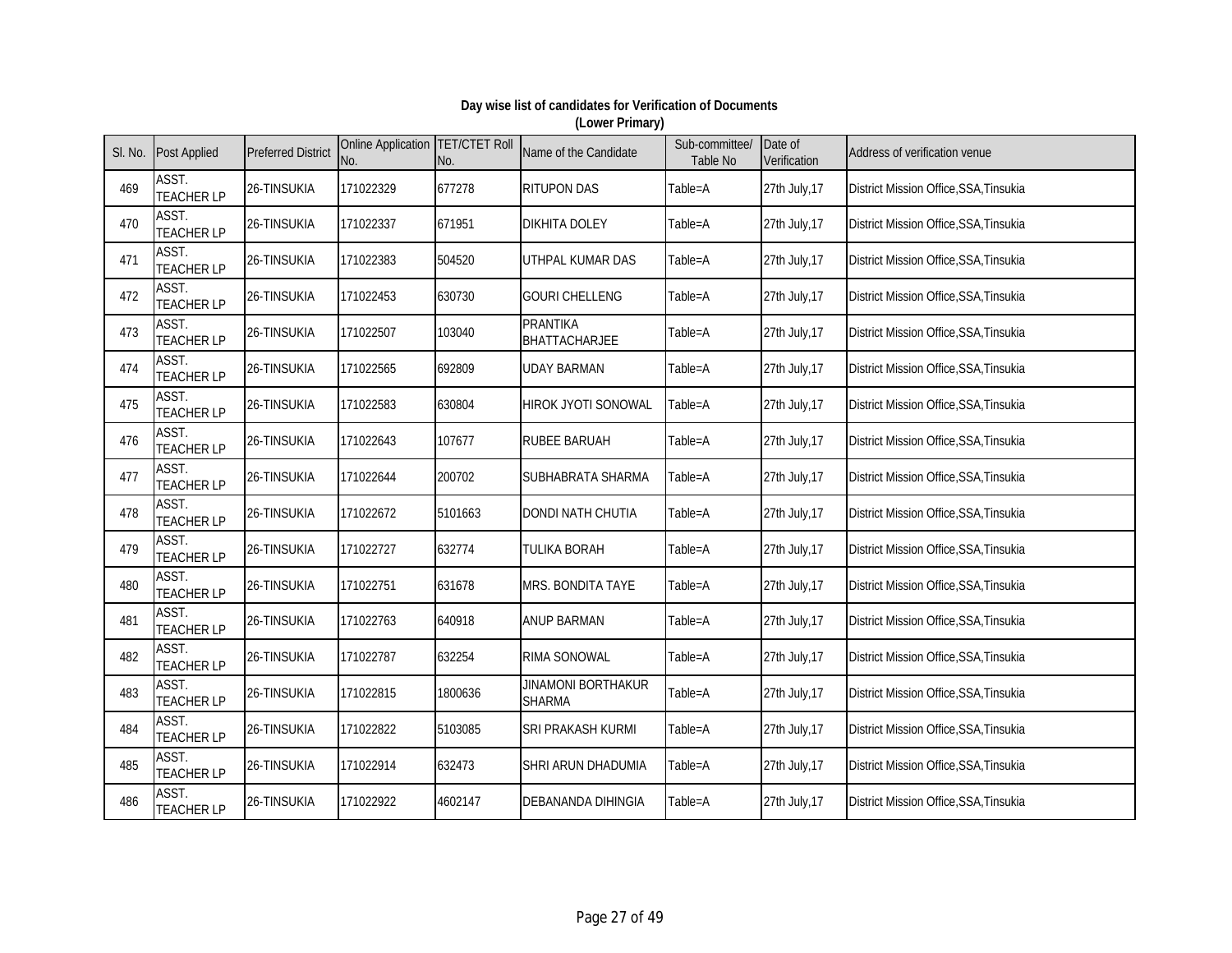| SI. No. | <b>Post Applied</b>        | <b>Preferred District</b> | Online Application TET/CTET Roll<br>No. | No.      | Name of the Candidate               | Sub-committee/<br>Table No | Date of<br>Verification | Address of verification venue          |
|---------|----------------------------|---------------------------|-----------------------------------------|----------|-------------------------------------|----------------------------|-------------------------|----------------------------------------|
| 487     | ASST.<br><b>TEACHER LP</b> | 26-TINSUKIA               | 171022960                               | 630048   | <b>AMRIT PROBHA</b><br>SONOWAL      | Table=A                    | 27th July, 17           | District Mission Office, SSA, Tinsukia |
| 488     | ASST.<br><b>TEACHER LP</b> | 26-TINSUKIA               | 171023067                               | 631311   | <b>MINAKSHI DAS</b>                 | Table=A                    | 27th July, 17           | District Mission Office, SSA, Tinsukia |
| 489     | ASST.<br><b>TEACHER LP</b> | 26-TINSUKIA               | 171023128                               | 1032014  | <b>APURBA DAS</b>                   | Table=A                    | 27th July, 17           | District Mission Office, SSA, Tinsukia |
| 490     | ASST.<br><b>TEACHER LP</b> | 26-TINSUKIA               | 171023130                               | 674153   | <b>BABYMOON DAS</b>                 | Table=A                    | 27th July, 17           | District Mission Office, SSA, Tinsukia |
| 491     | ASST.<br><b>TEACHER LP</b> | 26-TINSUKIA               | 171023177                               | 631673   | <b>MRS RASHMI SONOWAL</b>           | Table=A                    | 27th July, 17           | District Mission Office, SSA, Tinsukia |
| 492     | ASST.<br><b>TEACHER LP</b> | 26-TINSUKIA               | 171023186                               | 1802187  | SUNTARA KHANIKAR<br><b>GOGOI</b>    | Table=A                    | 27th July, 17           | District Mission Office, SSA, Tinsukia |
| 493     | ASST.<br><b>TEACHER LP</b> | 26-TINSUKIA               | 171023195                               | 1804545  | <b>JINTU HAZARIKA</b>               | Table=A                    | 27th July, 17           | District Mission Office, SSA, Tinsukia |
| 494     | ASST.<br><b>TEACHER LP</b> | 26-TINSUKIA               | 171023213                               | 621179   | <b>DEBIRAM PEGU</b>                 | Table=A                    | 27th July, 17           | District Mission Office, SSA, Tinsukia |
| 495     | ASST.<br><b>TEACHER LP</b> | 26-TINSUKIA               | 171023291                               | 631151   | <b>LAKHINDRA DAS</b>                | Table=A                    | 27th July, 17           | District Mission Office, SSA, Tinsukia |
| 496     | ASST.<br><b>TEACHER LP</b> | 26-TINSUKIA               | 171023330                               | 678142   | <b>BITUPAN HAZARIKA</b>             | Table=A                    | 27th July, 17           | District Mission Office, SSA, Tinsukia |
| 497     | ASST.<br><b>TEACHER LP</b> | 26-TINSUKIA               | 171023354                               | 625434   | RUPANATH DAWO                       | Table=A                    | 27th July, 17           | District Mission Office, SSA, Tinsukia |
| 498     | ASST.<br><b>TEACHER LP</b> | 26-TINSUKIA               | 171023445                               | 06002361 | <b>FARIDA KHATUN</b>                | Table=A                    | 27th July, 17           | District Mission Office, SSA, Tinsukia |
| 499     | ASST.<br><b>TEACHER LP</b> | 26-TINSUKIA               | 171023467                               | 201616   | <b>NIRUPA CHETRY</b>                | Table=A                    | 27th July, 17           | District Mission Office, SSA, Tinsukia |
| 500     | ASST.<br><b>TEACHER LP</b> | 26-TINSUKIA               | 171023486                               | 5102979  | SAPNA RAJKHOWA                      | Table=A                    | 27th July, 17           | District Mission Office, SSA, Tinsukia |
| 501     | ASST.<br><b>TEACHER LP</b> | 26-TINSUKIA               | 171023487                               | 00503840 | <b>KIRAN GUPTA</b>                  | Table=B                    | 27th July, 17           | District Mission Office, SSA, Tinsukia |
| 502     | ASST.<br><b>TEACHER LP</b> | 26-TINSUKIA               | 171023573                               | 677956   | <b>SMRITI DAS</b>                   | Table=B                    | 27th July, 17           | District Mission Office, SSA, Tinsukia |
| 503     | ASST.<br><b>TEACHER LP</b> | 26-TINSUKIA               | 171023596                               | 692551   | SRI NIKHIL CHANDRA<br><b>MAITRA</b> | Table=B                    | 27th July, 17           | District Mission Office, SSA, Tinsukia |
| 504     | ASST.<br><b>TEACHER LP</b> | 26-TINSUKIA               | 171023632                               | 630250   | BHUSHANJYOTI<br>CHELLENG            | Table=B                    | 27th July, 17           | District Mission Office, SSA, Tinsukia |

#### **Day wise list of candidates for Verification of Documents (Lower Primary)**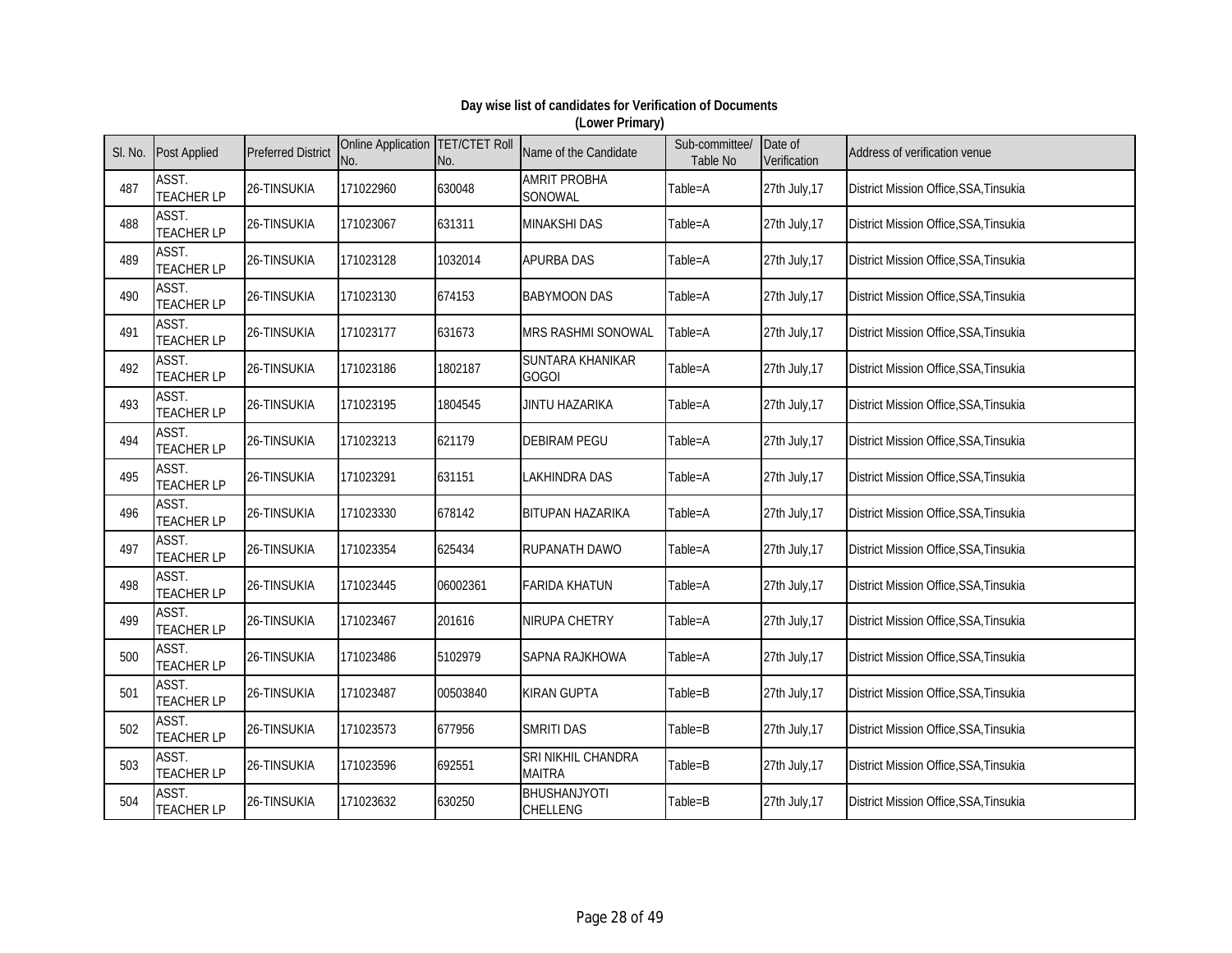| SI. No. | <b>Post Applied</b>        | <b>Preferred District</b> | Online Application TET/CTET Roll<br>No. | No.      | Name of the Candidate            | Sub-committee/<br>Table No | Date of<br>Verification | Address of verification venue                 |
|---------|----------------------------|---------------------------|-----------------------------------------|----------|----------------------------------|----------------------------|-------------------------|-----------------------------------------------|
| 505     | ASST.<br><b>TEACHER LP</b> | 26-TINSUKIA               | 171023649                               | 201857   | <b>RAJU PRASAD</b>               | Table=B                    | 27th July, 17           | District Mission Office, SSA, Tinsukia        |
| 506     | ASST.<br><b>TEACHER LP</b> | 26-TINSUKIA               | 171023664                               | 675704   | PANKAJ MEDHI                     | Table=B                    | 27th July, 17           | District Mission Office, SSA, Tinsukia        |
| 507     | ASST.<br><b>TEACHER LP</b> | 26-TINSUKIA               | 171023712                               | 631303   | MILONJYOTI SONOWA                | Table=B                    | 27th July, 17           | District Mission Office, SSA, Tinsukia        |
| 508     | ASST.<br><b>TEACHER LP</b> | 26-TINSUKIA               | 171023717                               | 679053   | URBASHI HAZARIKA                 | Table=B                    | 27th July, 17           | District Mission Office, SSA, Tinsukia        |
| 509     | ASST.<br><b>TEACHER LP</b> | 26-TINSUKIA               | 171023743                               | 676457   | PROSENJIT DAS                    | Table=B                    | 27th July, 17           | District Mission Office, SSA, Tinsukia        |
| 510     | ASST.<br><b>TEACHER LP</b> | 26-TINSUKIA               | 171023778                               | 1805272  | MANABJYOTI GOHAIN                | Table=B                    | 27th July, 17           | District Mission Office, SSA, Tinsukia        |
| 511     | ASST.<br><b>TEACHER LP</b> | 26-TINSUKIA               | 171023783                               | 57009783 | PADMAWATI BORUAH                 | Table=B                    | 27th July, 17           | District Mission Office, SSA, Tinsukia        |
| 512     | ASST.<br><b>TEACHER LP</b> | 26-TINSUKIA               | 171023784                               | 632481   | SHUBHRAJYOTI<br>CHELLENG         | Table=B                    | 27th July, 17           | <b>District Mission Office, SSA, Tinsukia</b> |
| 513     | ASST.<br><b>TEACHER LP</b> | 26-TINSUKIA               | 171023839                               | 673518   | KRISHNARANI DAS<br>(HAZARIKA)    | Table=B                    | 27th July, 17           | District Mission Office, SSA, Tinsukia        |
| 514     | ASST.<br><b>TEACHER LP</b> | 26-TINSUKIA               | 171023850                               | 630607   | DIPANJALI HAZARIKA               | Table=B                    | 27th July, 17           | District Mission Office, SSA, Tinsukia        |
| 515     | ASST.<br><b>TEACHER LP</b> | 26-TINSUKIA               | 171023852                               | 5100778  | <b>SAURAV SAIKIA</b>             | Table=B                    | 27th July, 17           | <b>District Mission Office, SSA, Tinsukia</b> |
| 516     | ASST.<br><b>TEACHER LP</b> | 26-TINSUKIA               | 171023955                               | 676842   | <b>RAM NATH DAS</b>              | Table=B                    | 27th July, 17           | District Mission Office, SSA, Tinsukia        |
| 517     | ASST.<br><b>TEACHER LP</b> | 26-TINSUKIA               | 171023994                               | 630653   | <b>DOLI SAIKIA</b>               | Table=B                    | 27th July, 17           | District Mission Office, SSA, Tinsukia        |
| 518     | ASST.<br><b>TEACHER LP</b> | 26-TINSUKIA               | 171024075                               | 311954   | <b>DEBOBRATA MALAKAR</b>         | Table=B                    | 27th July, 17           | District Mission Office, SSA, Tinsukia        |
| 519     | ASST.<br><b>TEACHER LP</b> | 26-TINSUKIA               | 171024107                               | 678711   | <b>SURABHI DAS</b>               | Table=B                    | 27th July, 17           | District Mission Office, SSA, Tinsukia        |
| 520     | ASST.<br><b>TEACHER LP</b> | 26-TINSUKIA               | 171024167                               | 200137   | <b>CHAITALI ROY</b><br>CHOWDHURY | Table=B                    | 27th July, 17           | District Mission Office, SSA, Tinsukia        |
| 521     | ASST.<br><b>TEACHER LP</b> | 26-TINSUKIA               | 171024394                               | 200017   | <b>AISHWARIKA</b><br>PURKAYASTHA | Table=B                    | 27th July, 17           | District Mission Office, SSA, Tinsukia        |
| 522     | ASST.<br><b>TEACHER LP</b> | 26-TINSUKIA               | 171024411                               | 630581   | <b>DIMPLE SONOWAL</b>            | Table=B                    | 27th July, 17           | District Mission Office, SSA, Tinsukia        |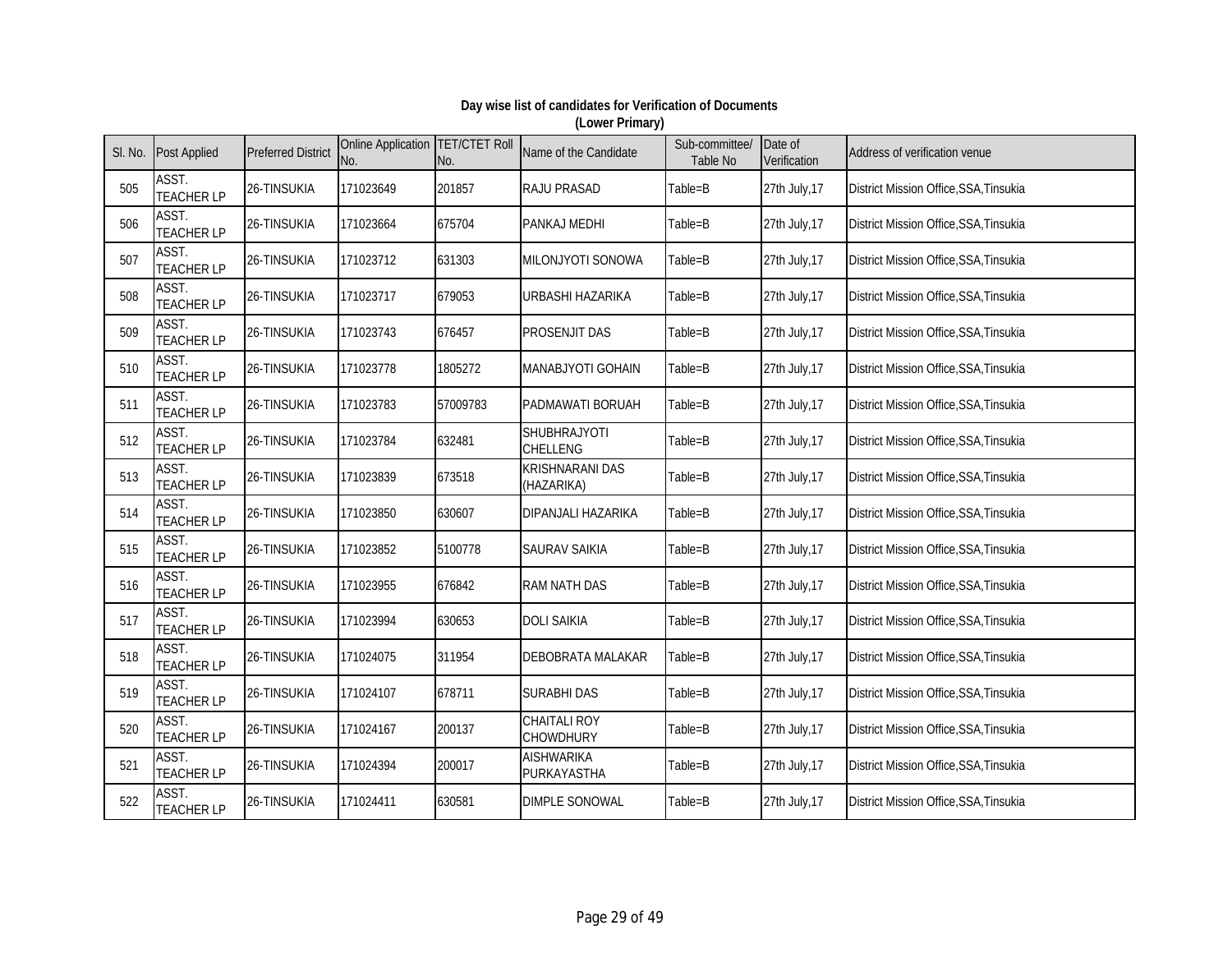| SI. No. | <b>Post Applied</b>        | <b>Preferred District</b> | Online Application TET/CTET Roll<br>No. | No.     | Name of the Candidate        | Sub-committee/<br>Table No | Date of<br>Verification | Address of verification venue                 |
|---------|----------------------------|---------------------------|-----------------------------------------|---------|------------------------------|----------------------------|-------------------------|-----------------------------------------------|
| 523     | ASST.<br><b>TEACHER LP</b> | 26-TINSUKIA               | 171024433                               | 622732  | <b>KHAGESH TAYENG</b>        | Table=B                    | 27th July, 17           | District Mission Office, SSA, Tinsukia        |
| 524     | ASST.<br><b>TEACHER LP</b> | 26-TINSUKIA               | 171024445                               | 630548  | <b>DIBYAJYOTI BORUAH</b>     | Table=B                    | 27th July, 17           | District Mission Office, SSA, Tinsukia        |
| 525     | ASST.<br><b>TEACHER LP</b> | 26-TINSUKIA               | 171024468                               | 691091  | <b>KRISHTINA PATHAK</b>      | Table=B                    | 27th July, 17           | District Mission Office, SSA, Tinsukia        |
| 526     | ASST.<br><b>TEACHER LP</b> | 26-TINSUKIA               | 171024504                               | 103723  | <b>RIYA MANDAL</b>           | Table=B                    | 27th July, 17           | District Mission Office, SSA, Tinsukia        |
| 527     | ASST.<br><b>TEACHER LP</b> | 26-TINSUKIA               | 171024522                               | 200218  | <b>JHUMI PAUL</b>            | Table=B                    | 27th July, 17           | District Mission Office, SSA, Tinsukia        |
| 528     | ASST.<br><b>TEACHER LP</b> | 26-TINSUKIA               | 171024607                               | 102511  | <b>NAMITA DEY</b>            | Table=B                    | 27th July, 17           | District Mission Office, SSA, Tinsukia        |
| 529     | ASST.<br><b>TEACHER LP</b> | 26-TINSUKIA               | 171024626                               | 5100493 | JYOTI REKHA NEOG             | Table=B                    | 27th July, 17           | District Mission Office, SSA, Tinsukia        |
| 530     | ASST.<br><b>TEACHER LP</b> | 26-TINSUKIA               | 171024657                               | 632414  | SANGITA SONOWAL              | Table=B                    | 27th July, 17           | <b>District Mission Office, SSA, Tinsukia</b> |
| 531     | ASST.<br><b>TEACHER LP</b> | 26-TINSUKIA               | 171024677                               | 671002  | <b>BIJUMONI SONOWAL</b>      | Table=B                    | 27th July, 17           | District Mission Office, SSA, Tinsukia        |
| 532     | ASST.<br><b>TEACHER LP</b> | 26-TINSUKIA               | 171024711                               | 1804404 | <b>INDRANI GOGOI</b>         | Table=B                    | 27th July, 17           | District Mission Office, SSA, Tinsukia        |
| 533     | ASST.<br><b>TEACHER LP</b> | 26-TINSUKIA               | 171024831                               | 201382  | <b>KRISHNA THAKURI</b>       | Table=B                    | 27th July, 17           | District Mission Office, SSA, Tinsukia        |
| 534     | ASST.<br><b>TEACHER LP</b> | 26-TINSUKIA               | 171024848                               | 108954  | <b>MINTU PATAR</b>           | Table=B                    | 27th July, 17           | District Mission Office, SSA, Tinsukia        |
| 535     | ASST.<br><b>TEACHER LP</b> | 26-TINSUKIA               | 171024881                               | 631639  | MRIDULA SONOWAL              | Table=B                    | 27th July, 17           | District Mission Office, SSA, Tinsukia        |
| 536     | ASST.<br><b>TEACHER LP</b> | 26-TINSUKIA               | 171024923                               | 620740  | <b>BINA MISSONG</b>          | Table=B                    | 27th July, 17           | District Mission Office, SSA, Tinsukia        |
| 537     | ASST.<br><b>TEACHER LP</b> | 26-TINSUKIA               | 171024969                               | 631164  | <b>LEEJA DHADUMIA</b>        | Table=B                    | 27th July, 17           | District Mission Office, SSA, Tinsukia        |
| 538     | ASST.<br><b>TEACHER LP</b> | 26-TINSUKIA               | 171024977                               | 1800059 | ANITA BORPATRAGOHAIN Table=B |                            | 27th July, 17           | District Mission Office, SSA, Tinsukia        |
| 539     | ASST.<br><b>TEACHER LP</b> | 26-TINSUKIA               | 171025023                               | 1804312 | <b>HIMADRI GOGOI</b>         | Table=B                    | 27th July, 17           | District Mission Office, SSA, Tinsukia        |
| 540     | ASST.<br><b>TEACHER LP</b> | 26-TINSUKIA               | 171025040                               | 630841  | <b>HAMMA NAMAH</b>           | Table=B                    | 27th July, 17           | District Mission Office, SSA, Tinsukia        |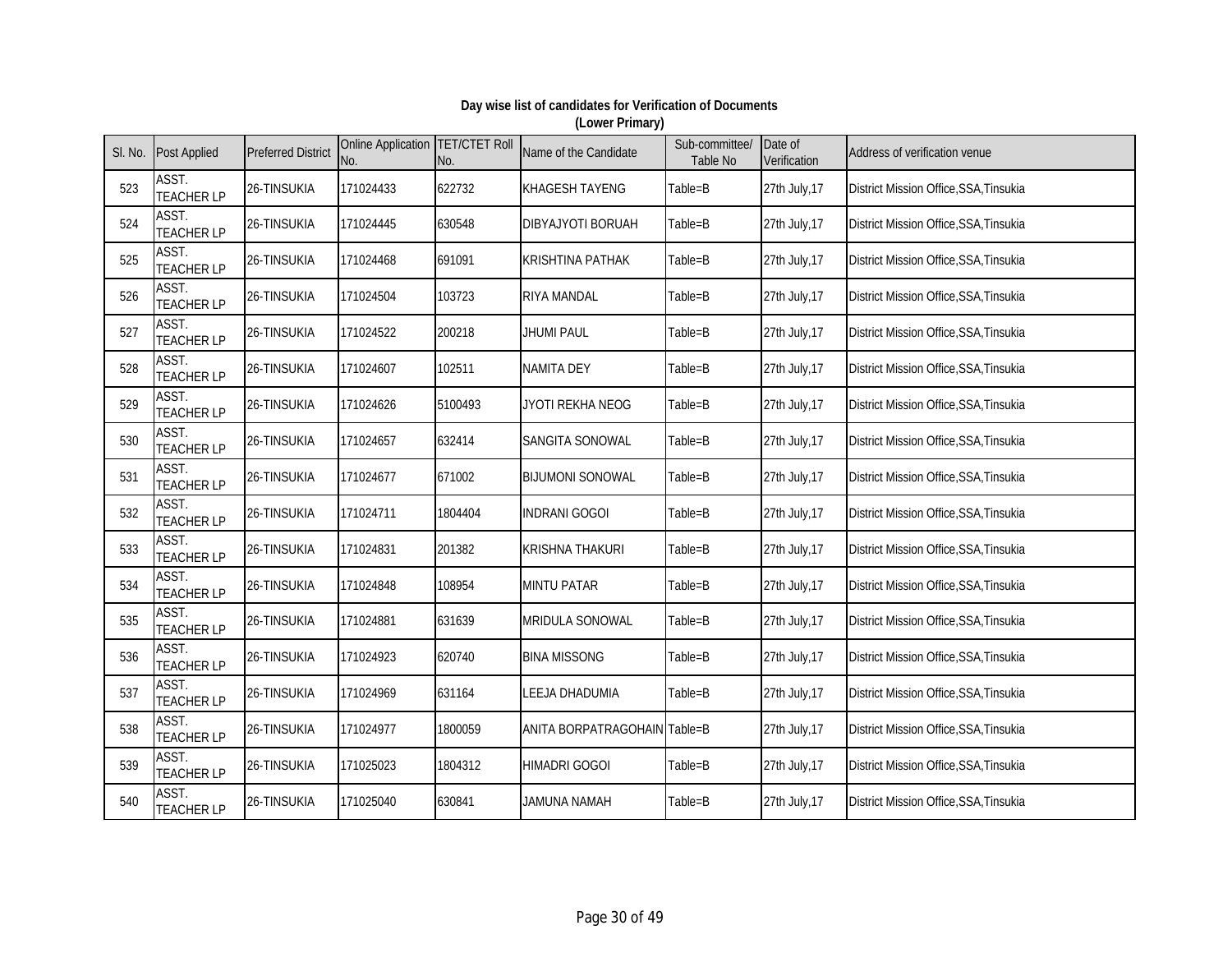| SI. No. | <b>Post Applied</b>        | <b>Preferred District</b> | Online Application   TET/CTET Roll<br>No. | No.     | Name of the Candidate            | Sub-committee/<br><b>Table No</b> | Date of<br>Verification | Address of verification venue                 |
|---------|----------------------------|---------------------------|-------------------------------------------|---------|----------------------------------|-----------------------------------|-------------------------|-----------------------------------------------|
| 541     | ASST.<br><b>TEACHER LP</b> | 26-TINSUKIA               | 171025110                                 | 610206  | <b>BALARAM SARKAR</b>            | Table=B                           | 27th July, 17           | District Mission Office, SSA, Tinsukia        |
| 542     | ASST.<br><b>TEACHER LP</b> | 26-TINSUKIA               | 171025129                                 | 630221  | <b>BHARATI SONOWAL</b>           | Table=B                           | 27th July, 17           | District Mission Office, SSA, Tinsukia        |
| 543     | ASST.<br><b>TEACHER LP</b> | 26-TINSUKIA               | 171025170                                 | 102201  | <b>MINU MAJUMDER</b>             | Table=B                           | 27th July, 17           | District Mission Office, SSA, Tinsukia        |
| 544     | ASST.<br><b>TEACHER LP</b> | 26-TINSUKIA               | 171025193                                 | 630560  | <b>DIGANTA SAIKIA</b>            | Table=B                           | 27th July, 17           | District Mission Office, SSA, Tinsukia        |
| 545     | ASST.<br><b>TEACHER LP</b> | 26-TINSUKIA               | 171025209                                 | 632119  | PUNAMJYOTI PADUN                 | Table=B                           | 27th July, 17           | District Mission Office, SSA, Tinsukia        |
| 546     | ASST.<br><b>TEACHER LP</b> | 26-TINSUKIA               | 171025227                                 | 632425  | SANTANA SONOWAL                  | Table=B                           | 27th July, 17           | District Mission Office, SSA, Tinsukia        |
| 547     | ASST.<br><b>TEACHER LP</b> | 26-TINSUKIA               | 171025346                                 | 200475  | PRIYANKA DEY                     | Table=B                           | 27th July, 17           | District Mission Office, SSA, Tinsukia        |
| 548     | ASST.<br><b>TEACHER LP</b> | 26-TINSUKIA               | 171025408                                 | 631594  | <b>BAIKUNTHA DAS</b>             | Table=B                           | 27th July, 17           | District Mission Office, SSA, Tinsukia        |
| 549     | ASST.<br><b>TEACHER LP</b> | 26-TINSUKIA               | 171025470                                 | 630121  | <b>ARPITA BARUAH</b>             | Table=B                           | 27th July, 17           | District Mission Office, SSA, Tinsukia        |
| 550     | ASST.<br><b>TEACHER LP</b> | 26-TINSUKIA               | 171025621                                 | 673904  | MANASH JYOTI DAS                 | Table=B                           | 27th July, 17           | <b>District Mission Office, SSA, Tinsukia</b> |
| 551     | ASST.<br><b>TEACHER LP</b> | 26-TINSUKIA               | 171025674                                 | 200042  | <b>ANITA BISWAS</b>              | Table=C                           | 27th July, 17           | District Mission Office, SSA, Tinsukia        |
| 552     | ASST.<br><b>TEACHER LP</b> | 26-TINSUKIA               | 171025865                                 | 102762  | PAPLU DEY                        | Table=C                           | 27th July, 17           | District Mission Office, SSA, Tinsukia        |
| 553     | ASST.<br><b>TEACHER LP</b> | 26-TINSUKIA               | 171025890                                 | 630157  | <b>BANI RANI</b>                 | Table=C                           | 27th July, 17           | District Mission Office, SSA, Tinsukia        |
| 554     | ASST.<br><b>TEACHER LP</b> | 26-TINSUKIA               | 171025972                                 | 692596  | SRI RATUL CHANDRA<br><b>ROY</b>  | Table=C                           | 27th July, 17           | District Mission Office, SSA, Tinsukia        |
| 555     | ASST.<br><b>TEACHER LP</b> | 26-TINSUKIA               | 171025994                                 | 1021684 | <b>SANJAY GOGOI</b>              | Table=C                           | 27th July, 17           | District Mission Office, SSA, Tinsukia        |
| 556     | ASST.<br><b>TEACHER LP</b> | 26-TINSUKIA               | 171026054                                 | 681593  | <b>DIPJYOTI DEORI</b>            | Table=C                           | 27th July, 17           | District Mission Office, SSA, Tinsukia        |
| 557     | ASST.<br><b>TEACHER LP</b> | 26-TINSUKIA               | 171026095                                 | 632697  | <b>SWAPNALI DAS</b>              | Table=C                           | 27th July, 17           | District Mission Office, SSA, Tinsukia        |
| 558     | ASST.<br><b>TEACHER LP</b> | 26-TINSUKIA               | 171026100                                 | 1806342 | MRIDUSMITA DUTTA<br><b>BORAH</b> | Table=C                           | 27th July, 17           | District Mission Office, SSA, Tinsukia        |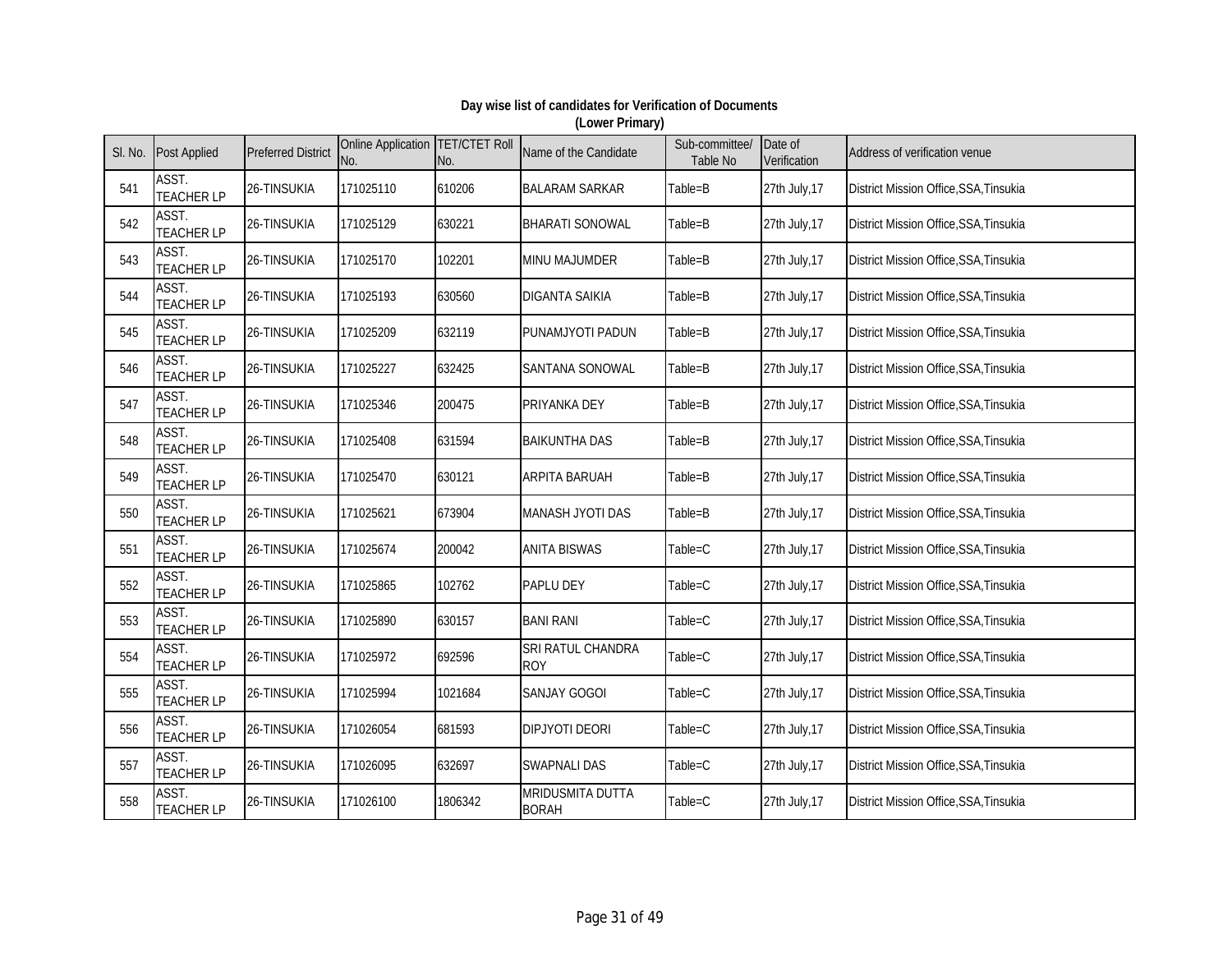| SI. No. | <b>Post Applied</b>        | <b>Preferred District</b> | Online Application TET/CTET Roll<br>No. | No.       | Name of the Candidate       | Sub-committee/<br>Table No | Date of<br>Verification | Address of verification venue          |
|---------|----------------------------|---------------------------|-----------------------------------------|-----------|-----------------------------|----------------------------|-------------------------|----------------------------------------|
| 559     | ASST.<br><b>TEACHER LP</b> | 26-TINSUKIA               | 171026282                               | 631011    | <b>KABITA DAS</b>           | Table=C                    | 27th July, 17           | District Mission Office, SSA, Tinsukia |
| 560     | ASST.<br><b>TEACHER LP</b> | 26-TINSUKIA               | 171026291                               | 630281    | <b>BIKENDRA KARDONG</b>     | Table=C                    | 27th July, 17           | District Mission Office, SSA, Tinsukia |
| 561     | ASST.<br><b>TEACHER LP</b> | 26-TINSUKIA               | 171026295                               | 632011    | PORIJITA HAZARIKA           | Table=C                    | 27th July, 17           | District Mission Office, SSA, Tinsukia |
| 562     | ASST.<br><b>TEACHER LP</b> | 26-TINSUKIA               | 171026362                               | 630772    | <b>HEMAPRABHA NARAH</b>     | Table=C                    | 27th July, 17           | District Mission Office, SSA, Tinsukia |
| 563     | ASST.<br><b>TEACHER LP</b> | 26-TINSUKIA               | 171026371                               | 4501035   | MONUJ KUMAR MOHAN           | Table=C                    | 27th July, 17           | District Mission Office, SSA, Tinsukia |
| 564     | ASST.<br><b>TEACHER LP</b> | 26-TINSUKIA               | 171026385                               | 691405    | MITHU MANDAL                | Table=C                    | 27th July, 17           | District Mission Office, SSA, Tinsukia |
| 565     | ASST.<br><b>TEACHER LP</b> | 26-TINSUKIA               | 171026444                               | 5200057   | <b>GEETA PHUKAN</b>         | Table=C                    | 27th July, 17           | District Mission Office, SSA, Tinsukia |
| 566     | ASST.<br><b>TEACHER LP</b> | 26-TINSUKIA               | 171026452                               | 646954    | <b>JINTU MONI BANIA</b>     | Table=C                    | 27th July, 17           | District Mission Office, SSA, Tinsukia |
| 567     | ASST.<br><b>TEACHER LP</b> | 26-TINSUKIA               | 171026455                               | 006202100 | PRAGATI PRABHAKAR           | Table=C                    | 27th July, 17           | District Mission Office, SSA, Tinsukia |
| 568     | ASST.<br><b>TEACHER LP</b> | 26-TINSUKIA               | 171026456                               | 1802863   | <b>ALBIN LAHON GOGOI</b>    | Table=C                    | 27th July, 17           | District Mission Office, SSA, Tinsukia |
| 569     | ASST.<br><b>TEACHER LP</b> | 26-TINSUKIA               | 171026458                               | 630990    | JYOTIKA PAYENG              | Table=C                    | 27th July, 17           | District Mission Office, SSA, Tinsukia |
| 570     | ASST.<br><b>TEACHER LP</b> | 26-TINSUKIA               | 171026482                               | 201436    | MAMTA PANDEY MAHATO Table=C |                            | 27th July, 17           | District Mission Office, SSA, Tinsukia |
| 571     | ASST.<br><b>TEACHER LP</b> | 26-TINSUKIA               | 171026560                               | 01605408  | <b>ASHOK KUMAR</b>          | Table=C                    | 27th July, 17           | District Mission Office, SSA, Tinsukia |
| 572     | ASST.<br><b>TEACHER LP</b> | 26-TINSUKIA               | 171026571                               | 678340    | MONUJYOTI REGON             | Table=C                    | 27th July, 17           | District Mission Office, SSA, Tinsukia |
| 573     | ASST.<br><b>TEACHER LP</b> | 26-TINSUKIA               | 171026590                               | 644747    | <b>DIPAK RABIDAS</b>        | Table=C                    | 27th July, 17           | District Mission Office, SSA, Tinsukia |
| 574     | ASST.<br><b>TEACHER LP</b> | 26-TINSUKIA               | 171026651                               | 1800412   | <b>DIKSHA SAIKIA</b>        | Table=C                    | 27th July, 17           | District Mission Office, SSA, Tinsukia |
| 575     | ASST.<br><b>TEACHER LP</b> | 26-TINSUKIA               | 171026694                               | 675761    | PARASH JYOTI DAS            | Table=C                    | 27th July, 17           | District Mission Office, SSA, Tinsukia |
| 576     | ASST.<br><b>TEACHER LP</b> | 26-TINSUKIA               | 171026728                               | 632439    | <b>SASANKAR BORSAIKIA</b>   | Table=C                    | 27th July, 17           | District Mission Office, SSA, Tinsukia |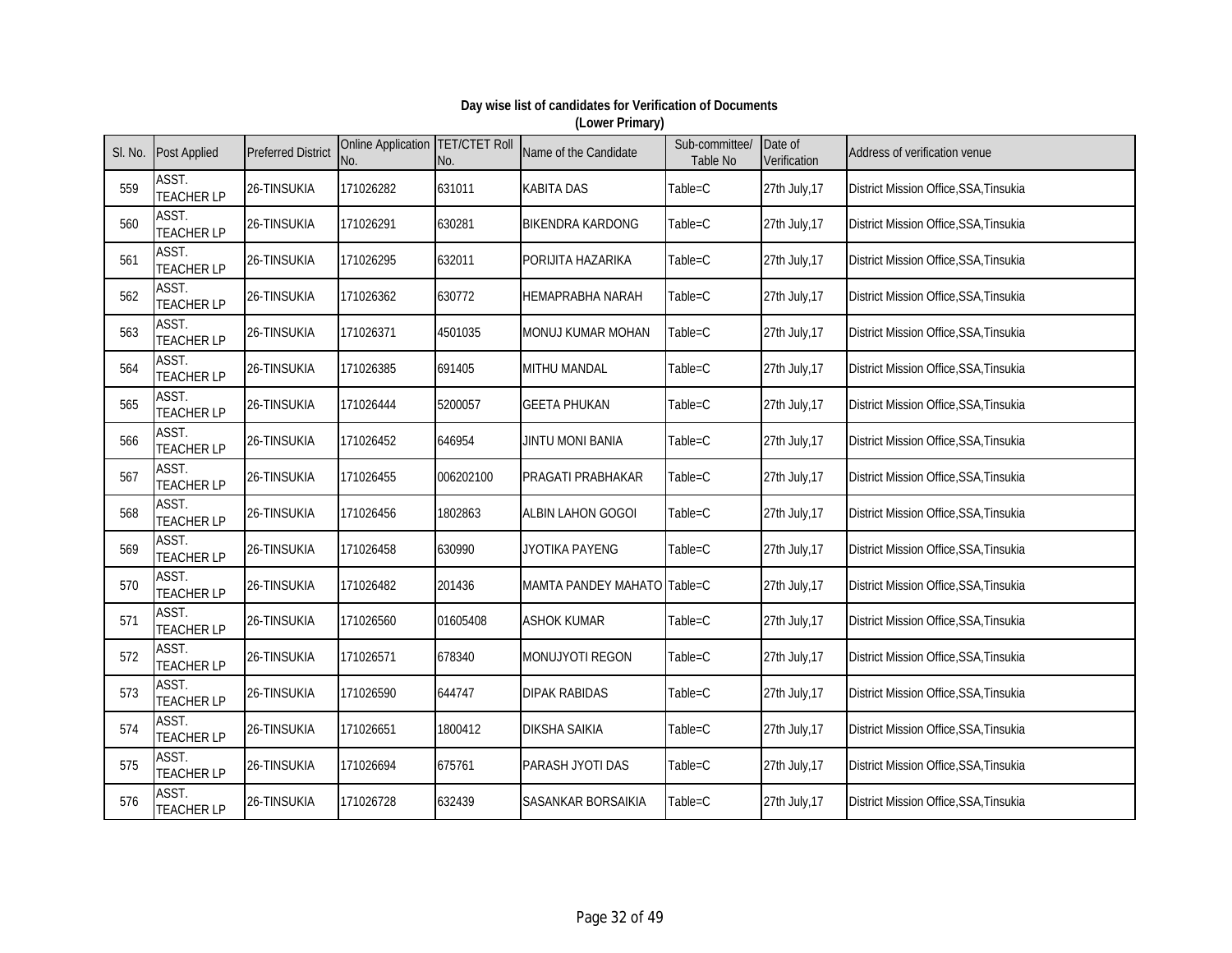| SI. No. | <b>Post Applied</b>        | <b>Preferred District</b> | Online Application TET/CTET Roll<br>No. | No.     | Name of the Candidate                 | Sub-committee/<br>Table No | Date of<br>Verification | Address of verification venue          |
|---------|----------------------------|---------------------------|-----------------------------------------|---------|---------------------------------------|----------------------------|-------------------------|----------------------------------------|
| 577     | ASST.<br><b>TEACHER LP</b> | 26-TINSUKIA               | 171026734                               | 5100166 | <b>DIMPY CHAWROK</b>                  | Table=C                    | 27th July, 17           | District Mission Office, SSA, Tinsukia |
| 578     | ASST.<br><b>TEACHER LP</b> | 26-TINSUKIA               | 171026780                               | 645784  | <b>GUNAJIT HALOI</b>                  | Table=C                    | 27th July, 17           | District Mission Office, SSA, Tinsukia |
| 579     | ASST.<br><b>TEACHER LP</b> | 26-TINSUKIA               | 171026906                               | 200772  | <b>SUPRIYA DAS</b>                    | Table=C                    | 27th July, 17           | District Mission Office, SSA, Tinsukia |
| 580     | ASST.<br><b>TEACHER LP</b> | 26-TINSUKIA               | 171026907                               | 654626  | RAJIB KUMAR HAZARIKA                  | Table=C                    | 27th July, 17           | District Mission Office, SSA, Tinsukia |
| 581     | ASST.<br><b>TEACHER LP</b> | 26-TINSUKIA               | 171026930                               | 675720  | <b>PAPARI KACHARI</b>                 | Table=C                    | 27th July, 17           | District Mission Office, SSA, Tinsukia |
| 582     | ASST.<br><b>TEACHER LP</b> | 26-TINSUKIA               | 171026938                               | 631053  | <b>KANTA SONOWAL</b>                  | Table=C                    | 27th July, 17           | District Mission Office, SSA, Tinsukia |
| 583     | ASST.<br><b>TEACHER LP</b> | 26-TINSUKIA               | 171026953                               | 200616  | SANTANA DUTTA                         | Table=C                    | 27th July, 17           | District Mission Office, SSA, Tinsukia |
| 584     | ASST.<br><b>TEACHER LP</b> | 26-TINSUKIA               | 171026961                               | 201174  | <b>DURGA KUMARI</b><br><b>PRADHAN</b> | Table=C                    | 27th July, 17           | District Mission Office, SSA, Tinsukia |
| 585     | ASST.<br><b>TEACHER LP</b> | 26-TINSUKIA               | 171026969                               | 202145  | <b>RAMESH YADAV</b>                   | Table=C                    | 27th July, 17           | District Mission Office, SSA, Tinsukia |
| 586     | ASST.<br><b>TEACHER LP</b> | 26-TINSUKIA               | 171027036                               | 100651  | <b>BIDHAN KUMAR DAS</b>               | Table=C                    | 27th July, 17           | District Mission Office, SSA, Tinsukia |
| 587     | ASST.<br><b>TEACHER LP</b> | 26-TINSUKIA               | 171027063                               | 200820  | <b>TASLIMA BEGUM</b>                  | Table=C                    | 27th July, 17           | District Mission Office, SSA, Tinsukia |
| 588     | ASST.<br><b>TEACHER LP</b> | 26-TINSUKIA               | 171027086                               | 1809055 | <b>ANINDITA DEB</b>                   | Table=C                    | 27th July, 17           | District Mission Office, SSA, Tinsukia |
| 589     | ASST.<br><b>TEACHER LP</b> | 26-TINSUKIA               | 171027153                               | 202240  | TAPAN KUMAR DEHINGIA Table=C          |                            | 27th July, 17           | District Mission Office, SSA, Tinsukia |
| 590     | ASST.<br><b>TEACHER LP</b> | 26-TINSUKIA               | 171027196                               | 100573  | <b>BAPPI DAS</b>                      | Table=C                    | 27th July, 17           | District Mission Office, SSA, Tinsukia |
| 591     | ASST.<br><b>TEACHER LP</b> | 26-TINSUKIA               | 171027211                               | 5201198 | <b>KARABI BORAH</b>                   | Table=C                    | 27th July, 17           | District Mission Office, SSA, Tinsukia |
| 592     | ASST.<br><b>TEACHER LP</b> | 26-TINSUKIA               | 171027222                               | 4702089 | SARIKA BHATTACHARJEE Table=C          |                            | 27th July, 17           | District Mission Office, SSA, Tinsukia |
| 593     | ASST.<br><b>TEACHER LP</b> | 26-TINSUKIA               | 171027354                               | 1803731 | <b>DEBAJANI GOGOI</b>                 | Table=C                    | 27th July, 17           | District Mission Office, SSA, Tinsukia |
| 594     | ASST.<br><b>TEACHER LP</b> | 26-TINSUKIA               | 171027359                               | 677911  | <b>SIMANTA BORAH</b>                  | Table=C                    | 27th July, 17           | District Mission Office, SSA, Tinsukia |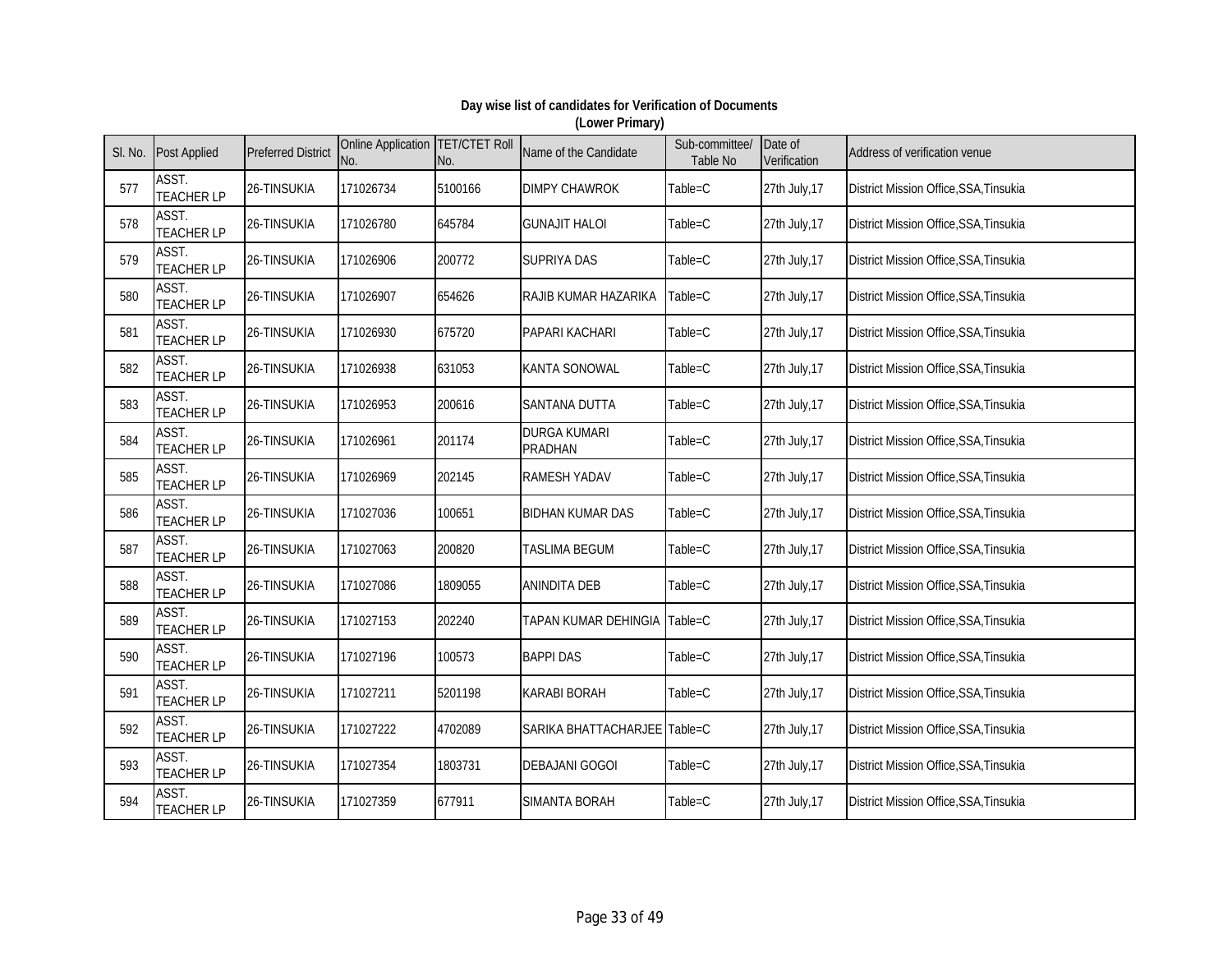| SI. No. | <b>Post Applied</b>        | <b>Preferred District</b> | Online Application TET/CTET Roll<br>No. | No.     | Name of the Candidate             | Sub-committee/<br>Table No | Date of<br>Verification | Address of verification venue                 |
|---------|----------------------------|---------------------------|-----------------------------------------|---------|-----------------------------------|----------------------------|-------------------------|-----------------------------------------------|
| 595     | ASST.<br><b>TEACHER LP</b> | 26-TINSUKIA               | 171027392                               | 631722  | <b>NABAJIT BAGLARI</b>            | Table=C                    | 27th July, 17           | District Mission Office, SSA, Tinsukia        |
| 596     | ASST.<br><b>TEACHER LP</b> | 26-TINSUKIA               | 171027421                               | 673360  | <b>KARABI TAYE</b>                | Table=C                    | 27th July, 17           | District Mission Office, SSA, Tinsukia        |
| 597     | ASST.<br><b>TEACHER LP</b> | 26-TINSUKIA               | 171027428                               | 4500507 | <b>HITESWAR GOGOI</b>             | Table=C                    | 27th July, 17           | District Mission Office, SSA, Tinsukia        |
| 598     | ASST.<br><b>TEACHER LP</b> | 26-TINSUKIA               | 171027439                               | 1023417 | PURNIMA DEKA                      | Table=C                    | 27th July, 17           | District Mission Office, SSA, Tinsukia        |
| 599     | ASST.<br><b>TEACHER LP</b> | 26-TINSUKIA               | 171027459                               | 5100377 | <b>MAMANI THAKURIA</b>            | Table=C                    | 27th July, 17           | District Mission Office, SSA, Tinsukia        |
| 600     | ASST.<br><b>TEACHER LP</b> | 26-TINSUKIA               | 171027484                               | 312587  | <b>PIJUSH DAS</b>                 | Table=C                    | 27th July, 17           | District Mission Office, SSA, Tinsukia        |
| 601     | ASST.<br><b>TEACHER LP</b> | 26-TINSUKIA               | 171027495                               | 673068  | <b>JUNMONI DAS</b>                | Table=A                    | 28th July, 17           | District Mission Office, SSA, Tinsukia        |
| 602     | ASST.<br><b>TEACHER LP</b> | 26-TINSUKIA               | 171027543                               | 312370  | MD FARUK AHMOD<br><b>MAZUMDER</b> | Table=A                    | 28th July, 17           | <b>District Mission Office, SSA, Tinsukia</b> |
| 603     | ASST.<br><b>TEACHER LP</b> | 26-TINSUKIA               | 171027591                               | 676877  | <b>RANJAN DAS</b>                 | Table=A                    | 28th July, 17           | District Mission Office, SSA, Tinsukia        |
| 604     | ASST.<br><b>TEACHER LP</b> | 26-TINSUKIA               | 171027639                               | 631260  | MAMU DEVI SONOWAL                 | Table=A                    | 28th July, 17           | District Mission Office, SSA, Tinsukia        |
| 605     | ASST.<br><b>TEACHER LP</b> | 26-TINSUKIA               | 171027649                               | 5100660 | <b>PUSPANJALI GOGOI</b>           | Table=A                    | 28th July, 17           | <b>District Mission Office, SSA, Tinsukia</b> |
| 606     | ASST.<br><b>TEACHER LP</b> | 26-TINSUKIA               | 171027689                               | 631357  | <b>DHANTI BORAH</b>               | Table=A                    | 28th July, 17           | District Mission Office, SSA, Tinsukia        |
| 607     | ASST.<br><b>TEACHER LP</b> | 26-TINSUKIA               | 171027701                               | 651794  | NAVAJYOTI BAISHYA                 | Table=A                    | 28th July, 17           | District Mission Office, SSA, Tinsukia        |
| 608     | ASST.<br><b>TEACHER LP</b> | 26-TINSUKIA               | 171027732                               | 644909  | <b>DIPANKAR MANDAL</b>            | Table=A                    | 28th July, 17           | District Mission Office, SSA, Tinsukia        |
| 609     | ASST.<br><b>TEACHER LP</b> | 26-TINSUKIA               | 171027750                               | 630790  | <b>HIMAJYOTI SONOWAL</b>          | Table=A                    | 28th July, 17           | District Mission Office, SSA, Tinsukia        |
| 610     | ASST.<br><b>TEACHER LP</b> | 26-TINSUKIA               | 171027770                               | 655776  | <b>RUMI BANIA</b>                 | Table=A                    | 28th July, 17           | District Mission Office, SSA, Tinsukia        |
| 611     | ASST.<br><b>TEACHER LP</b> | 26-TINSUKIA               | 171027772                               | 4504578 | MISS NANDITA GOGOI                | Table=A                    | 28th July, 17           | District Mission Office, SSA, Tinsukia        |
| 612     | ASST.<br><b>TEACHER LP</b> | 26-TINSUKIA               | 171027803                               | 672838  | <b>JINTU DAS</b>                  | Table=A                    | 28th July, 17           | District Mission Office, SSA, Tinsukia        |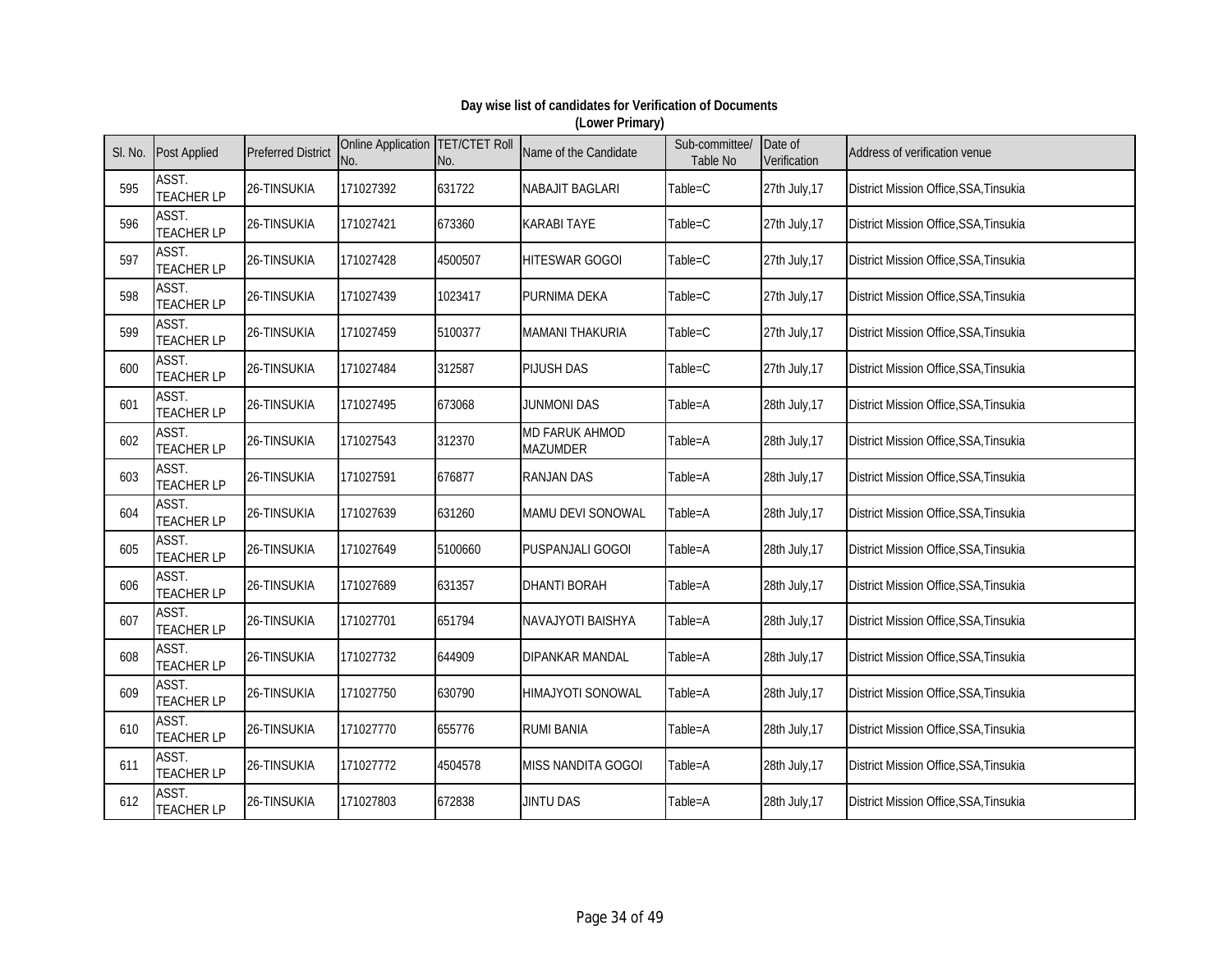| SI. No. | <b>Post Applied</b>        | <b>Preferred District</b> | Online Application<br>No. | <b>TET/CTET Roll</b><br>No. | Name of the Candidate    | Sub-committee/<br><b>Table No</b> | Date of<br>Verification | Address of verification venue                 |
|---------|----------------------------|---------------------------|---------------------------|-----------------------------|--------------------------|-----------------------------------|-------------------------|-----------------------------------------------|
| 613     | ASST.<br><b>TEACHER LP</b> | 26-TINSUKIA               | 171027865                 | 631557                      | MONSUM SONOWAL           | Table=A                           | 28th July, 17           | District Mission Office, SSA, Tinsukia        |
| 614     | ASST.<br><b>TEACHER LP</b> | 26-TINSUKIA               | 171027907                 | 4700019                     | <b>ANJANA DEY</b>        | Table=A                           | 28th July, 17           | District Mission Office, SSA, Tinsukia        |
| 615     | ASST.<br><b>TEACHER LP</b> | 26-TINSUKIA               | 171027958                 | 201907                      | <b>RESHMI JHA</b>        | Table=A                           | 28th July, 17           | District Mission Office, SSA, Tinsukia        |
| 616     | ASST.<br><b>TEACHER LP</b> | 26-TINSUKIA               | 171027993                 | 620944                      | <b>BRIKUDHAR PEGU</b>    | Table=A                           | 28th July, 17           | District Mission Office, SSA, Tinsukia        |
| 617     | ASST.<br><b>TEACHER LP</b> | 26-TINSUKIA               | 171028000                 | 4600118                     | <b>DEBAJYOTI MOHAN</b>   | Table=A                           | 28th July, 17           | District Mission Office, SSA, Tinsukia        |
| 618     | ASST.<br><b>TEACHER LP</b> | 26-TINSUKIA               | 171028011                 | 200129                      | <b>BIVA DEY</b>          | Table=A                           | 28th July, 17           | District Mission Office, SSA, Tinsukia        |
| 619     | ASST.<br><b>TEACHER LP</b> | 26-TINSUKIA               | 171028051                 | 103284                      | PURABI BISWASARMA        | Table=A                           | 28th July, 17           | District Mission Office, SSA, Tinsukia        |
| 620     | ASST.<br><b>TEACHER LP</b> | 26-TINSUKIA               | 171028115                 | 100719                      | <b>BIKI DEY</b>          | Table=A                           | 28th July, 17           | District Mission Office, SSA, Tinsukia        |
| 621     | ASST.<br><b>TEACHER LP</b> | 26-TINSUKIA               | 171028125                 | 670920                      | <b>BIDYADHAR DAS</b>     | Table=A                           | 28th July, 17           | District Mission Office, SSA, Tinsukia        |
| 622     | ASST.<br><b>TEACHER LP</b> | 26-TINSUKIA               | 171028143                 | 1809669                     | RAJKALYAN CHUTIA         | Table=A                           | 28th July, 17           | <b>District Mission Office, SSA, Tinsukia</b> |
| 623     | ASST.<br><b>TEACHER LP</b> | 26-TINSUKIA               | 171028236                 | 312203                      | <b>KANKAN KUMAR ROY</b>  | Table=A                           | 28th July, 17           | District Mission Office, SSA, Tinsukia        |
| 624     | ASST.<br><b>TEACHER LP</b> | 26-TINSUKIA               | 171028239                 | 672349                      | <b>GITANJALI SATNAMI</b> | Table=A                           | 28th July, 17           | District Mission Office, SSA, Tinsukia        |
| 625     | ASST.<br><b>TEACHER LP</b> | 26-TINSUKIA               | 171028258                 | 1801927                     | SANJOY CHETRY            | Table=A                           | 28th July, 17           | District Mission Office, SSA, Tinsukia        |
| 626     | ASST.<br><b>TEACHER LP</b> | 26-TINSUKIA               | 171028370                 | 1806564                     | NAMITA GOGOI             | Table=A                           | 28th July, 17           | District Mission Office, SSA, Tinsukia        |
| 627     | ASST.<br><b>TEACHER LP</b> | 26-TINSUKIA               | 171028388                 | 630387                      | <b>BUBU DAS</b>          | Table=A                           | 28th July, 17           | District Mission Office, SSA, Tinsukia        |
| 628     | ASST.<br><b>TEACHER LP</b> | 26-TINSUKIA               | 171028448                 | 675727                      | <b>PAPORI KHAKHLARI</b>  | Table=A                           | 28th July, 17           | District Mission Office, SSA, Tinsukia        |
| 629     | ASST.<br><b>TEACHER LP</b> | 26-TINSUKIA               | 171028466                 | 631883                      | PAHARI SONOWAL           | Table=A                           | 28th July, 17           | District Mission Office, SSA, Tinsukia        |
| 630     | ASST.<br><b>TEACHER LP</b> | 26-TINSUKIA               | 171028558                 | 104203                      | <b>SARITA DAS</b>        | Table=A                           | 28th July, 17           | District Mission Office, SSA, Tinsukia        |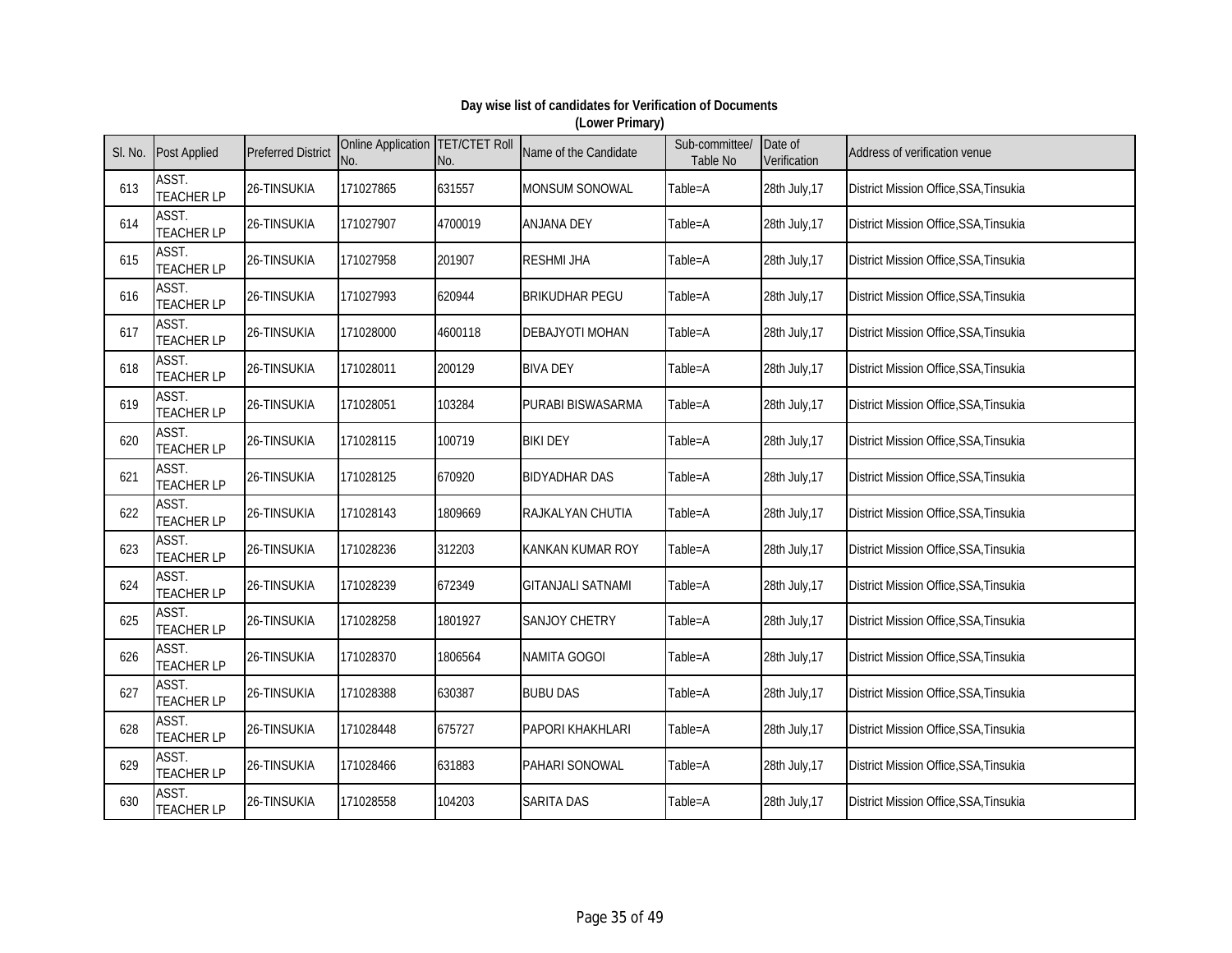| SI. No. | <b>Post Applied</b>        | <b>Preferred District</b> | Online Application TET/CTET Roll<br>No. | No.      | Name of the Candidate            | Sub-committee/<br>Table No | Date of<br>Verification | Address of verification venue                 |
|---------|----------------------------|---------------------------|-----------------------------------------|----------|----------------------------------|----------------------------|-------------------------|-----------------------------------------------|
| 631     | ASST.<br><b>TEACHER LP</b> | 26-TINSUKIA               | 171028618                               | 631988   | POLLABI BORAH                    | Table=A                    | 28th July, 17           | District Mission Office, SSA, Tinsukia        |
| 632     | ASST.<br><b>TEACHER LP</b> | 26-TINSUKIA               | 171028627                               | 686542   | SRI RAJIB SAIKIA                 | Table=A                    | 28th July, 17           | District Mission Office, SSA, Tinsukia        |
| 633     | ASST.<br><b>TEACHER LP</b> | 26-TINSUKIA               | 171028664                               | 01523606 | SANGEETA KUMARI                  | Table=A                    | 28th July, 17           | District Mission Office, SSA, Tinsukia        |
| 634     | ASST.<br><b>TEACHER LP</b> | 26-TINSUKIA               | 171028681                               | 1805397  | MINAKSHI GOGOI<br><b>MAHANTA</b> | Table=A                    | 28th July, 17           | District Mission Office, SSA, Tinsukia        |
| 635     | ASST.<br><b>TEACHER LP</b> | 26-TINSUKIA               | 171028721                               | 631242   | MAINU SONOWAL                    | Table=A                    | 28th July, 17           | District Mission Office, SSA, Tinsukia        |
| 636     | ASST.<br><b>TEACHER LP</b> | 26-TINSUKIA               | 171028932                               | 630694   | <b>GHANASHYAM SONOWAL</b>        | Table=A                    | 28th July, 17           | District Mission Office, SSA, Tinsukia        |
| 637     | ASST.<br><b>TEACHER LP</b> | 26-TINSUKIA               | 171029104                               | 631154   | <b>LAKSHMI NATH KULI</b>         | Table=A                    | 28th July, 17           | District Mission Office, SSA, Tinsukia        |
| 638     | ASST.<br><b>TEACHER LP</b> | 26-TINSUKIA               | 171029141                               | 102397   | MAUSUMI RANI PAUL                | Table=A                    | 28th July, 17           | <b>District Mission Office, SSA, Tinsukia</b> |
| 639     | ASST.<br><b>TEACHER LP</b> | 26-TINSUKIA               | 171029205                               | 632413   | SANGITA SONOWAL                  | Table=A                    | 28th July, 17           | District Mission Office, SSA, Tinsukia        |
| 640     | ASST.<br><b>TEACHER LP</b> | 26-TINSUKIA               | 171029412                               | 630527   | DHRUBA JYOTI SAIKIA              | Table=A                    | 28th July, 17           | District Mission Office, SSA, Tinsukia        |
| 641     | ASST.<br><b>TEACHER LP</b> | 26-TINSUKIA               | 171029432                               | 677481   | MRS RUPA SWARGARI                | Table=A                    | 28th July, 17           | <b>District Mission Office, SSA, Tinsukia</b> |
| 642     | ASST.<br><b>TEACHER LP</b> | 26-TINSUKIA               | 171029529                               | 631967   | <b>PARUL SAIKIA</b>              | Table=A                    | 28th July, 17           | District Mission Office, SSA, Tinsukia        |
| 643     | ASST.<br><b>TEACHER LP</b> | 26-TINSUKIA               | 171029569                               | 200197   | <b>FULMAYA SONAR</b>             | Table=A                    | 28th July, 17           | District Mission Office, SSA, Tinsukia        |
| 644     | ASST.<br><b>TEACHER LP</b> | 26-TINSUKIA               | 171029580                               | 201730   | PREM PRASAD SHARMA               | Table=A                    | 28th July, 17           | District Mission Office, SSA, Tinsukia        |
| 645     | ASST.<br><b>TEACHER LP</b> | 26-TINSUKIA               | 171029586                               | 631264   | <b>MANALISA DAS</b>              | Table=A                    | 28th July, 17           | District Mission Office, SSA, Tinsukia        |
| 646     | ASST.<br><b>TEACHER LP</b> | 26-TINSUKIA               | 171029617                               | 681750   | <b>GIRIN DOLEY</b>               | Table=A                    | 28th July, 17           | District Mission Office, SSA, Tinsukia        |
| 647     | ASST.<br><b>TEACHER LP</b> | 26-TINSUKIA               | 171029655                               | 5102389  | MUNMEE DOWARAH                   | Table=A                    | 28th July, 17           | District Mission Office, SSA, Tinsukia        |
| 648     | ASST.<br><b>TEACHER LP</b> | 26-TINSUKIA               | 171029657                               | 672079   | <b>DIPANKAR DAS</b>              | Table=A                    | 28th July, 17           | District Mission Office, SSA, Tinsukia        |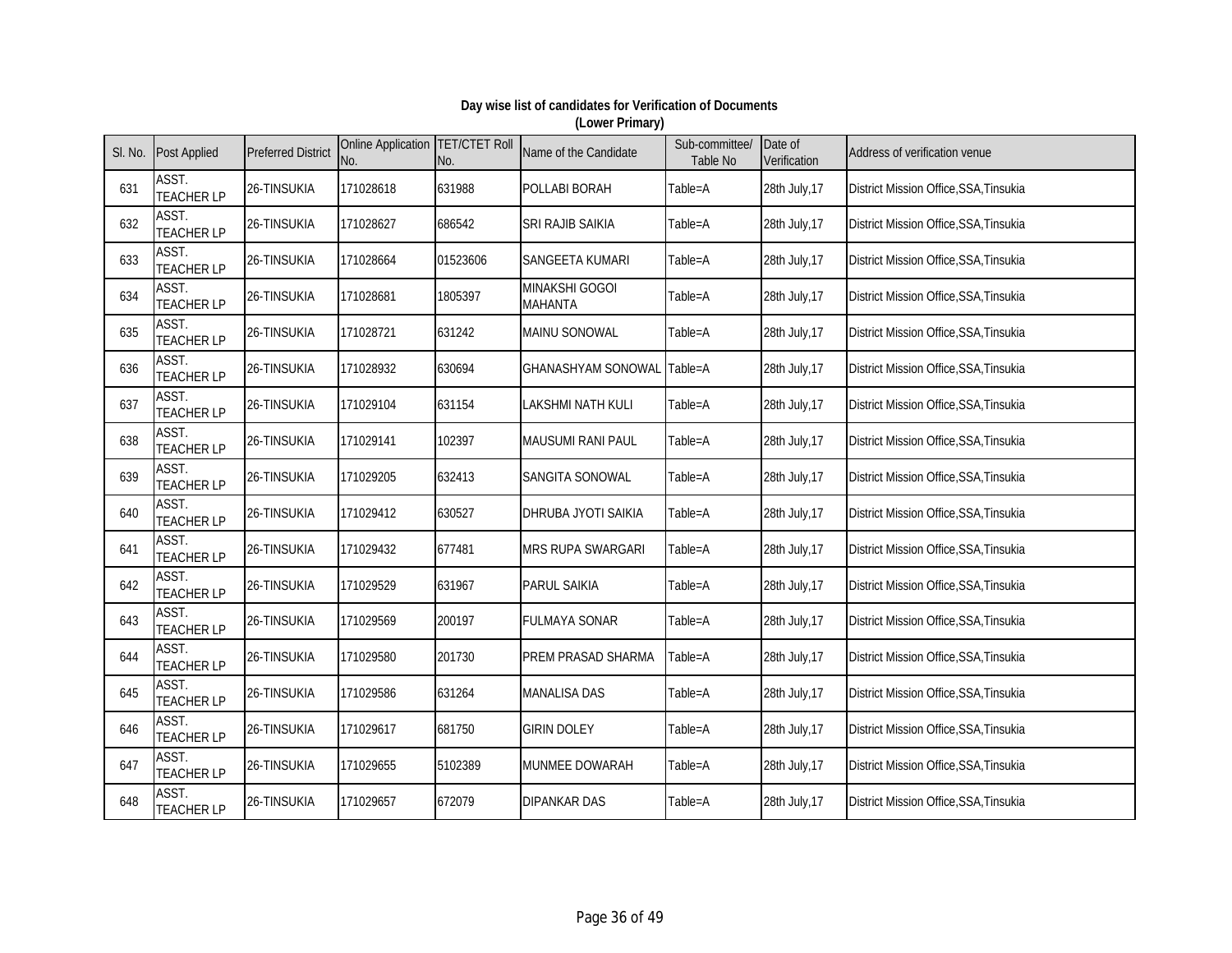| SI. No. | <b>Post Applied</b>        | <b>Preferred District</b> | Online Application TET/CTET Roll<br>No. | No.      | Name of the Candidate           | Sub-committee/<br>Table No | Date of<br>Verification | Address of verification venue          |
|---------|----------------------------|---------------------------|-----------------------------------------|----------|---------------------------------|----------------------------|-------------------------|----------------------------------------|
| 649     | ASST.<br><b>TEACHER LP</b> | 26-TINSUKIA               | 171029677                               | 632413   | SANGITA SONOWAL                 | Table=A                    | 28th July, 17           | District Mission Office, SSA, Tinsukia |
| 650     | ASST.<br><b>TEACHER LP</b> | 26-TINSUKIA               | 171029744                               | 632174   | <b>RAJIB DAS</b>                | Table=A                    | 28th July, 17           | District Mission Office, SSA, Tinsukia |
| 651     | ASST.<br><b>TEACHER LP</b> | 26-TINSUKIA               | 171029754                               | 632490   | <b>SIMA BORSAIKIA</b>           | Table=B                    | 28th July, 17           | District Mission Office, SSA, Tinsukia |
| 652     | ASST.<br><b>TEACHER LP</b> | 26-TINSUKIA               | 171029781                               | 632737   | TINA MONI SONOWAL               | Table=B                    | 28th July, 17           | District Mission Office, SSA, Tinsukia |
| 653     | ASST.<br><b>TEACHER LP</b> | 26-TINSUKIA               | 171029838                               | 1807728  | <b>RUBINA BEGUM</b>             | Table=B                    | 28th July, 17           | District Mission Office, SSA, Tinsukia |
| 654     | ASST.<br><b>TEACHER LP</b> | 26-TINSUKIA               | 171030014                               | 630141   | <b>BABUL RABIDAS</b>            | Table=B                    | 28th July, 17           | District Mission Office, SSA, Tinsukia |
| 655     | ASST.<br><b>TEACHER LP</b> | 26-TINSUKIA               | 171030067                               | 200636   | SHAMBHU DAS                     | Table=B                    | 28th July, 17           | District Mission Office, SSA, Tinsukia |
| 656     | ASST.<br><b>TEACHER LP</b> | 26-TINSUKIA               | 171030106                               | 1810136  | <b>NILU SINGH</b>               | Table=B                    | 28th July, 17           | District Mission Office, SSA, Tinsukia |
| 657     | ASST.<br><b>TEACHER LP</b> | 26-TINSUKIA               | 171030213                               | 125018   | <b>NARESH KUMAR GUPTA</b>       | Table=B                    | 28th July, 17           | District Mission Office, SSA, Tinsukia |
| 658     | ASST.<br><b>TEACHER LP</b> | 26-TINSUKIA               | 171030269                               | 2605859  | PARTHA PROTIM GOGOI             | Table=B                    | 28th July, 17           | District Mission Office, SSA, Tinsukia |
| 659     | ASST.<br><b>TEACHER LP</b> | 26-TINSUKIA               | 171030418                               | 200237   | <b>KARTICK BISWAS</b>           | Table=B                    | 28th July, 17           | District Mission Office, SSA, Tinsukia |
| 660     | ASST.<br><b>TEACHER LP</b> | 26-TINSUKIA               | 171030525                               | 5101125  | <b>PARMITA</b><br>BHATTACHARYYA | Table=B                    | 28th July, 17           | District Mission Office, SSA, Tinsukia |
| 661     | ASST.<br><b>TEACHER LP</b> | 26-TINSUKIA               | 171030526                               | 1806054  | <b>MOUSUM HANDIQUE</b>          | Table=B                    | 28th July, 17           | District Mission Office, SSA, Tinsukia |
| 662     | ASST.<br><b>TEACHER LP</b> | 26-TINSUKIA               | 171030552                               | 643693   | <b>DAIJEE LALUNG</b>            | Table=B                    | 28th July, 17           | District Mission Office, SSA, Tinsukia |
| 663     | ASST.<br><b>TEACHER LP</b> | 26-TINSUKIA               | 171030598                               | 1809530  | <b>MONMI BHUYAN</b>             | Table=B                    | 28th July, 17           | District Mission Office, SSA, Tinsukia |
| 664     | ASST.<br><b>TEACHER LP</b> | 26-TINSUKIA               | 171030712                               | 631270   | <b>MANASI PRATIMA SAIKIA</b>    | Table=B                    | 28th July, 17           | District Mission Office, SSA, Tinsukia |
| 665     | ASST.<br><b>TEACHER LP</b> | 26-TINSUKIA               | 171030766                               | 630757   | <b>HASNA SONOWAL</b>            | Table=B                    | 28th July, 17           | District Mission Office, SSA, Tinsukia |
| 666     | ASST.<br><b>TEACHER LP</b> | 26-TINSUKIA               | 171030771                               | 06300719 | <b>ELANGO S</b>                 | Table=B                    | 28th July, 17           | District Mission Office, SSA, Tinsukia |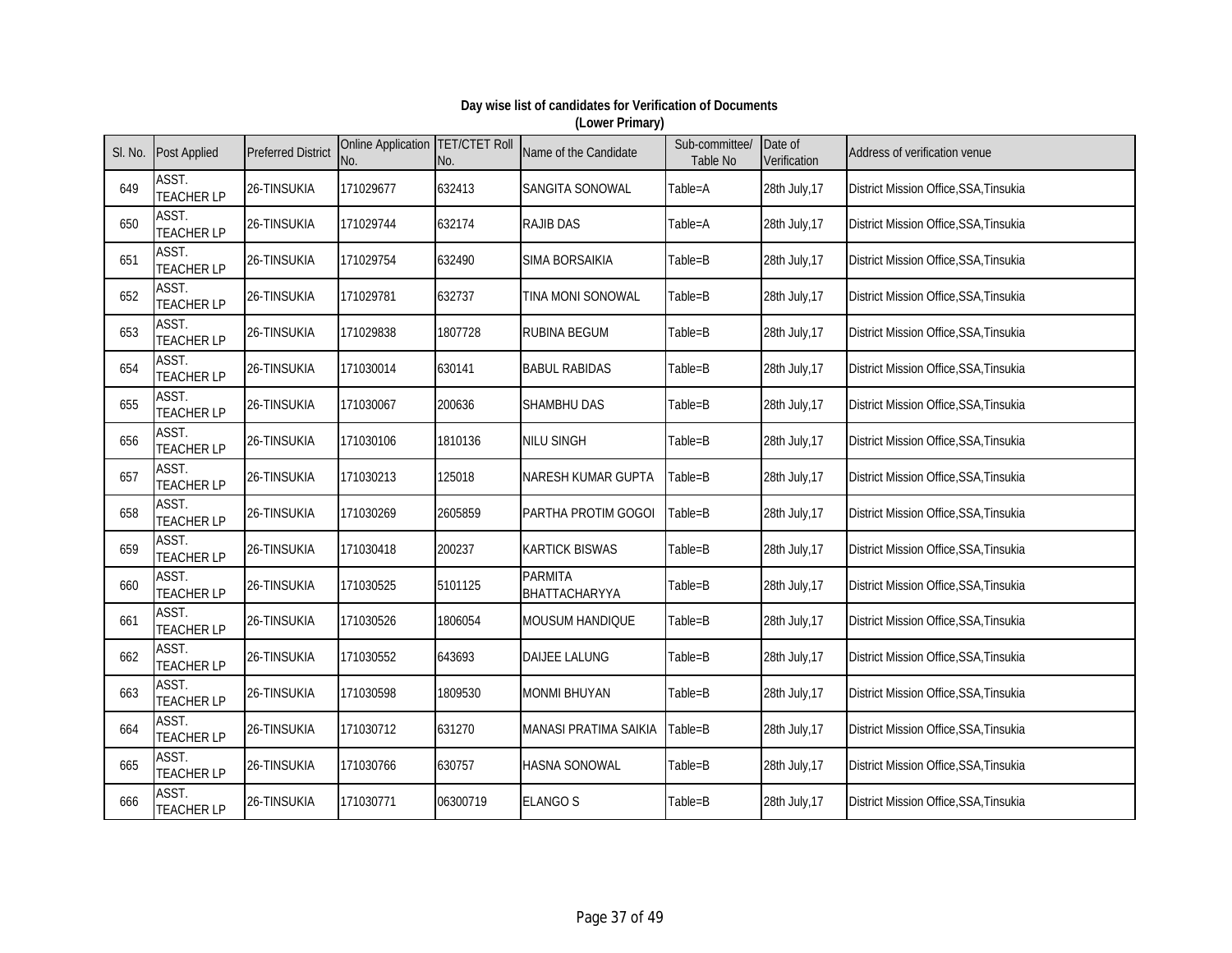| SI. No. | <b>Post Applied</b>        | <b>Preferred District</b> | Online Application TET/CTET Roll<br>No. | No.     | Name of the Candidate        | Sub-committee/<br>Table No | Date of<br>Verification | Address of verification venue                 |
|---------|----------------------------|---------------------------|-----------------------------------------|---------|------------------------------|----------------------------|-------------------------|-----------------------------------------------|
| 667     | ASST.<br><b>TEACHER LP</b> | 26-TINSUKIA               | 171030777                               | 4601955 | <b>RIMI BORGOHAIN</b>        | Table=B                    | 28th July, 17           | District Mission Office, SSA, Tinsukia        |
| 668     | ASST.<br><b>TEACHER LP</b> | 26-TINSUKIA               | 171030781                               | 5200796 | PRAKASH BARUAH               | Table=B                    | 28th July, 17           | District Mission Office, SSA, Tinsukia        |
| 669     | ASST.<br><b>TEACHER LP</b> | 26-TINSUKIA               | 171030821                               | 621869  | <b>HAREN DOLEY</b>           | Table=B                    | 28th July, 17           | District Mission Office, SSA, Tinsukia        |
| 670     | ASST.<br><b>TEACHER LP</b> | 26-TINSUKIA               | 171030987                               | 5300442 | PRIYANKA NATH                | Table=B                    | 28th July, 17           | District Mission Office, SSA, Tinsukia        |
| 671     | ASST.<br><b>TEACHER LP</b> | 26-TINSUKIA               | 171031003                               | 632606  | SUBHADRA HAZARIKA            | Table=B                    | 28th July, 17           | District Mission Office, SSA, Tinsukia        |
| 672     | ASST.<br><b>TEACHER LP</b> | 26-TINSUKIA               | 171031013                               | 1805576 | <b>JUNMONI PHUKAN</b>        | Table=B                    | 28th July, 17           | District Mission Office, SSA, Tinsukia        |
| 673     | ASST.<br><b>TEACHER LP</b> | 26-TINSUKIA               | 171031035                               | 4701159 | JONALI DUARAH                | Table=B                    | 28th July, 17           | District Mission Office, SSA, Tinsukia        |
| 674     | ASST.<br><b>TEACHER LP</b> | 26-TINSUKIA               | 171031085                               | 631484  | <b>SANGEETA MECH</b>         | Table=B                    | 28th July, 17           | <b>District Mission Office, SSA, Tinsukia</b> |
| 675     | ASST.<br><b>TEACHER LP</b> | 26-TINSUKIA               | 171031112                               | 631711  | MUNMI BORAH SAIKIA           | Table=B                    | 28th July, 17           | District Mission Office, SSA, Tinsukia        |
| 676     | ASST.<br><b>TEACHER LP</b> | 26-TINSUKIA               | 171031127                               | 4600010 | <b>ALAPINEE PHUKAN</b>       | Table=B                    | 28th July, 17           | District Mission Office, SSA, Tinsukia        |
| 677     | ASST.<br><b>TEACHER LP</b> | 26-TINSUKIA               | 171031129                               | 678828  | <b>SYAMONTA DAS</b>          | Table=B                    | 28th July, 17           | District Mission Office, SSA, Tinsukia        |
| 678     | ASST.<br><b>TEACHER LP</b> | 26-TINSUKIA               | 171031185                               | 4601296 | NADHURIMA DUTTA              | Table=B                    | 28th July, 17           | District Mission Office, SSA, Tinsukia        |
| 679     | ASST.<br><b>TEACHER LP</b> | 26-TINSUKIA               | 171031236                               | 5200269 | JUGAL CHANDRA GOGOI          | Table=B                    | 28th July, 17           | District Mission Office, SSA, Tinsukia        |
| 680     | ASST.<br><b>TEACHER LP</b> | 26-TINSUKIA               | 171031246                               | 642705  | <b>BIMAN DAS</b>             | Table=B                    | 28th July, 17           | District Mission Office, SSA, Tinsukia        |
| 681     | ASST.<br><b>TEACHER LP</b> | 26-TINSUKIA               | 171031262                               | 202298  | CHANDRA KANTA JAISHY Table=B |                            | 28th July, 17           | District Mission Office, SSA, Tinsukia        |
| 682     | ASST.<br><b>TEACHER LP</b> | 26-TINSUKIA               | 171031323                               | 106459  | <b>KRISHNA KUMAR GUPTA</b>   | Table=B                    | 28th July, 17           | District Mission Office, SSA, Tinsukia        |
| 683     | ASST.<br><b>TEACHER LP</b> | 26-TINSUKIA               | 171031524                               | 652038  | <b>NIKUNJA DAS</b>           | Table=B                    | 28th July, 17           | District Mission Office, SSA, Tinsukia        |
| 684     | ASST.<br><b>TEACHER LP</b> | 26-TINSUKIA               | 171031532                               | 621207  | <b>DEVA DOLEY</b>            | Table=B                    | 28th July, 17           | District Mission Office, SSA, Tinsukia        |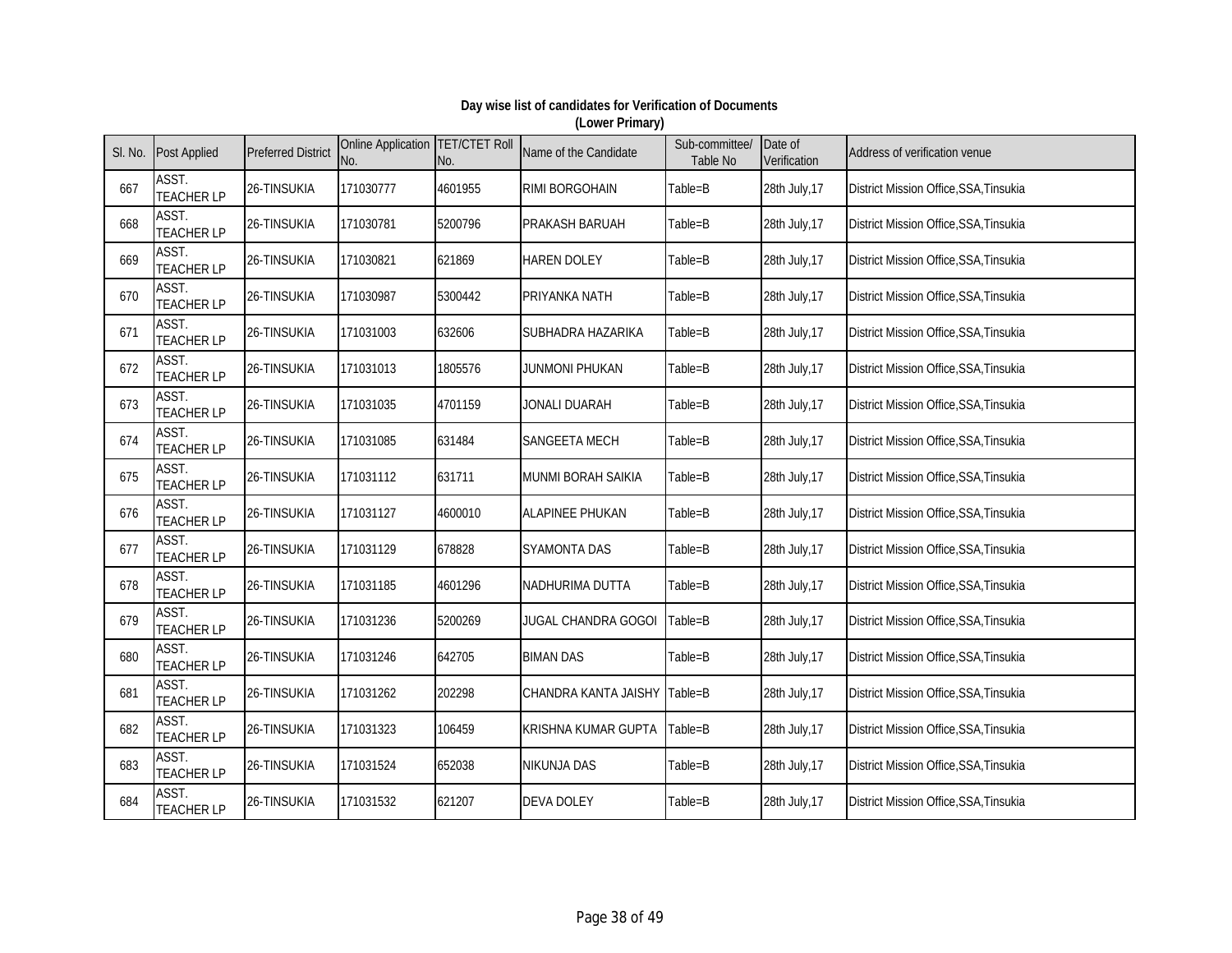| SI. No. | <b>Post Applied</b>        | <b>Preferred District</b> | Online Application TET/CTET Roll<br>No. | No.     | Name of the Candidate            | Sub-committee/<br>Table No | Date of<br>Verification | Address of verification venue                 |
|---------|----------------------------|---------------------------|-----------------------------------------|---------|----------------------------------|----------------------------|-------------------------|-----------------------------------------------|
| 685     | ASST.<br><b>TEACHER LP</b> | 26-TINSUKIA               | 171031539                               | 678099  | <b>BHADRA DOLEY</b>              | Table=B                    | 28th July, 17           | District Mission Office, SSA, Tinsukia        |
| 686     | ASST.<br><b>TEACHER LP</b> | 26-TINSUKIA               | 171031562                               | 202309  | RAJENDRA PRASAD<br><b>BHUSAL</b> | Table=B                    | 28th July, 17           | District Mission Office, SSA, Tinsukia        |
| 687     | ASST.<br><b>TEACHER LP</b> | 26-TINSUKIA               | 171031607                               | 202273  | <b>USHA SAHU</b>                 | Table=B                    | 28th July, 17           | District Mission Office, SSA, Tinsukia        |
| 688     | ASST.<br><b>TEACHER LP</b> | 26-TINSUKIA               | 171031652                               | 201706  | PRADIP KUMAR MAL                 | Table=B                    | 28th July, 17           | District Mission Office, SSA, Tinsukia        |
| 689     | ASST.<br><b>TEACHER LP</b> | 26-TINSUKIA               | 171031774                               | 102042  | <b>MAMPI SARKAR</b>              | Table=B                    | 28th July, 17           | District Mission Office, SSA, Tinsukia        |
| 690     | ASST.<br><b>TEACHER LP</b> | 26-TINSUKIA               | 171031780                               | 200770  | <b>SUPARNA GHOSH</b>             | Table=B                    | 28th July, 17           | District Mission Office, SSA, Tinsukia        |
| 691     | ASST.<br><b>TEACHER LP</b> | 26-TINSUKIA               | 171031792                               | 1805747 | PINKI GOGOI                      | Table=B                    | 28th July, 17           | District Mission Office, SSA, Tinsukia        |
| 692     | ASST.<br><b>TEACHER LP</b> | 26-TINSUKIA               | 171031870                               | 101367  | <b>GITANJALI DAS</b>             | Table=B                    | 28th July, 17           | <b>District Mission Office, SSA, Tinsukia</b> |
| 693     | ASST.<br><b>TEACHER LP</b> | 26-TINSUKIA               | 171031986                               | 201004  | <b>BARNALI DEB</b>               | Table=B                    | 28th July, 17           | District Mission Office, SSA, Tinsukia        |
| 694     | ASST.<br><b>TEACHER LP</b> | 26-TINSUKIA               | 171032004                               | 5102202 | MITALI GOGOI SONOWAL Table=B     |                            | 28th July, 17           | District Mission Office, SSA, Tinsukia        |
| 695     | ASST.<br><b>TEACHER LP</b> | 26-TINSUKIA               | 171032062                               | 676188  | <b>PRANKRISHNA DAS</b>           | Table=B                    | 28th July, 17           | <b>District Mission Office, SSA, Tinsukia</b> |
| 696     | ASST.<br><b>TEACHER LP</b> | 26-TINSUKIA               | 171032131                               | 686696  | <b>SUNAMONI DAS</b>              | Table=B                    | 28th July, 17           | District Mission Office, SSA, Tinsukia        |
| 697     | ASST.<br><b>TEACHER LP</b> | 26-TINSUKIA               | 171032146                               | 4600784 | <b>ABEDA BEGUM</b>               | Table=B                    | 28th July, 17           | District Mission Office, SSA, Tinsukia        |
| 698     | ASST.<br><b>TEACHER LP</b> | 26-TINSUKIA               | 171032234                               | 642224  | <b>BHASKAR SARKAR</b>            | Table=B                    | 28th July, 17           | District Mission Office, SSA, Tinsukia        |
| 699     | ASST.<br><b>TEACHER LP</b> | 26-TINSUKIA               | 171032236                               | 631175  | LEKHIKA SONOWAL                  | Table=B                    | 28th July, 17           | District Mission Office, SSA, Tinsukia        |
| 700     | ASST.<br><b>TEACHER LP</b> | 26-TINSUKIA               | 171032242                               | 676870  | <b>RANJAN MORANG</b>             | Table=B                    | 28th July, 17           | District Mission Office, SSA, Tinsukia        |
| 701     | ASST.<br><b>TEACHER LP</b> | 26-TINSUKIA               | 171032276                               | 1802701 | PARVEZ ALAM ANSARI               | Table=C                    | 28th July, 17           | District Mission Office, SSA, Tinsukia        |
| 702     | ASST.<br><b>TEACHER LP</b> | 26-TINSUKIA               | 171032311                               | 200922  | <b>ANITA ROVI</b>                | Table=C                    | 28th July, 17           | District Mission Office, SSA, Tinsukia        |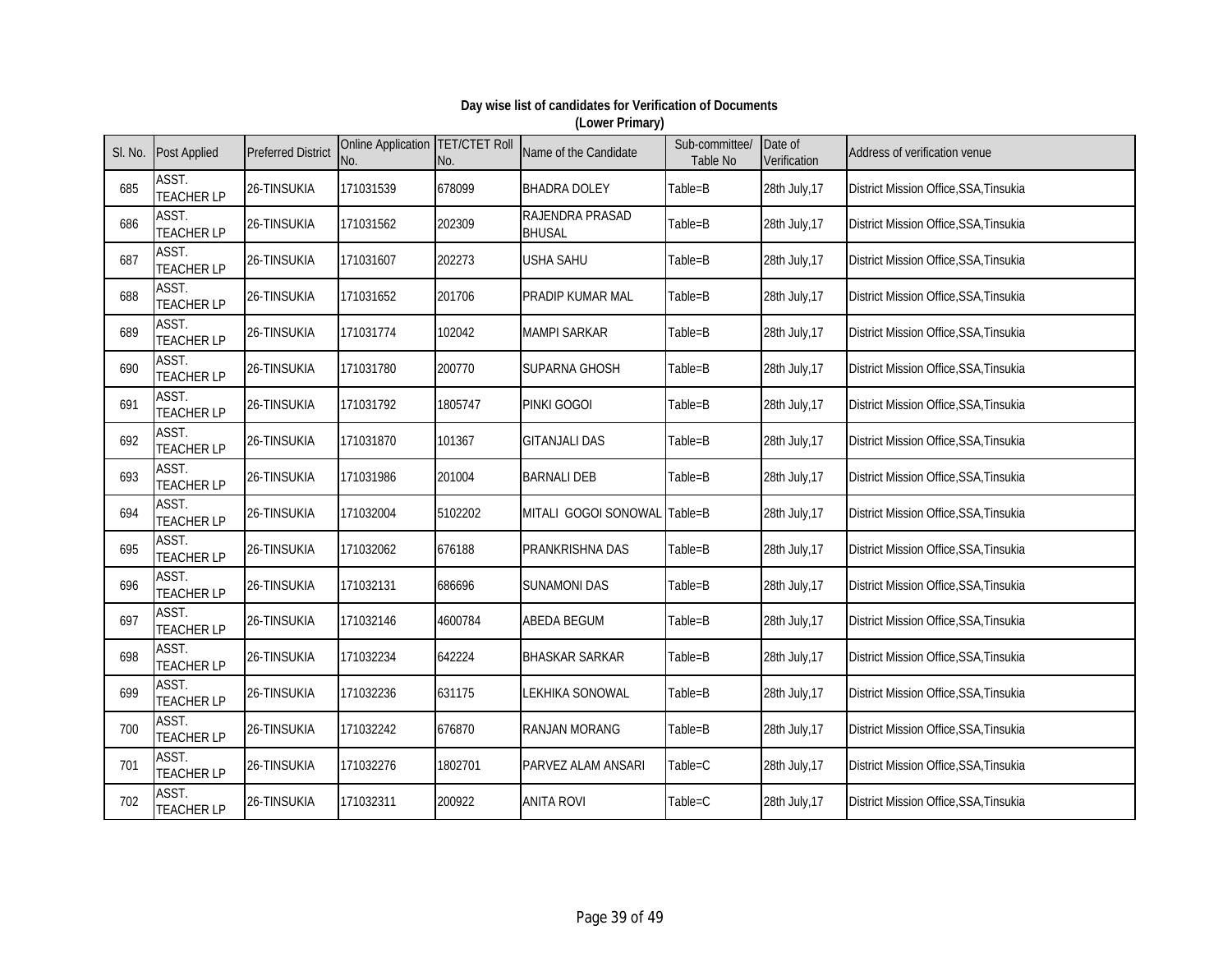| SI. No. | <b>Post Applied</b>        | <b>Preferred District</b> | Online Application TET/CTET Roll<br>No. | No.      | Name of the Candidate              | Sub-committee/<br>Table No | Date of<br>Verification | Address of verification venue          |
|---------|----------------------------|---------------------------|-----------------------------------------|----------|------------------------------------|----------------------------|-------------------------|----------------------------------------|
| 703     | ASST.<br><b>TEACHER LP</b> | 26-TINSUKIA               | 171032461                               | 631961   | PARISHMITA THAKULI                 | Table=C                    | 28th July, 17           | District Mission Office, SSA, Tinsukia |
| 704     | ASST.<br><b>TEACHER LP</b> | 26-TINSUKIA               | 171032463                               | 686590   | <b>SANJOY DOLEY</b>                | Table=C                    | 28th July, 17           | District Mission Office, SSA, Tinsukia |
| 705     | ASST.<br><b>TEACHER LP</b> | 26-TINSUKIA               | 171032502                               | 5100079  | <b>BINOY CHETIA</b>                | Table=C                    | 28th July, 17           | District Mission Office, SSA, Tinsukia |
| 706     | ASST.<br><b>TEACHER LP</b> | 26-TINSUKIA               | 171032580                               | 312175   | K. IBUNGOTOMBA<br><b>SINGHA</b>    | Table=C                    | 28th July, 17           | District Mission Office, SSA, Tinsukia |
| 707     | ASST.<br><b>TEACHER LP</b> | 26-TINSUKIA               | 171032629                               | 631098   | <b>KHYATI SONOWAL</b>              | Table=C                    | 28th July, 17           | District Mission Office, SSA, Tinsukia |
| 708     | ASST.<br><b>TEACHER LP</b> | 26-TINSUKIA               | 171032830                               | 685109   | <b>RABIN KAMAN</b>                 | Table=C                    | 28th July, 17           | District Mission Office, SSA, Tinsukia |
| 709     | ASST.<br><b>TEACHER LP</b> | 26-TINSUKIA               | 171032924                               | 691992   | RAJIB CHANDRA MANDAL Table=C       |                            | 28th July, 17           | District Mission Office, SSA, Tinsukia |
| 710     | ASST.<br><b>TEACHER LP</b> | 26-TINSUKIA               | 171032926                               | 648247   | <b>KARMESWAR MANDAL</b>            | Table=C                    | 28th July, 17           | District Mission Office, SSA, Tinsukia |
| 711     | ASST.<br><b>TEACHER LP</b> | 26-TINSUKIA               | 171032950                               | 630373   | <b>BORNALI HAZARIKA</b>            | Table=C                    | 28th July, 17           | District Mission Office, SSA, Tinsukia |
| 712     | ASST.<br><b>TEACHER LP</b> | 26-TINSUKIA               | 171033087                               | 4507353  | SAROT BORAH                        | Table=C                    | 28th July, 17           | District Mission Office, SSA, Tinsukia |
| 713     | ASST.<br><b>TEACHER LP</b> | 26-TINSUKIA               | 171033099                               | 1801859  | RUPANJALI DUTTA<br><b>HAZARIKA</b> | Table=C                    | 28th July, 17           | District Mission Office, SSA, Tinsukia |
| 714     | ASST.<br><b>TEACHER LP</b> | 26-TINSUKIA               | 171033118                               | 672979   | JOYA DEURI                         | Table=C                    | 28th July, 17           | District Mission Office, SSA, Tinsukia |
| 715     | ASST.<br><b>TEACHER LP</b> | 26-TINSUKIA               | 171033308                               | 5100480  | MRS BULBULI DAHOTIA                | Table=C                    | 28th July, 17           | District Mission Office, SSA, Tinsukia |
| 716     | ASST.<br><b>TEACHER LP</b> | 26-TINSUKIA               | 171033350                               | 631276   | <b>MANISHA DAS</b>                 | Table=C                    | 28th July, 17           | District Mission Office, SSA, Tinsukia |
| 717     | ASST.<br><b>TEACHER LP</b> | 26-TINSUKIA               | 171033457                               | 684854   | <b>PRASANTA PAGAG</b>              | Table=C                    | 28th July, 17           | District Mission Office, SSA, Tinsukia |
| 718     | ASST.<br><b>TEACHER LP</b> | 26-TINSUKIA               | 171033501                               | 1801598  | <b>PRANALI BORUAH</b>              | Table=C                    | 28th July, 17           | District Mission Office, SSA, Tinsukia |
| 719     | ASST.<br><b>TEACHER LP</b> | 26-TINSUKIA               | 171033539                               | 07401061 | <b>KANCHAN KUMARI</b>              | Table=C                    | 28th July, 17           | District Mission Office, SSA, Tinsukia |
| 720     | ASST.<br><b>TEACHER LP</b> | 26-TINSUKIA               | 171033577                               | 622515   | <b>JYOTISH KUTUM</b>               | Table=C                    | 28th July, 17           | District Mission Office, SSA, Tinsukia |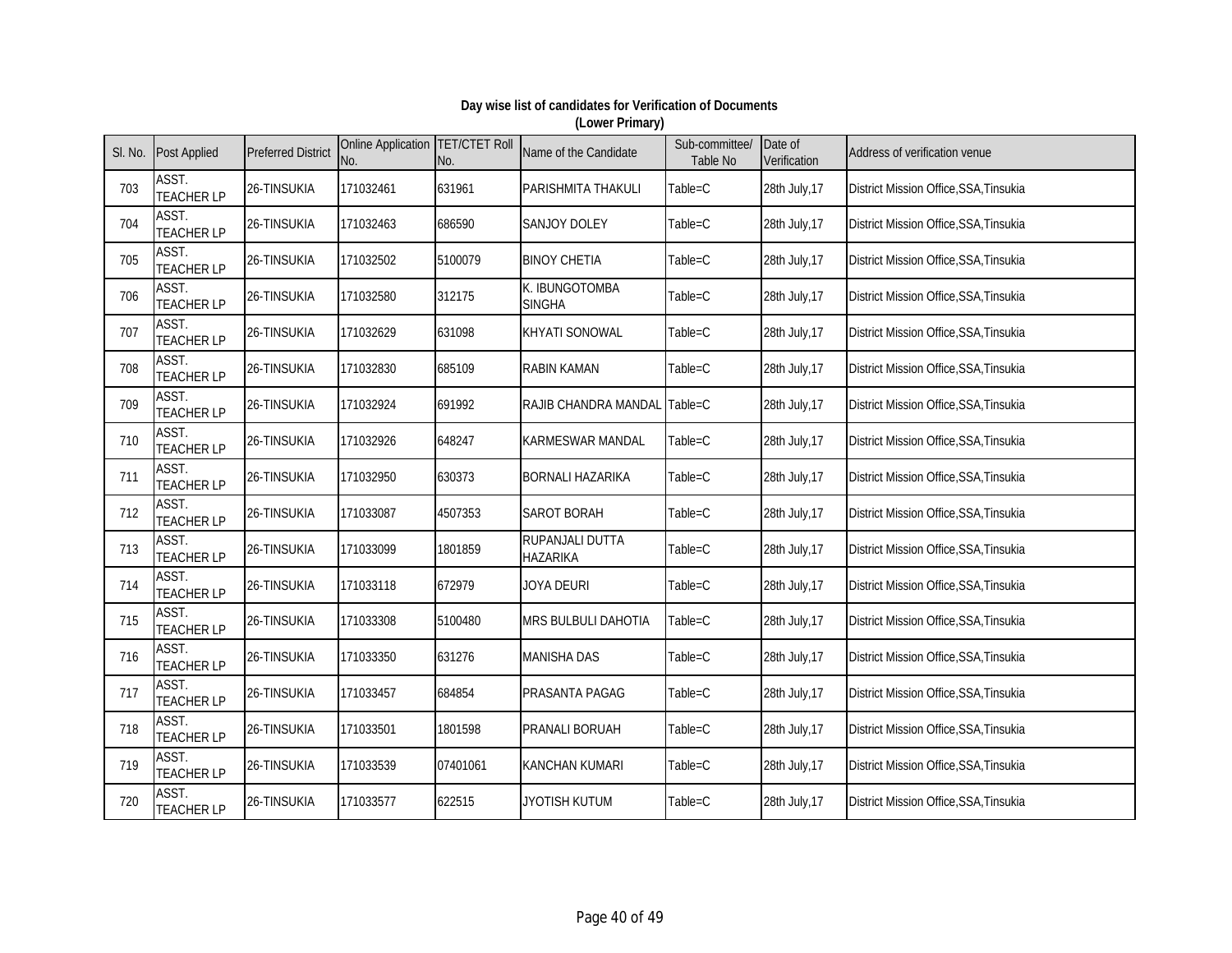| SI. No. | <b>Post Applied</b>        | <b>Preferred District</b> | Online Application TET/CTET Roll<br>No. | No.      | Name of the Candidate           | Sub-committee/<br>Table No | Date of<br>Verification | Address of verification venue          |
|---------|----------------------------|---------------------------|-----------------------------------------|----------|---------------------------------|----------------------------|-------------------------|----------------------------------------|
| 721     | ASST.<br><b>TEACHER LP</b> | 26-TINSUKIA               | 171033582                               | 670258   | <b>ANAMIKA DAS</b>              | Table=C                    | 28th July, 17           | District Mission Office, SSA, Tinsukia |
| 722     | ASST.<br><b>TEACHER LP</b> | 26-TINSUKIA               | 171033600                               | 1808207  | <b>SOMAN BANERJEE</b>           | Table=C                    | 28th July, 17           | District Mission Office, SSA, Tinsukia |
| 723     | ASST.<br><b>TEACHER LP</b> | 26-TINSUKIA               | 171033620                               | 632130   | <b>PURABI RABHA</b>             | Table=C                    | 28th July, 17           | District Mission Office, SSA, Tinsukia |
| 724     | ASST.<br><b>TEACHER LP</b> | 26-TINSUKIA               | 171033682                               | 677569   | <b>SABITA DAS</b>               | Table=C                    | 28th July, 17           | District Mission Office, SSA, Tinsukia |
| 725     | ASST.<br><b>TEACHER LP</b> | 26-TINSUKIA               | 171033766                               | 631748   | NAMITA SONOWAL                  | Table=C                    | 28th July, 17           | District Mission Office, SSA, Tinsukia |
| 726     | ASST.<br><b>TEACHER LP</b> | 26-TINSUKIA               | 171033774                               | 631857   | NIZARA SONOWAL                  | Table=C                    | 28th July, 17           | District Mission Office, SSA, Tinsukia |
| 727     | ASST.<br><b>TEACHER LP</b> | 26-TINSUKIA               | 171033814                               | 631436   | MISS PALLABI SONOWAL            | Table=C                    | 28th July, 17           | District Mission Office, SSA, Tinsukia |
| 728     | ASST.<br><b>TEACHER LP</b> | 26-TINSUKIA               | 171033852                               | 630075   | <b>ANIMA KULI</b>               | Table=C                    | 28th July, 17           | District Mission Office, SSA, Tinsukia |
| 729     | ASST.<br><b>TEACHER LP</b> | 26-TINSUKIA               | 171033865                               | 5103409  | <b>TITAN DEY</b>                | Table=C                    | 28th July, 17           | District Mission Office, SSA, Tinsukia |
| 730     | ASST.<br><b>TEACHER LP</b> | 26-TINSUKIA               | 171033914                               | 632523   | SONALI HAZARIKA                 | Table=C                    | 28th July, 17           | District Mission Office, SSA, Tinsukia |
| 731     | ASST.<br><b>TEACHER LP</b> | 26-TINSUKIA               | 171033949                               | 200212   | JAYEETA SAHA                    | Table=C                    | 28th July, 17           | District Mission Office, SSA, Tinsukia |
| 732     | ASST.<br><b>TEACHER LP</b> | 26-TINSUKIA               | 171033961                               | 00502218 | <b>KUMARI EKTA</b>              | Table=C                    | 28th July, 17           | District Mission Office, SSA, Tinsukia |
| 733     | ASST.<br><b>TEACHER LP</b> | 26-TINSUKIA               | 171033992                               | 630412   | CHATRAJYOTI BARUAH              | Table=C                    | 28th July, 17           | District Mission Office, SSA, Tinsukia |
| 734     | ASST.<br><b>TEACHER LP</b> | 26-TINSUKIA               | 171034065                               | 00506792 | <b>MAUSHUMI DEY</b>             | Table=C                    | 28th July, 17           | District Mission Office, SSA, Tinsukia |
| 735     | ASST.<br><b>TEACHER LP</b> | 26-TINSUKIA               | 171034123                               | 1808111  | SHYAMOLIMA GOGOI<br><b>NEOG</b> | Table=C                    | 28th July, 17           | District Mission Office, SSA, Tinsukia |
| 736     | ASST.<br><b>TEACHER LP</b> | 26-TINSUKIA               | 171034135                               | 504303   | <b>BIBEK CHASHA</b>             | Table=C                    | 28th July, 17           | District Mission Office, SSA, Tinsukia |
| 737     | ASST.<br><b>TEACHER LP</b> | 26-TINSUKIA               | 171034141                               | 1805964  | MONIKHA GOGOI                   | Table=C                    | 28th July, 17           | District Mission Office, SSA, Tinsukia |
| 738     | ASST.<br><b>TEACHER LP</b> | 26-TINSUKIA               | 171034231                               | 5100014  | <b>ANAMIKA SAIKIA</b>           | Table=C                    | 28th July, 17           | District Mission Office, SSA, Tinsukia |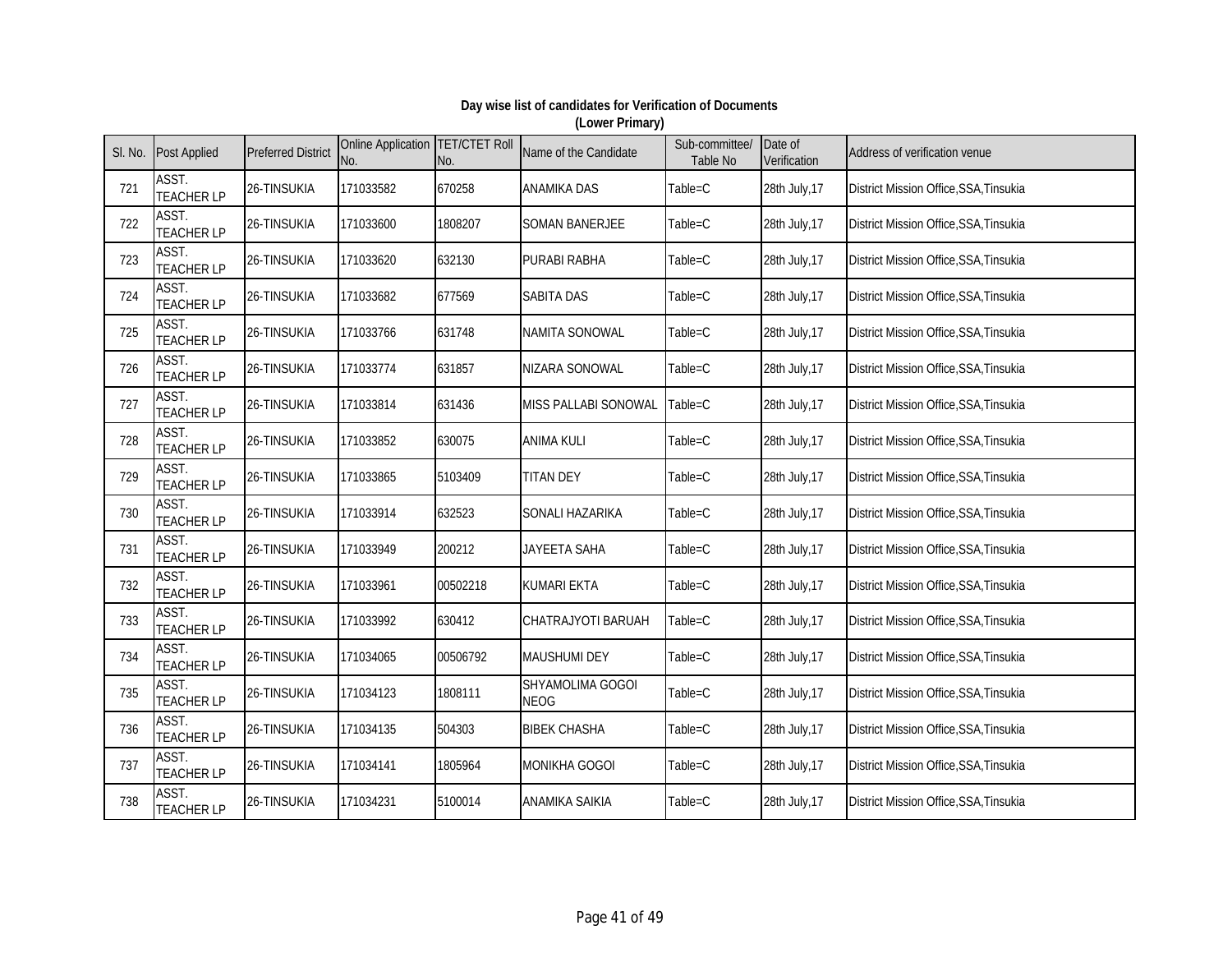| SI. No. | <b>Post Applied</b>        | <b>Preferred District</b> | Online Application TET/CTET Roll<br>No. | No.     | Name of the Candidate      | Sub-committee/<br>Table No | Date of<br>Verification | Address of verification venue                 |
|---------|----------------------------|---------------------------|-----------------------------------------|---------|----------------------------|----------------------------|-------------------------|-----------------------------------------------|
| 739     | ASST.<br><b>TEACHER LP</b> | 26-TINSUKIA               | 171034236                               | 658778  | <b>SUKHITA DIYANG</b>      | Table=C                    | 28th July, 17           | District Mission Office, SSA, Tinsukia        |
| 740     | ASST.<br><b>TEACHER LP</b> | 26-TINSUKIA               | 171034294                               | 312224  | KHOKAN SUKLABAIDYA         | Table=C                    | 28th July, 17           | District Mission Office, SSA, Tinsukia        |
| 741     | ASST.<br><b>TEACHER LP</b> | 26-TINSUKIA               | 171034300                               | 5200741 | NABANITA GOGOI             | Table=C                    | 28th July, 17           | District Mission Office, SSA, Tinsukia        |
| 742     | ASST.<br><b>TEACHER LP</b> | 26-TINSUKIA               | 171034329                               | 202152  | SUBHANKAR DEY              | Table=C                    | 28th July, 17           | District Mission Office, SSA, Tinsukia        |
| 743     | ASST.<br><b>TEACHER LP</b> | 26-TINSUKIA               | 171034341                               | 104943  | <b>SUNIL DAS</b>           | Table=C                    | 28th July, 17           | District Mission Office, SSA, Tinsukia        |
| 744     | ASST.<br><b>TEACHER LP</b> | 26-TINSUKIA               | 171034393                               | 670669  | <b>BANDANA HAZARIKA</b>    | Table=C                    | 28th July, 17           | District Mission Office, SSA, Tinsukia        |
| 745     | ASST.<br><b>TEACHER LP</b> | 26-TINSUKIA               | 171034394                               | 670932  | <b>BIDYUT DAS</b>          | Table=C                    | 28th July, 17           | District Mission Office, SSA, Tinsukia        |
| 746     | ASST.<br><b>TEACHER LP</b> | 26-TINSUKIA               | 171034409                               | 5103750 | DEBANGSHU<br>BHATTACHARJEE | Table=C                    | 28th July, 17           | <b>District Mission Office, SSA, Tinsukia</b> |
| 747     | ASST.<br><b>TEACHER LP</b> | 26-TINSUKIA               | 171034619                               | 5300071 | LOKANANDA GOGOI            | $Table = C$                | 28th July, 17           | District Mission Office, SSA, Tinsukia        |
| 748     | ASST.<br><b>TEACHER LP</b> | 26-TINSUKIA               | 171034635                               | 648238  | <b>KARENDRA PATOWARY</b>   | Table=C                    | 28th July, 17           | District Mission Office, SSA, Tinsukia        |
| 749     | ASST.<br><b>TEACHER LP</b> | 26-TINSUKIA               | 171034699                               | 671688  | DEBASHREE SONOWAL          | Table=C                    | 28th July, 17           | <b>District Mission Office, SSA, Tinsukia</b> |
| 750     | ASST.<br><b>TEACHER LP</b> | 26-TINSUKIA               | 171034713                               | 644288  | DHIRAJ KUMAR DAS           | Table=C                    | 28th July, 17           | District Mission Office, SSA, Tinsukia        |
| 751     | ASST.<br><b>TEACHER LP</b> | 26-TINSUKIA               | 171034877                               | 5101158 | SANJAY KUMAR SAHU          | Table=A                    | 29th July, 17           | District Mission Office, SSA, Tinsukia        |
| 752     | ASST.<br><b>TEACHER LP</b> | 26-TINSUKIA               | 171034898                               | 677279  | <b>RITUPON DAS</b>         | Table=A                    | 29th July, 17           | District Mission Office, SSA, Tinsukia        |
| 753     | ASST.<br><b>TEACHER LP</b> | 26-TINSUKIA               | 171034937                               | 100116  | <b>AMIT BHATTACHARJEE</b>  | Table=A                    | 29th July, 17           | District Mission Office, SSA, Tinsukia        |
| 754     | ASST.<br><b>TEACHER LP</b> | 26-TINSUKIA               | 171035085                               | 201283  | <b>JIMPEE DUTTA</b>        | Table=A                    | 29th July, 17           | District Mission Office, SSA, Tinsukia        |
| 755     | ASST.<br><b>TEACHER LP</b> | 26-TINSUKIA               | 171035276                               | 632261  | RIMPI HAZARIKA             | Table=A                    | 29th July, 17           | District Mission Office, SSA, Tinsukia        |
| 756     | ASST.<br><b>TEACHER LP</b> | 26-TINSUKIA               | 171035329                               | 630233  | <b>BHAWANI DEKA</b>        | Table=A                    | 29th July, 17           | District Mission Office, SSA, Tinsukia        |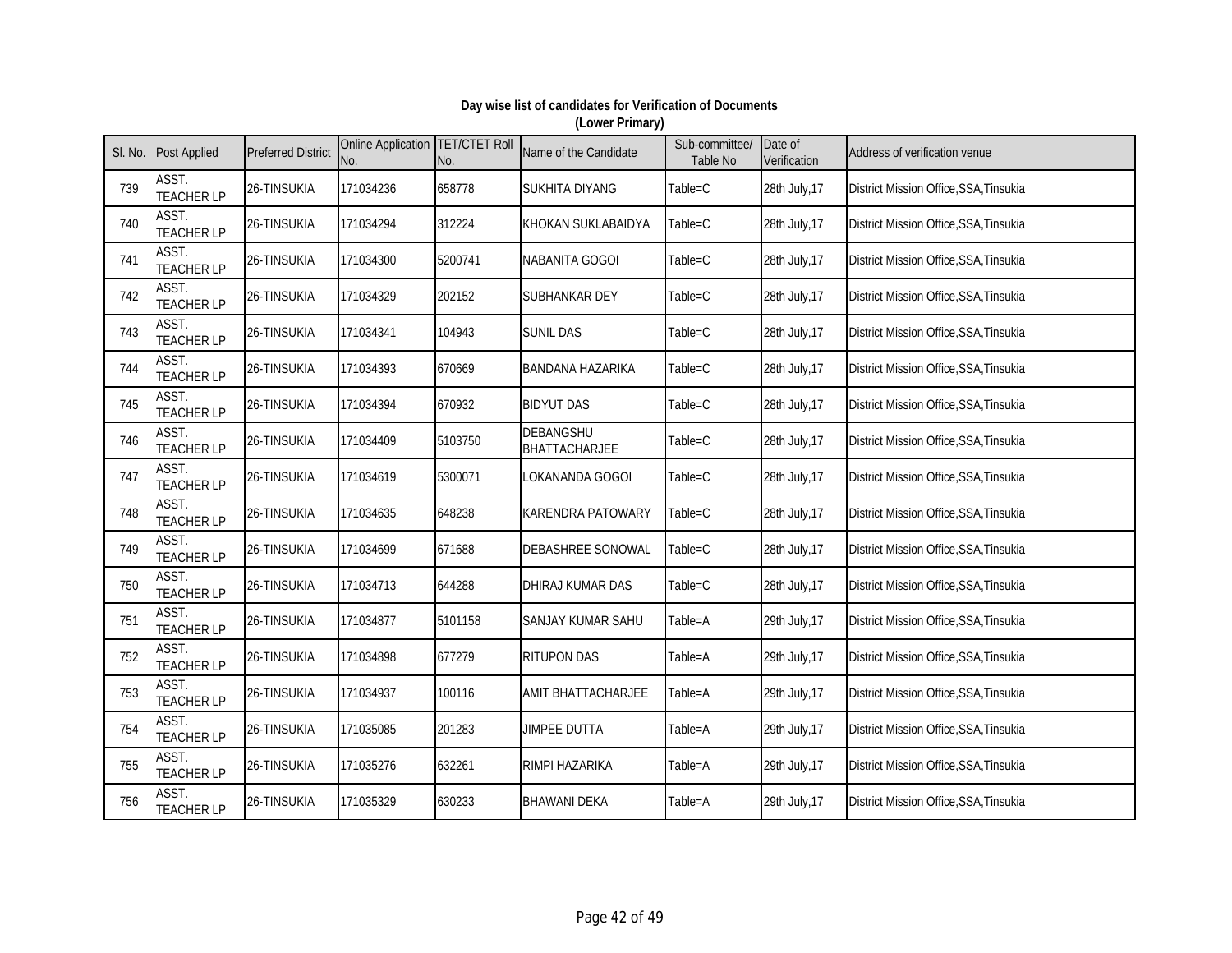| SI. No. | <b>Post Applied</b>        | <b>Preferred District</b> | Online Application TET/CTET Roll<br>No. | No.      | Name of the Candidate                  | Sub-committee/<br>Table No | Date of<br>Verification | Address of verification venue          |
|---------|----------------------------|---------------------------|-----------------------------------------|----------|----------------------------------------|----------------------------|-------------------------|----------------------------------------|
| 757     | ASST.<br><b>TEACHER LP</b> | 26-TINSUKIA               | 171035386                               | 684526   | PANCHANAN PANYANG                      | Table=A                    | 29th July, 17           | District Mission Office, SSA, Tinsukia |
| 758     | ASST.<br><b>TEACHER LP</b> | 26-TINSUKIA               | 171035424                               | 678325   | <b>MITHUN PEGU</b>                     | Table=A                    | 29th July, 17           | District Mission Office, SSA, Tinsukia |
| 759     | ASST.<br><b>TEACHER LP</b> | 26-TINSUKIA               | 171035439                               | 00500703 | <b>CHANDAN GUPTA</b>                   | Table=A                    | 29th July, 17           | District Mission Office, SSA, Tinsukia |
| 760     | ASST.<br><b>TEACHER LP</b> | 26-TINSUKIA               | 171035498                               | 107704   | <b>RUPANTA DEKA</b>                    | Table=A                    | 29th July, 17           | District Mission Office, SSA, Tinsukia |
| 761     | ASST.<br><b>TEACHER LP</b> | 26-TINSUKIA               | 171035506                               | 672037   | <b>DIPALI DAS</b>                      | Table=A                    | 29th July, 17           | District Mission Office, SSA, Tinsukia |
| 762     | ASST.<br><b>TEACHER LP</b> | 26-TINSUKIA               | 171035626                               | 102227   | MITALI CHAKRABORTY                     | Table=A                    | 29th July, 17           | District Mission Office, SSA, Tinsukia |
| 763     | ASST.<br><b>TEACHER LP</b> | 26-TINSUKIA               | 171035708                               | 200011   | <b>ABHIJIT SHARMA</b>                  | Table=A                    | 29th July, 17           | District Mission Office, SSA, Tinsukia |
| 764     | ASST.<br><b>TEACHER LP</b> | 26-TINSUKIA               | 171035716                               | 675220   | NAMRATA ZAHARIKA                       | Table=A                    | 29th July, 17           | District Mission Office, SSA, Tinsukia |
| 765     | ASST.<br><b>TEACHER LP</b> | 26-TINSUKIA               | 171035783                               | 4507415  | SUVAKANTA CHANGMAI                     | Table=A                    | 29th July, 17           | District Mission Office, SSA, Tinsukia |
| 766     | ASST.<br><b>TEACHER LP</b> | 26-TINSUKIA               | 171035787                               | 630006   | ABHAMANI KHAKHOLARY                    | Table=A                    | 29th July, 17           | District Mission Office, SSA, Tinsukia |
| 767     | ASST.<br><b>TEACHER LP</b> | 26-TINSUKIA               | 171035806                               | 692826   | <b>URMILA DAS</b>                      | Table=A                    | 29th July, 17           | District Mission Office, SSA, Tinsukia |
| 768     | ASST.<br><b>TEACHER LP</b> | 26-TINSUKIA               | 171035833                               | 632486   | SIBHA SONOWAL                          | Table=A                    | 29th July, 17           | District Mission Office, SSA, Tinsukia |
| 769     | ASST.<br><b>TEACHER LP</b> | 26-TINSUKIA               | 171035863                               | 630335   | <b>BITU KUMAR DAS</b>                  | Table=A                    | 29th July, 17           | District Mission Office, SSA, Tinsukia |
| 770     | ASST.<br><b>TEACHER LP</b> | 26-TINSUKIA               | 171035895                               | 4502917  | <b>BOLIN GOGOI</b>                     | Table=A                    | 29th July, 17           | District Mission Office, SSA, Tinsukia |
| 771     | ASST.<br><b>TEACHER LP</b> | 26-TINSUKIA               | 171035910                               | 1808977  | <b>UTPAL CHANGMAI</b><br><b>BARUAH</b> | Table=A                    | 29th July, 17           | District Mission Office, SSA, Tinsukia |
| 772     | ASST.<br><b>TEACHER LP</b> | 26-TINSUKIA               | 171035926                               | 5101162  | <b>SHAMMA KHATUN</b>                   | Table=A                    | 29th July, 17           | District Mission Office, SSA, Tinsukia |
| 773     | ASST.<br><b>TEACHER LP</b> | 26-TINSUKIA               | 171035945                               | 1801782  | <b>RINKI RANI DEB</b>                  | Table=A                    | 29th July, 17           | District Mission Office, SSA, Tinsukia |
| 774     | ASST.<br><b>TEACHER LP</b> | 26-TINSUKIA               | 171035975                               | 106547   | <b>LAXMI VARMAH</b>                    | Table=A                    | 29th July, 17           | District Mission Office, SSA, Tinsukia |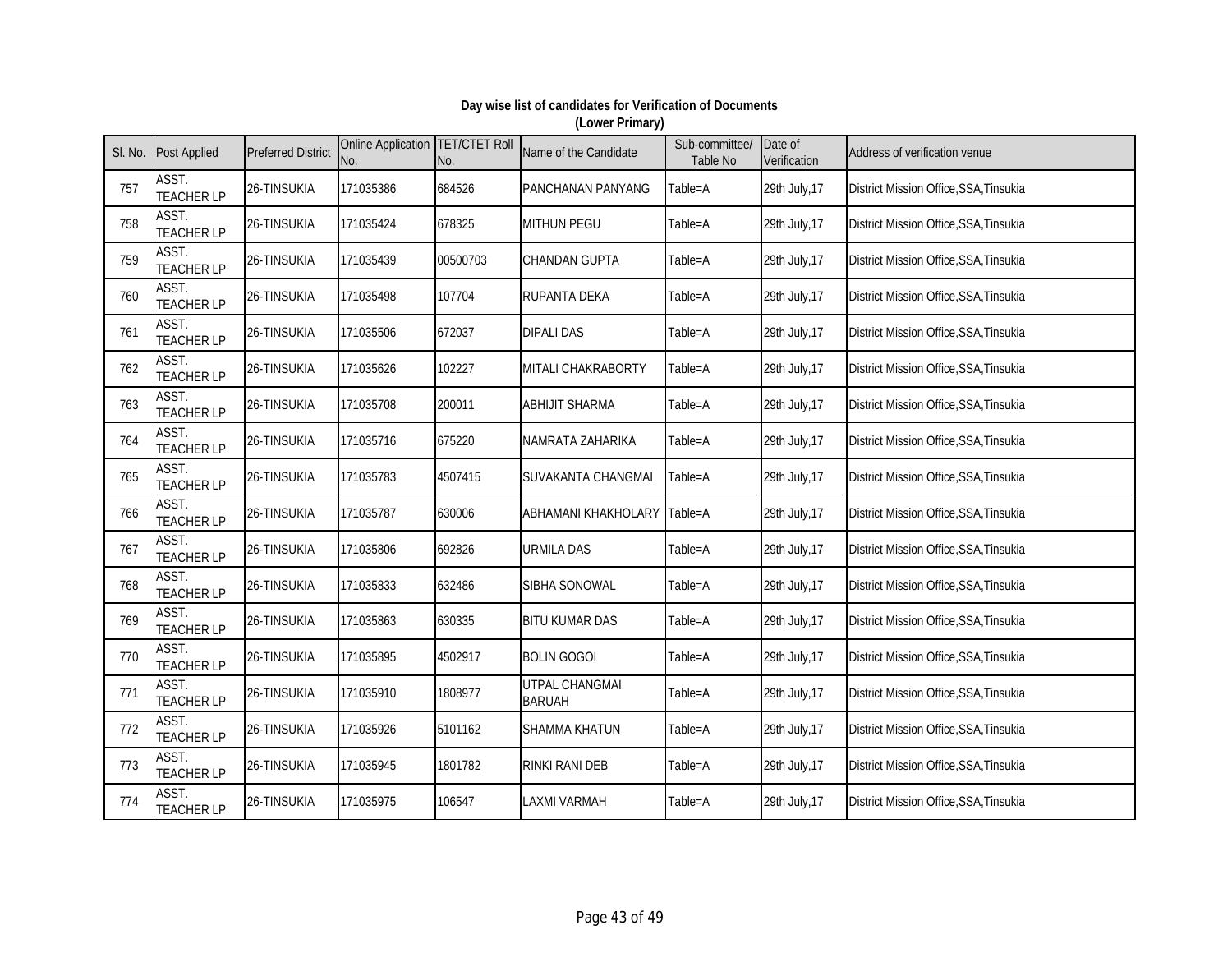| SI. No. | <b>Post Applied</b>        | <b>Preferred District</b> | Online Application TET/CTET Roll<br>No. | No.      | Name of the Candidate   | Sub-committee/<br>Table No | Date of<br>Verification | Address of verification venue                 |
|---------|----------------------------|---------------------------|-----------------------------------------|----------|-------------------------|----------------------------|-------------------------|-----------------------------------------------|
| 775     | ASST.<br><b>TEACHER LP</b> | 26-TINSUKIA               | 171035998                               | 1801659  | <b>PULIN GOGOI</b>      | Table=A                    | 29th July, 17           | District Mission Office, SSA, Tinsukia        |
| 776     | ASST.<br><b>TEACHER LP</b> | 26-TINSUKIA               | 171036001                               | 200704   | SUBHANKAR DAS           | Table=A                    | 29th July, 17           | District Mission Office, SSA, Tinsukia        |
| 777     | ASST.<br><b>TEACHER LP</b> | 26-TINSUKIA               | 171036011                               | 202223   | SUSHIL KUMAR GUPTA      | Table=A                    | 29th July, 17           | District Mission Office, SSA, Tinsukia        |
| 778     | ASST.<br><b>TEACHER LP</b> | 26-TINSUKIA               | 171036042                               | 5200288  | <b>KAMALESH DEBNATH</b> | Table=A                    | 29th July, 17           | District Mission Office, SSA, Tinsukia        |
| 779     | ASST.<br><b>TEACHER LP</b> | 26-TINSUKIA               | 171036143                               | 630575   | <b>DIMPI MECH</b>       | Table=A                    | 29th July, 17           | District Mission Office, SSA, Tinsukia        |
| 780     | ASST.<br><b>TEACHER LP</b> | 26-TINSUKIA               | 171036214                               | 312740   | RATNAJYOTI DAS          | Table=A                    | 29th July, 17           | District Mission Office, SSA, Tinsukia        |
| 781     | ASST.<br><b>TEACHER LP</b> | 26-TINSUKIA               | 171036260                               | 630892   | <b>JINU PROVA TAYE</b>  | Table=A                    | 29th July, 17           | District Mission Office, SSA, Tinsukia        |
| 782     | ASST.<br><b>TEACHER LP</b> | 26-TINSUKIA               | 171036282                               | 631992   | POMPEE BORAH            | Table=A                    | 29th July, 17           | <b>District Mission Office, SSA, Tinsukia</b> |
| 783     | ASST.<br><b>TEACHER LP</b> | 26-TINSUKIA               | 171036370                               | 00603462 | <b>SUMITRA CHETRY</b>   | Table=A                    | 29th July, 17           | District Mission Office, SSA, Tinsukia        |
| 784     | ASST.<br><b>TEACHER LP</b> | 26-TINSUKIA               | 171036502                               | 677569   | <b>SABITA DAS</b>       | Table=A                    | 29th July, 17           | District Mission Office, SSA, Tinsukia        |
| 785     | ASST.<br><b>TEACHER LP</b> | 26-TINSUKIA               | 171036757                               | 670218   | <b>AMIYA SONOWAL</b>    | Table=A                    | 29th July, 17           | <b>District Mission Office, SSA, Tinsukia</b> |
| 786     | ASST.<br><b>TEACHER LP</b> | 26-TINSUKIA               | 171036793                               | 3015760  | <b>HIMANGSHI BORUAH</b> | Table=A                    | 29th July, 17           | District Mission Office, SSA, Tinsukia        |
| 787     | ASST.<br><b>TEACHER LP</b> | 26-TINSUKIA               | 171036859                               | 647695   | JYOTSNA DEORI           | Table=A                    | 29th July, 17           | District Mission Office, SSA, Tinsukia        |
| 788     | ASST.<br><b>TEACHER LP</b> | 26-TINSUKIA               | 171036892                               | 202280   | <b>VIJETA DOHUTIA</b>   | Table=A                    | 29th July, 17           | District Mission Office, SSA, Tinsukia        |
| 789     | ASST.<br><b>TEACHER LP</b> | 26-TINSUKIA               | 171036927                               | 4500713  | LIPIKA KONWAR           | Table=A                    | 29th July, 17           | District Mission Office, SSA, Tinsukia        |
| 790     | ASST.<br><b>TEACHER LP</b> | 26-TINSUKIA               | 171036940                               | 676307   | PRIYANKA DAS            | Table=A                    | 29th July, 17           | District Mission Office, SSA, Tinsukia        |
| 791     | ASST.<br><b>TEACHER LP</b> | 26-TINSUKIA               | 171037087                               | 632161   | RAJASHREE SONOWAL       | Table=A                    | 29th July, 17           | District Mission Office, SSA, Tinsukia        |
| 792     | ASST.<br><b>TEACHER LP</b> | 26-TINSUKIA               | 171037093                               | 201731   | PREMLATA KUMARI         | Table=A                    | 29th July, 17           | District Mission Office, SSA, Tinsukia        |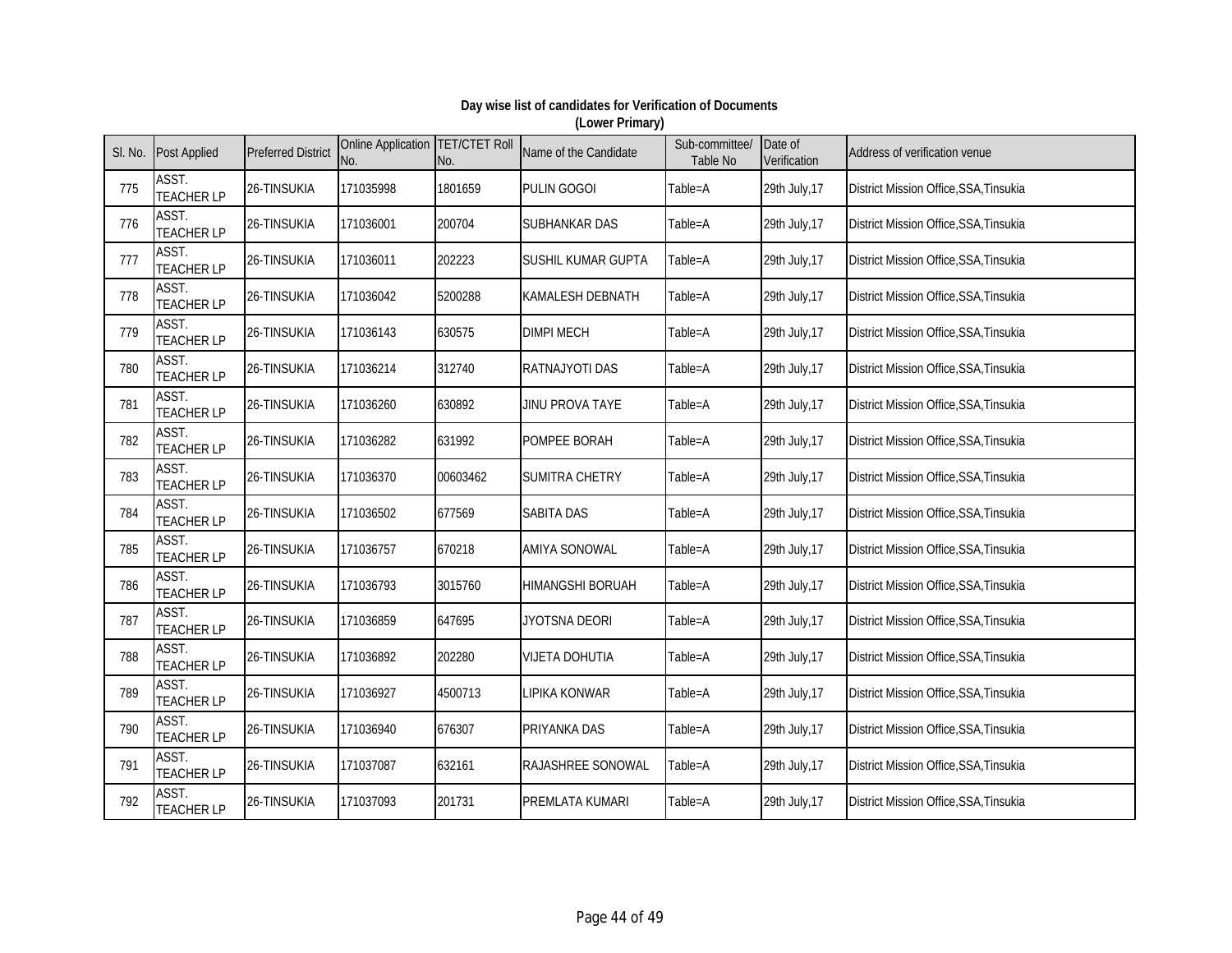| SI. No. | <b>Post Applied</b>        | <b>Preferred District</b> | Online Application TET/CTET Roll<br>No. | No.      | Name of the Candidate               | Sub-committee/<br>Table No | Date of<br>Verification | Address of verification venue          |
|---------|----------------------------|---------------------------|-----------------------------------------|----------|-------------------------------------|----------------------------|-------------------------|----------------------------------------|
| 793     | ASST.<br><b>TEACHER LP</b> | 26-TINSUKIA               | 171037124                               | 202245   | TEK PRASAD UPADHYAY                 | Table=A                    | 29th July, 17           | District Mission Office, SSA, Tinsukia |
| 794     | ASST.<br><b>TEACHER LP</b> | 26-TINSUKIA               | 171037157                               | 4700351  | MOUCHUMI DEB KAR                    | Table=A                    | 29th July, 17           | District Mission Office, SSA, Tinsukia |
| 795     | ASST.<br><b>TEACHER LP</b> | 26-TINSUKIA               | 171037283                               | 4700062  | <b>BIDYUT KONWAR</b>                | Table=A                    | 29th July, 17           | District Mission Office, SSA, Tinsukia |
| 796     | ASST.<br><b>TEACHER LP</b> | 26-TINSUKIA               | 171037352                               | 05907890 | <b>VINEET KUMAR</b>                 | Table=A                    | 29th July, 17           | District Mission Office, SSA, Tinsukia |
| 797     | ASST.<br><b>TEACHER LP</b> | 26-TINSUKIA               | 171037357                               | 1801372  | NAMASHREE SAIKIA<br><b>SENAPATI</b> | Table=A                    | 29th July, 17           | District Mission Office, SSA, Tinsukia |
| 798     | ASST.<br><b>TEACHER LP</b> | 26-TINSUKIA               | 171037438                               | 1803245  | <b>BHARATI GOGOI</b>                | Table=A                    | 29th July, 17           | District Mission Office, SSA, Tinsukia |
| 799     | ASST.<br><b>TEACHER LP</b> | 26-TINSUKIA               | 171037503                               | 4700620  | RATNADIP GOGOI                      | Table=A                    | 29th July, 17           | District Mission Office, SSA, Tinsukia |
| 800     | ASST.<br><b>TEACHER LP</b> | 26-TINSUKIA               | 171037724                               | 676077   | <b>PRAHLAD DAS</b>                  | Table=A                    | 29th July, 17           | District Mission Office, SSA, Tinsukia |
| 801     | ASST.<br><b>TEACHER LP</b> | 26-TINSUKIA               | 171037775                               | 675697   | PANKAJ DOLEY                        | Table=B                    | 29th July, 17           | District Mission Office, SSA, Tinsukia |
| 802     | ASST.<br><b>TEACHER LP</b> | 26-TINSUKIA               | 171037901                               | 630469   | <b>DEBA KANTA SONOWAL</b>           | Table=B                    | 29th July, 17           | District Mission Office, SSA, Tinsukia |
| 803     | ASST.<br><b>TEACHER LP</b> | 26-TINSUKIA               | 171037910                               | 622915   | LAKHI PRASAD BORI                   | Table=B                    | 29th July, 17           | District Mission Office, SSA, Tinsukia |
| 804     | ASST.<br><b>TEACHER LP</b> | 26-TINSUKIA               | 171037947                               | 201208   | <b>GITA GOWALA SINGH</b>            | Table=B                    | 29th July, 17           | District Mission Office, SSA, Tinsukia |
| 805     | ASST.<br><b>TEACHER LP</b> | 26-TINSUKIA               | 171038010                               | 103910   | SADHANA MAZUMDAR                    | Table=B                    | 29th July, 17           | District Mission Office, SSA, Tinsukia |
| 806     | ASST.<br><b>TEACHER LP</b> | 26-TINSUKIA               | 171038016                               | 5101697  | SRI GOGON NAHARDEKA                 | Table=B                    | 29th July, 17           | District Mission Office, SSA, Tinsukia |
| 807     | ASST.<br><b>TEACHER LP</b> | 26-TINSUKIA               | 171038042                               | 103203   | PRIYANKA PAUL                       | Table=B                    | 29th July, 17           | District Mission Office, SSA, Tinsukia |
| 808     | ASST.<br><b>TEACHER LP</b> | 26-TINSUKIA               | 171038046                               | 631016   | <b>KABITA SAIKIA</b>                | Table=B                    | 29th July, 17           | District Mission Office, SSA, Tinsukia |
| 809     | ASST.<br><b>TEACHER LP</b> | 26-TINSUKIA               | 171038084                               | 4600457  | <b>NITU GOGOI</b>                   | Table=B                    | 29th July, 17           | District Mission Office, SSA, Tinsukia |
| 810     | ASST.<br><b>TEACHER LP</b> | 26-TINSUKIA               | 171038096                               | 200077   | <b>BABLI BHATTA</b>                 | Table=B                    | 29th July, 17           | District Mission Office, SSA, Tinsukia |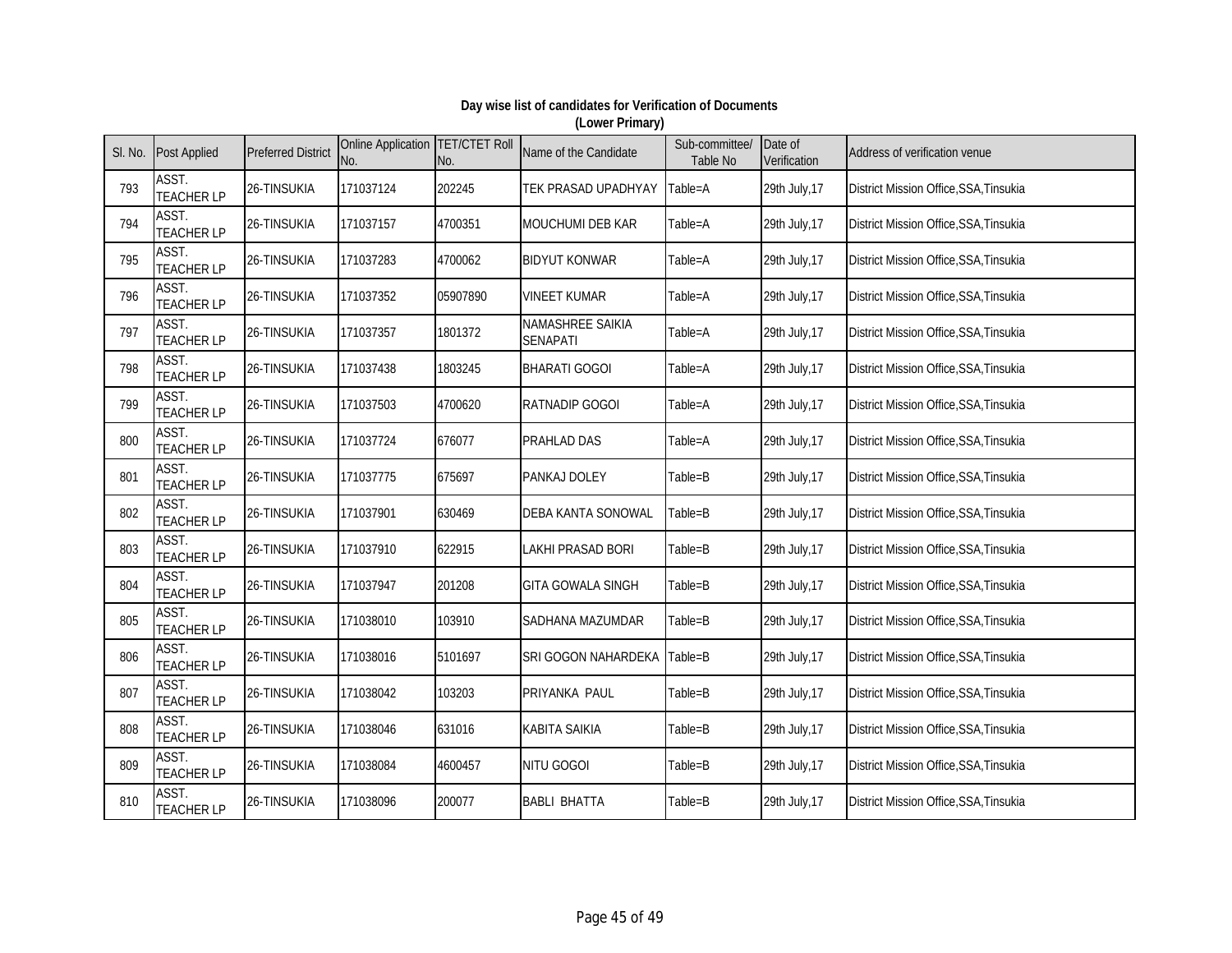| SI. No. | <b>Post Applied</b>        | <b>Preferred District</b> | Online Application TET/CTET Roll<br>No. | No.      | Name of the Candidate             | Sub-committee/<br>Table No | Date of<br>Verification | Address of verification venue                 |
|---------|----------------------------|---------------------------|-----------------------------------------|----------|-----------------------------------|----------------------------|-------------------------|-----------------------------------------------|
| 811     | ASST.<br><b>TEACHER LP</b> | 26-TINSUKIA               | 171038294                               | 00502677 | <b>AJANTA GOHAIN</b>              | Table=B                    | 29th July, 17           | District Mission Office, SSA, Tinsukia        |
| 812     | ASST.<br><b>TEACHER LP</b> | 26-TINSUKIA               | 171038297                               | 654637   | RAJIB PATHAK                      | Table=B                    | 29th July, 17           | District Mission Office, SSA, Tinsukia        |
| 813     | ASST.<br><b>TEACHER LP</b> | 26-TINSUKIA               | 171038347                               | 5100179  | <b>DIPIKA BARUAH</b>              | Table=B                    | 29th July, 17           | District Mission Office, SSA, Tinsukia        |
| 814     | ASST.<br><b>TEACHER LP</b> | 26-TINSUKIA               | 171038366                               | 630992   | JYOTIKA SONOWAL                   | Table=B                    | 29th July, 17           | District Mission Office, SSA, Tinsukia        |
| 815     | ASST.<br><b>TEACHER LP</b> | 26-TINSUKIA               | 171038384                               | 5102773  | RITASHREE BARUAH<br><b>SAIKIA</b> | Table=B                    | 29th July, 17           | District Mission Office, SSA, Tinsukia        |
| 816     | ASST.<br><b>TEACHER LP</b> | 26-TINSUKIA               | 171038398                               | 670178   | <b>AMAL REGON</b>                 | Table=B                    | 29th July, 17           | District Mission Office, SSA, Tinsukia        |
| 817     | ASST.<br><b>TEACHER LP</b> | 26-TINSUKIA               | 171038410                               | 5102246  | <b>MONJU CHETRI</b>               | Table=B                    | 29th July, 17           | District Mission Office, SSA, Tinsukia        |
| 818     | ASST.<br><b>TEACHER LP</b> | 26-TINSUKIA               | 171038442                               | 5100679  | <b>RANENJIT KONWAR</b>            | Table=B                    | 29th July, 17           | <b>District Mission Office, SSA, Tinsukia</b> |
| 819     | ASST.<br><b>TEACHER LP</b> | 26-TINSUKIA               | 171038499                               | 5100372  | <b>MALLIKA GOGOI</b>              | Table=B                    | 29th July, 17           | District Mission Office, SSA, Tinsukia        |
| 820     | ASST.<br><b>TEACHER LP</b> | 26-TINSUKIA               | 171038522                               | 5201000  | <b>MARY BORGOHAIN</b>             | Table=B                    | 29th July, 17           | District Mission Office, SSA, Tinsukia        |
| 821     | ASST.<br><b>TEACHER LP</b> | 26-TINSUKIA               | 171038525                               | 631008   | <b>KABERI BORSAIKIA</b>           | Table=B                    | 29th July, 17           | District Mission Office, SSA, Tinsukia        |
| 822     | ASST.<br><b>TEACHER LP</b> | 26-TINSUKIA               | 171038615                               | 5100177  | <b>DIPEN BORAH</b>                | Table=B                    | 29th July, 17           | District Mission Office, SSA, Tinsukia        |
| 823     | ASST.<br><b>TEACHER LP</b> | 26-TINSUKIA               | 171038668                               | 5100224  | <b>HEMEN SAIKIA</b>               | Table=B                    | 29th July, 17           | District Mission Office, SSA, Tinsukia        |
| 824     | ASST.<br><b>TEACHER LP</b> | 26-TINSUKIA               | 171038751                               | 1809471  | <b>MAMONI CHITRAKAR</b>           | Table=B                    | 29th July, 17           | District Mission Office, SSA, Tinsukia        |
| 825     | ASST.<br><b>TEACHER LP</b> | 26-TINSUKIA               | 171038814                               | 00501517 | <b>SUBODH KUMAR MEHTA</b>         | Table=B                    | 29th July, 17           | District Mission Office, SSA, Tinsukia        |
| 826     | ASST.<br><b>TEACHER LP</b> | 26-TINSUKIA               | 171038922                               | 632446   | SATYAWATI NALBORIA                | Table=B                    | 29th July, 17           | District Mission Office, SSA, Tinsukia        |
| 827     | ASST.<br><b>TEACHER LP</b> | 26-TINSUKIA               | 171039118                               | 202150   | <b>SUBHAM CHETRY</b>              | Table=B                    | 29th July, 17           | District Mission Office, SSA, Tinsukia        |
| 828     | ASST.<br><b>TEACHER LP</b> | 26-TINSUKIA               | 171039358                               | 4700607  | JAIPRAKASH BHUMIJ                 | Table=B                    | 29th July, 17           | District Mission Office, SSA, Tinsukia        |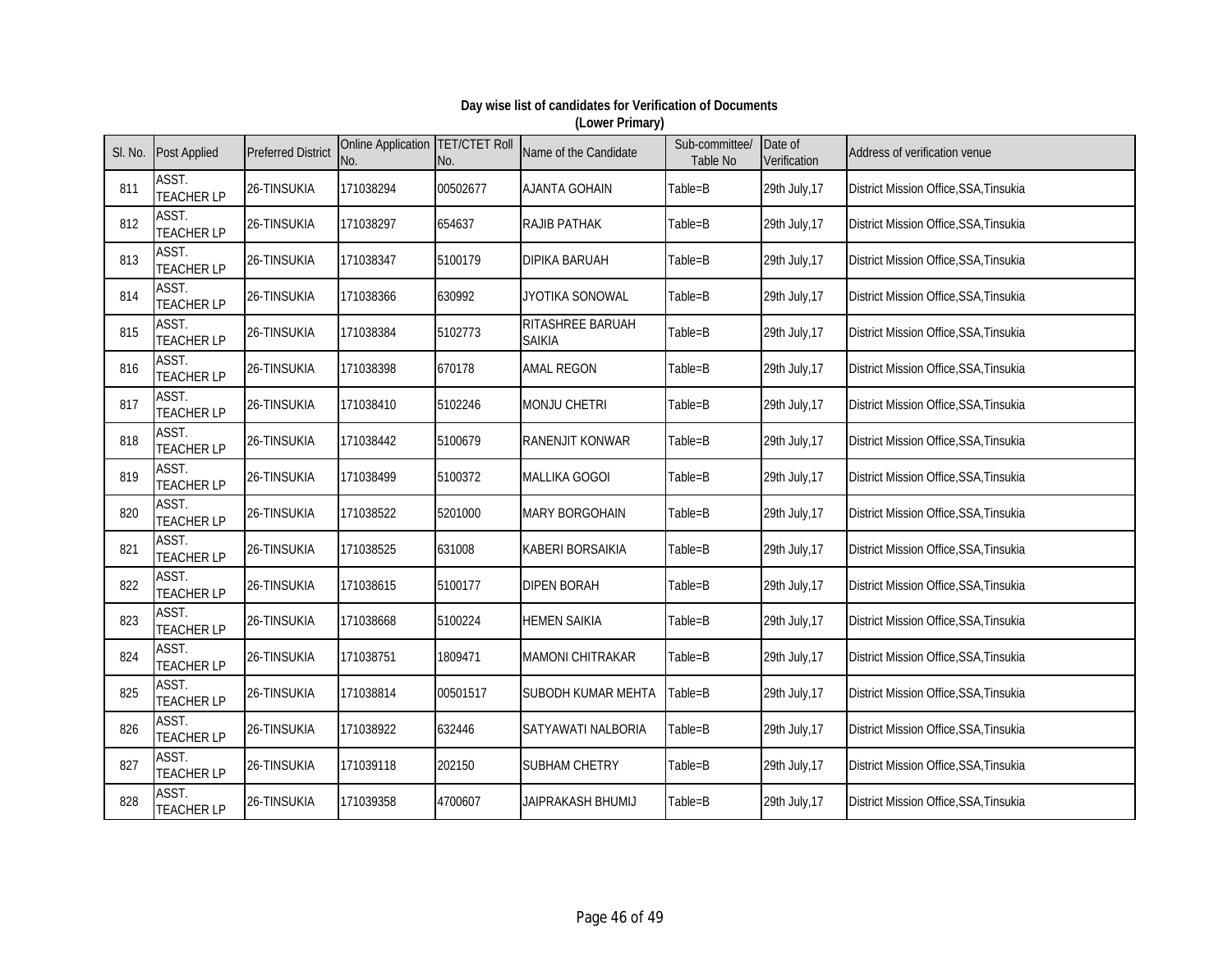| SI. No. | <b>Post Applied</b>        | <b>Preferred District</b> | Online Application TET/CTET Roll<br>No. | No.      | Name of the Candidate    | Sub-committee/<br>Table No | Date of<br>Verification | Address of verification venue          |
|---------|----------------------------|---------------------------|-----------------------------------------|----------|--------------------------|----------------------------|-------------------------|----------------------------------------|
| 829     | ASST.<br><b>TEACHER LP</b> | 26-TINSUKIA               | 171039427                               | 2600648  | JURI KALITA MAZUMDAR     | Table=B                    | 29th July, 17           | District Mission Office, SSA, Tinsukia |
| 830     | ASST.<br><b>TEACHER LP</b> | 26-TINSUKIA               | 171039433                               | 200824   | <b>TUKAI DAS</b>         | Table=B                    | 29th July, 17           | District Mission Office, SSA, Tinsukia |
| 831     | ASST.<br><b>TEACHER LP</b> | 26-TINSUKIA               | 171039531                               | 1801227  | MRS. BINU GOGOI          | Table=B                    | 29th July, 17           | District Mission Office, SSA, Tinsukia |
| 832     | ASST.<br><b>TEACHER LP</b> | 26-TINSUKIA               | 171039578                               | 108204   | <b>SUNITA KUMARI</b>     | Table=B                    | 29th July, 17           | District Mission Office, SSA, Tinsukia |
| 833     | ASST.<br><b>TEACHER LP</b> | 26-TINSUKIA               | 171039641                               | 201105   | <b>CHITRA DEBNATH</b>    | Table=B                    | 29th July, 17           | District Mission Office, SSA, Tinsukia |
| 834     | ASST.<br><b>TEACHER LP</b> | 26-TINSUKIA               | 171039662                               | 5100355  | LEENAKSHI SAIKIA         | Table=B                    | 29th July, 17           | District Mission Office, SSA, Tinsukia |
| 835     | ASST.<br><b>TEACHER LP</b> | 26-TINSUKIA               | 171039692                               | 631340   | <b>BIDYABOTI SONOWAL</b> | Table=B                    | 29th July, 17           | District Mission Office, SSA, Tinsukia |
| 836     | ASST.<br><b>TEACHER LP</b> | 26-TINSUKIA               | 171039966                               | 624643   | <b>PRODIP DEORI</b>      | Table=B                    | 29th July, 17           | District Mission Office, SSA, Tinsukia |
| 837     | ASST.<br><b>TEACHER LP</b> | 26-TINSUKIA               | 171040094                               | 630438   | CHITRALEKHA BORUAH       | Table=B                    | 29th July, 17           | District Mission Office, SSA, Tinsukia |
| 838     | ASST.<br><b>TEACHER LP</b> | 26-TINSUKIA               | 171040192                               | 01407133 | ANURADHA                 | Table=B                    | 29th July, 17           | District Mission Office, SSA, Tinsukia |
| 839     | ASST.<br><b>TEACHER LP</b> | 26-TINSUKIA               | 171040283                               | 672651   | <b>JADAV DOLEY</b>       | Table=B                    | 29th July, 17           | District Mission Office, SSA, Tinsukia |
| 840     | ASST.<br><b>TEACHER LP</b> | 26-TINSUKIA               | 171040322                               | 200162   | <b>DEBASISH DAS</b>      | Table=B                    | 29th July, 17           | District Mission Office, SSA, Tinsukia |
| 841     | ASST.<br><b>TEACHER LP</b> | 26-TINSUKIA               | 171040373                               | 684811   | <b>PRANJAL PATIR</b>     | Table=B                    | 29th July, 17           | District Mission Office, SSA, Tinsukia |
| 842     | ASST.<br><b>TEACHER LP</b> | 26-TINSUKIA               | 171040446                               | 631118   | <b>KRISHNA KANTA DAS</b> | Table=B                    | 29th July, 17           | District Mission Office, SSA, Tinsukia |
| 843     | ASST.<br><b>TEACHER LP</b> | 26-TINSUKIA               | 171040533                               | 200118   | <b>BISWAJIT DEBNATH</b>  | Table=B                    | 29th July, 17           | District Mission Office, SSA, Tinsukia |
| 844     | ASST.<br><b>TEACHER LP</b> | 26-TINSUKIA               | 171040608                               | 15010565 | <b>RAJ KUMAR</b>         | Table=B                    | 29th July, 17           | District Mission Office, SSA, Tinsukia |
| 845     | ASST.<br><b>TEACHER LP</b> | 26-TINSUKIA               | 171040680                               | 01521276 | <b>SARITA</b>            | Table=B                    | 29th July, 17           | District Mission Office, SSA, Tinsukia |
| 846     | ASST.<br><b>TEACHER LP</b> | 26-TINSUKIA               | 171040685                               | 4700515  | RANUSHREE GOGOI          | Table=B                    | 29th July, 17           | District Mission Office, SSA, Tinsukia |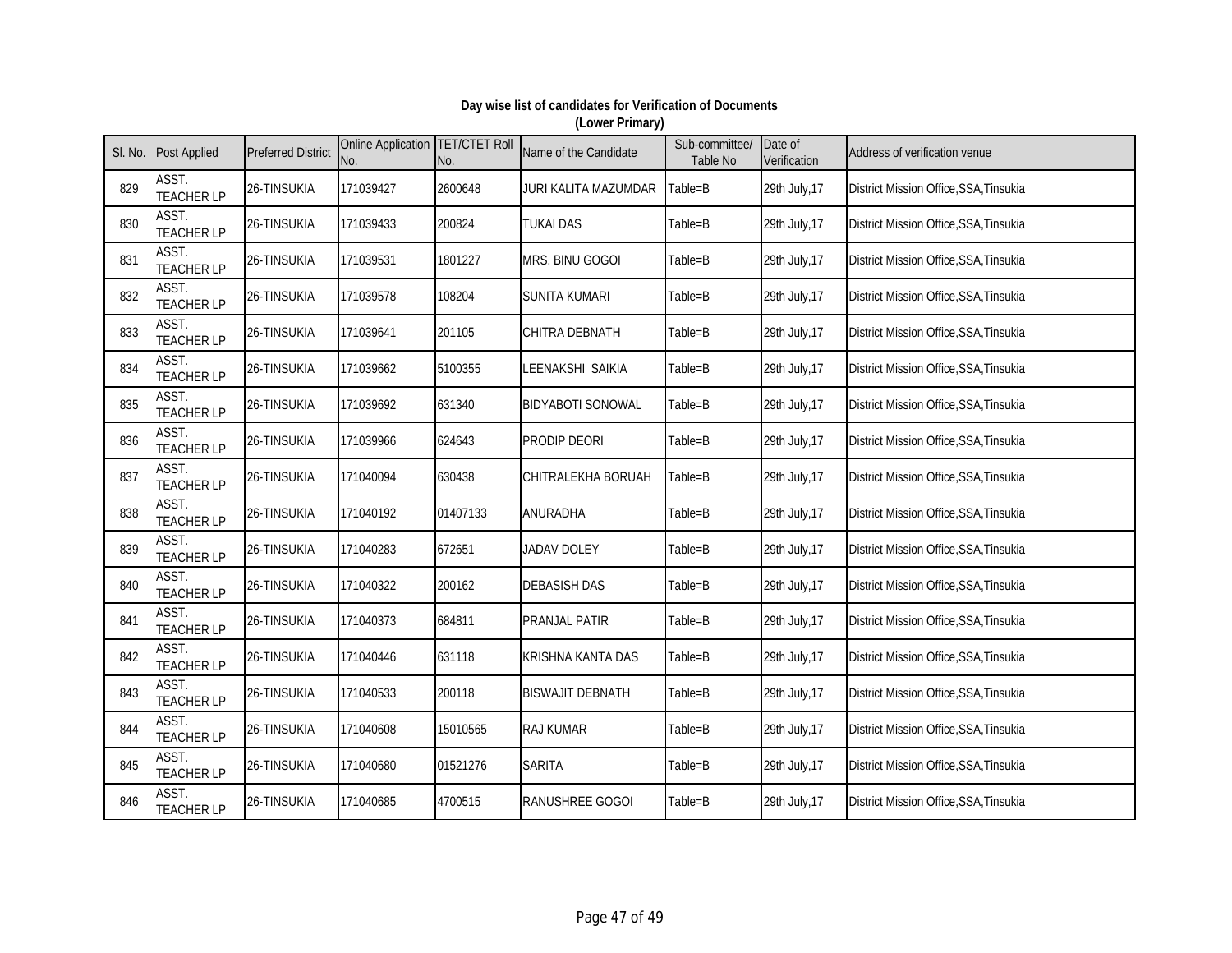| SI. No. | <b>Post Applied</b>        | <b>Preferred District</b> | Online Application TET/CTET Roll<br>No. | No.     | Name of the Candidate         | Sub-committee/<br>Table No | Date of<br>Verification | Address of verification venue                 |
|---------|----------------------------|---------------------------|-----------------------------------------|---------|-------------------------------|----------------------------|-------------------------|-----------------------------------------------|
| 847     | ASST.<br><b>TEACHER LP</b> | 26-TINSUKIA               | 171040704                               | 630085  | <b>ANJU DEORI</b>             | Table=B                    | 29th July, 17           | District Mission Office, SSA, Tinsukia        |
| 848     | ASST.<br><b>TEACHER LP</b> | 26-TINSUKIA               | 171040922                               | 5100016 | <b>ANANTA BORUAH</b>          | Table=B                    | 29th July, 17           | District Mission Office, SSA, Tinsukia        |
| 849     | ASST.<br><b>TEACHER LP</b> | 26-TINSUKIA               | 171040980                               | 5100423 | <b>MISS MITALEE DAS</b>       | Table=B                    | 29th July, 17           | District Mission Office, SSA, Tinsukia        |
| 850     | ASST.<br><b>TEACHER LP</b> | 26-TINSUKIA               | 171041289                               | 632259  | <b>RIMJIM DAS</b>             | Table=B                    | 29th July, 17           | District Mission Office, SSA, Tinsukia        |
| 851     | ASST.<br><b>TEACHER LP</b> | 26-TINSUKIA               | 171041325                               | 201100  | CHIDIPILLI RATNA              | Table=C                    | 29th July, 17           | District Mission Office, SSA, Tinsukia        |
| 852     | ASST.<br><b>TEACHER LP</b> | 26-TINSUKIA               | 171041492                               | 4301254 | <b>DIPANJALI SARMA</b>        | Table=C                    | 29th July, 17           | District Mission Office, SSA, Tinsukia        |
| 853     | ASST.<br><b>TEACHER LP</b> | 26-TINSUKIA               | 171041587                               | 675888  | <b>PINKU DAS</b>              | Table=C                    | 29th July, 17           | District Mission Office, SSA, Tinsukia        |
| 854     | ASST.<br><b>TEACHER LP</b> | 26-TINSUKIA               | 171041596                               | 1802233 | TORALI BURAGOHAIN             | Table=C                    | 29th July, 17           | <b>District Mission Office, SSA, Tinsukia</b> |
| 855     | ASST.<br><b>TEACHER LP</b> | 26-TINSUKIA               | 171041670                               | 1806486 | MUKUNDA SONOWAL               | $Table = C$                | 29th July, 17           | District Mission Office, SSA, Tinsukia        |
| 856     | ASST.<br><b>TEACHER LP</b> | 26-TINSUKIA               | 171041680                               | 684811  | <b>PRANJAL PATIR</b>          | Table=C                    | 29th July, 17           | District Mission Office, SSA, Tinsukia        |
| 857     | ASST.<br><b>TEACHER LP</b> | 26-TINSUKIA               | 171041700                               | 631599  | <b>DEEP JYOTI SAIKIA</b>      | Table=C                    | 29th July, 17           | District Mission Office, SSA, Tinsukia        |
| 858     | ASST.<br><b>TEACHER LP</b> | 26-TINSUKIA               | 171041901                               | 4600454 | NIRMAL GOWALA                 | Table=C                    | 29th July, 17           | District Mission Office, SSA, Tinsukia        |
| 859     | ASST.<br><b>TEACHER LP</b> | 26-TINSUKIA               | 171041945                               | 4504366 | MISS BORNALI SINGH            | Table=C                    | 29th July, 17           | District Mission Office, SSA, Tinsukia        |
| 860     | ASST.<br><b>TEACHER LP</b> | 26-TINSUKIA               | 171042044                               | 5101089 | <b>KARTIK SINGH</b>           | Table=C                    | 29th July, 17           | District Mission Office, SSA, Tinsukia        |
| 861     | ASST.<br><b>TEACHER LP</b> | 26-TINSUKIA               | 171042144                               | 659548  | <b>TRIDIP DAS</b>             | Table=C                    | 29th July, 17           | District Mission Office, SSA, Tinsukia        |
| 862     | ASST.<br><b>TEACHER LP</b> | 26-TINSUKIA               | 171042266                               | 200005  | <b>ABHIJIT ACHARJEE</b>       | Table=C                    | 29th July, 17           | District Mission Office, SSA, Tinsukia        |
| 863     | ASST.<br><b>TEACHER LP</b> | 26-TINSUKIA               | 171042338                               | 1806353 | MRS. NEETA SARMAH             | Table=C                    | 29th July, 17           | District Mission Office, SSA, Tinsukia        |
| 864     | ASST.<br><b>TEACHER LP</b> | 26-TINSUKIA               | 171042564                               | 672698  | <b>JANMONI</b><br><b>DAWO</b> | Table=C                    | 29th July, 17           | District Mission Office, SSA, Tinsukia        |